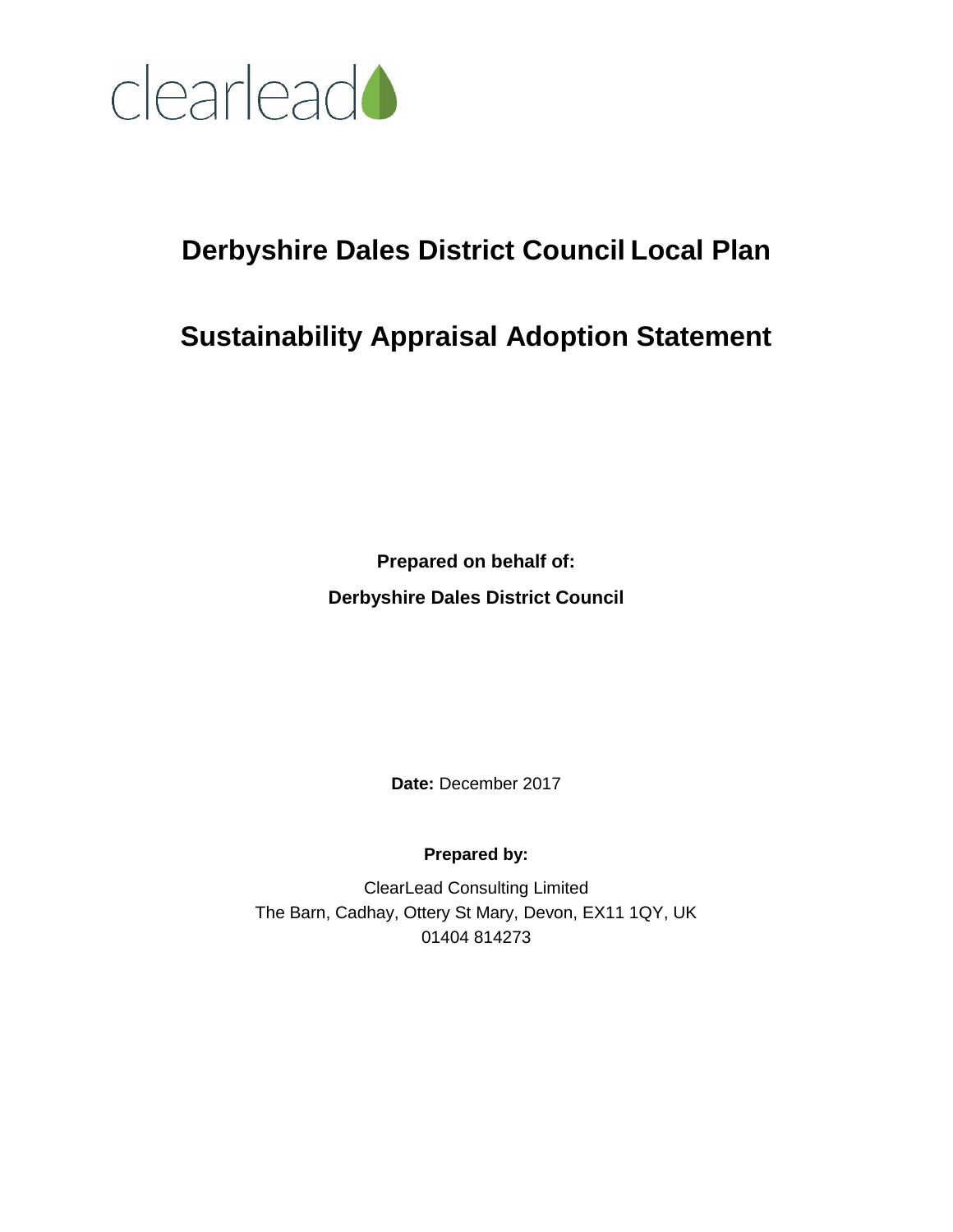

# Quality Management

| <b>Issue/revision</b> | <b>Issue 1</b> | <b>Revision 1</b> | <b>Revision 2</b> | <b>Revision 3</b> |
|-----------------------|----------------|-------------------|-------------------|-------------------|
| <b>Report Status</b>  | Issue 1        |                   |                   |                   |
| <b>Date</b>           |                |                   |                   |                   |
|                       | 15/12/17       |                   |                   |                   |
| <b>Prepared by</b>    |                |                   |                   |                   |
|                       | V Pearson      |                   |                   |                   |
| <b>Signature</b>      | VReen.         |                   |                   |                   |
| <b>Checked by</b>     |                |                   |                   |                   |
|                       | J Mitchell     |                   |                   |                   |
| <b>Signature</b>      | J.Hitchell     |                   |                   |                   |
| <b>Project number</b> | C0115          |                   |                   |                   |

#### **LIMITATIONS**

This report has been prepared by ClearLead Consulting Limited solely for the use of the Client and those parties with whom a warranty agreement has been executed, or with whom an assignment has been agreed. Should any third party wish to use or rely upon the contents of the report, written approval must be sought from ClearLead Consulting Limited; a charge may be levied against such approval.

ClearLead Consulting Limited accepts no responsibility or liability for:

a) the consequences of this document being used for any purpose or project other than for which it was commissioned, and b) the use of this document by any third party with whom an agreement has not been executed.

The work undertaken to provide the basis of this report comprised a study of available documented information from a variety of sources (including the Client) and discussions with relevant authorities and other interested parties. The opinions given in this report have been dictated by the finite data on which they are based and are relevant only to the purpose for which the report was commissioned. The information reviewed should not be considered exhaustive and has been accepted in good faith as providing true and representative data pertaining to site conditions. Should additional information become available which may affect the opinions expressed in this report, ClearLead Consulting Limited reserves the right to review such information and, if warranted, to modify the opinions accordingly.

It should be noted that any recommendations identified in this report are based on information provided by the Client and as gathered during the site survey. In some cases access cannot be granted to all areas of the site, in these instances and in the absence of information to the contrary, ClearLead Consulting Limited will use the information provided to complete the report.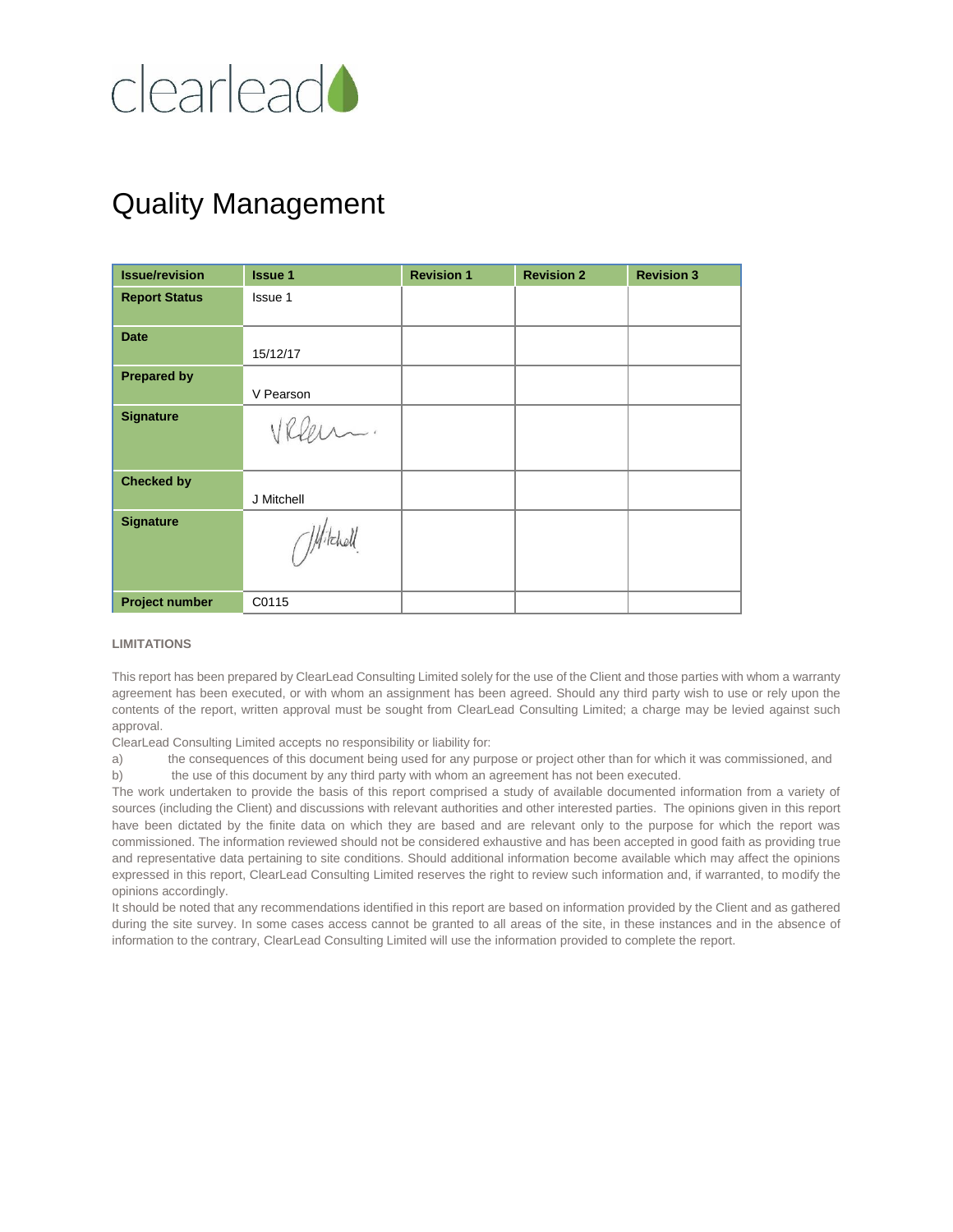# clearlead<sup>1</sup>

# **Table of Contents**

| $\mathbf{1}$  |                                                                                                       |
|---------------|-------------------------------------------------------------------------------------------------------|
| $\mathcal{L}$ | How sustainability and environmental considerations and the Sustainability Appraisal Report have      |
| 2.1           |                                                                                                       |
| 2.2           |                                                                                                       |
|               | 2.2.1                                                                                                 |
|               | 2.2.2                                                                                                 |
| 3<br>Plan 8   | How consultation comments have been taken into account throughout the development of the Local        |
| 3.1           |                                                                                                       |
| 3.2           |                                                                                                       |
| 3.3           |                                                                                                       |
| 4             | The reasons for choosing the Local Plan as adopted, in the light of the other reasonable alternatives |
| 4.1           |                                                                                                       |
| 4.2           |                                                                                                       |
| 4.3           |                                                                                                       |
| 5             |                                                                                                       |
|               |                                                                                                       |
|               |                                                                                                       |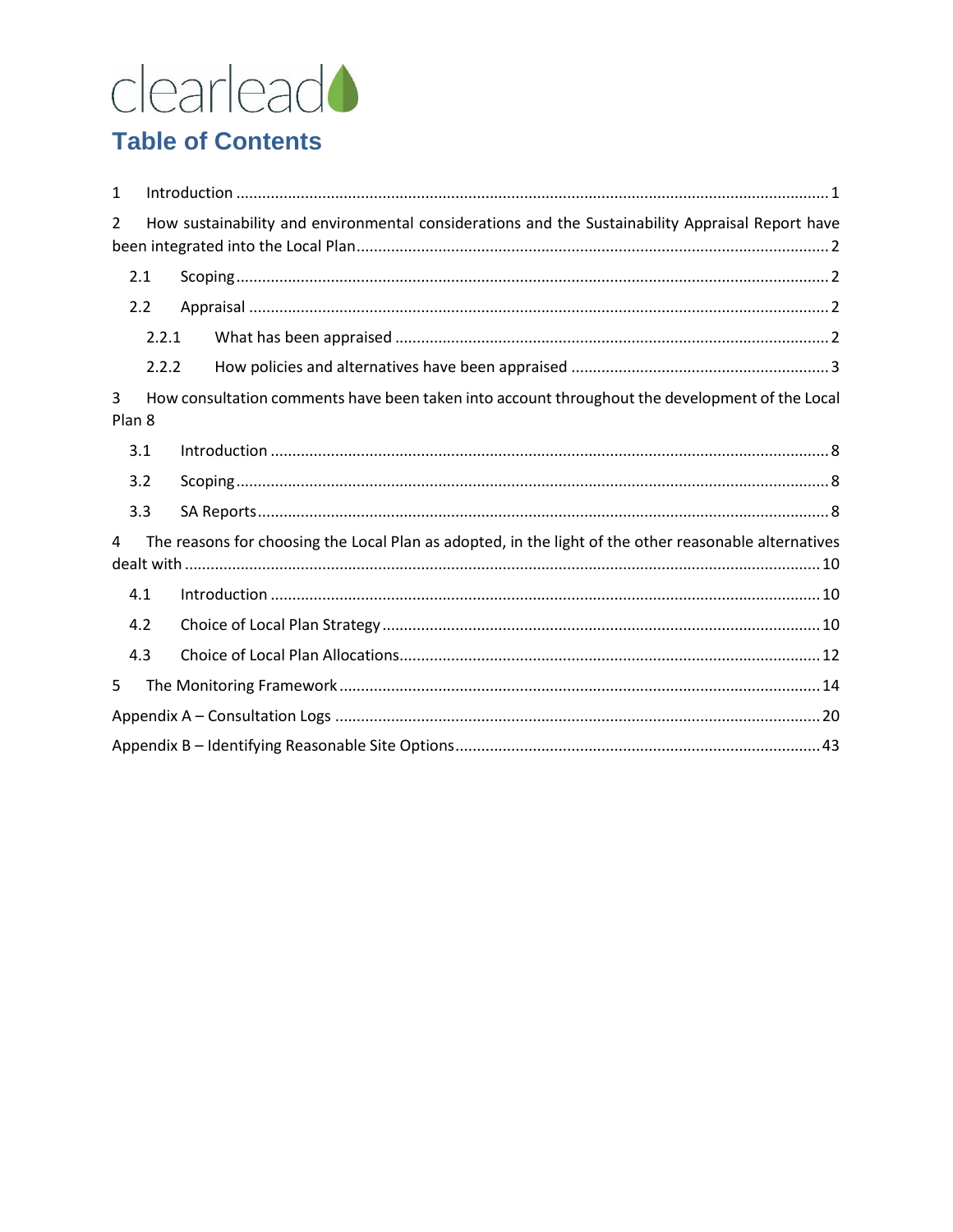## <span id="page-3-0"></span>**1 Introduction**

The Derbyshire Dales Local Plan has been subject to a Sustainability Appraisal (SA) incorporating a Strategic Environmental Assessment (SEA). This document is the SA Adoption Statement.

An SA Adoption Statement is required as part of the process for adopting a Local Plan. The local planning authority has to make publicly available a copy of the plan and an SA Adoption Statement, in line with the Planning and Compulsory Purchase Act (2004) and in accordance with the SEA Regulations (Environmental Assessment of Plans and Programmes Regulations 2004, Regulation 16(3) and (4)). The SEA Regulations require the statement to contain the following:

- how environmental considerations have been integrated into the plan or programme (see Section 2 of this document);
- how the environmental report has been taken into account (see Section 2 of this document);
- how opinions expressed in response to:
	- the invitation in Regulation  $13(2)(d)$ ; and
	- $-$  action taken by the responsible authority in accordance with Regulation 13(4); have been taken into account (see Section 3 of this document);
- How the results of any consultations entered into under Regulation 14(4) have been taken into account (see Section 3 of this document);
- the reasons for choosing the plan or programme as adopted, in the light of the other reasonable alternatives dealt with (see Section 4 of this document); and
- the measures that are to be taken to monitor the significant environmental effects of the implementation of the plan or programme (see Section 5 of this document).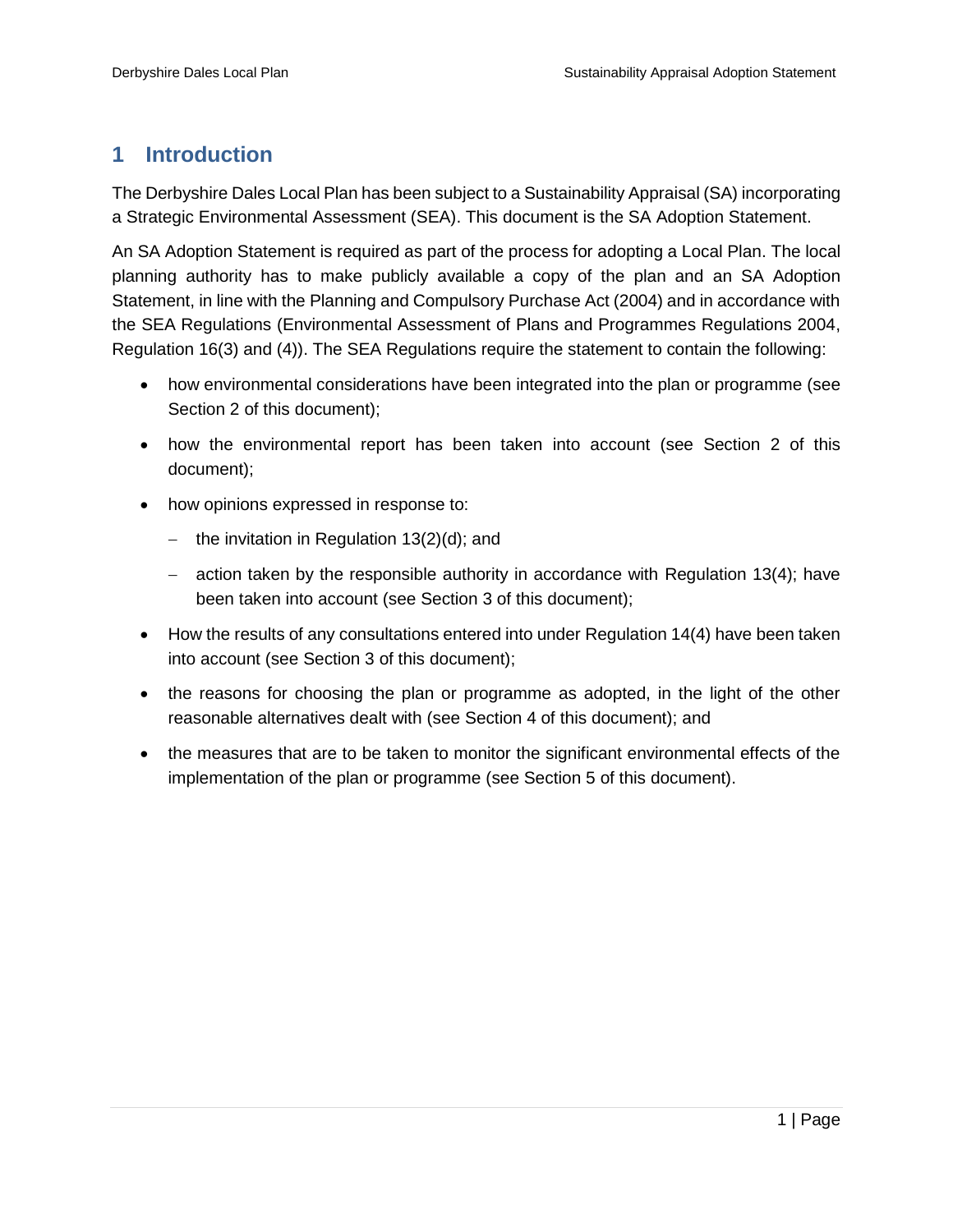# <span id="page-4-0"></span>**2 How sustainability and environmental considerations and the Sustainability Appraisal Report have been integrated into the Local Plan**

## <span id="page-4-1"></span>**2.1 Scoping**

An SA Scoping Report for the Local Plan was produced in August 2015 to establish the scope of the SA and ensure that the SA process identified and addressed the key sustainability issues for spatial planning in Derbyshire Dales District. As a part of the scoping stage, information collected was used to develop an "SA Framework", or set of sustainability objectives (see Table 2.1). The 'SA Framework' was consulted on as part of the SA Scoping Report in August / September 2015 and was used to structure the appraisal of various components of the Local Plan, including alternative options.

## <span id="page-4-2"></span>**2.2 Appraisal**

## <span id="page-4-3"></span>**2.2.1 What has been appraised**

The Local Plan, and its reasonable alternatives, have been appraised against the SA Framework in several iterations. The following has been appraised through the SA:

- Three District Wide Strategic Options;
- 50 options for site allocations;
- Appraisal of new village concept as an alternative way to deliver the Objectively Assessed Housing Need (OAHN); and
- A suite of Local Plan policies comprising strategic policies and then specific policies under the themes of 'Protecting Derbyshire Dales Character'; 'Healthy and Sustainable Communities', 'Strengthening the Economy' and eight site allocation policies.

#### District Wide Strategic Options

The following options were subjected to appraisal:

- Option 1: Meeting Affordable Housing Needs 265 per annum (5300);
- Option 2: OAHN 322 dwellings per annum (6440); and
- Option 3: OAHN Plus 360 dwelling per annum (7200).

The relative sustainability performances of the options were reported back to the District Council and consulted on in the SA Report. The SA appraisal findings informed the choice of strategic option to take forward. The findings of this appraisal are reported in the full SA Report Part 3.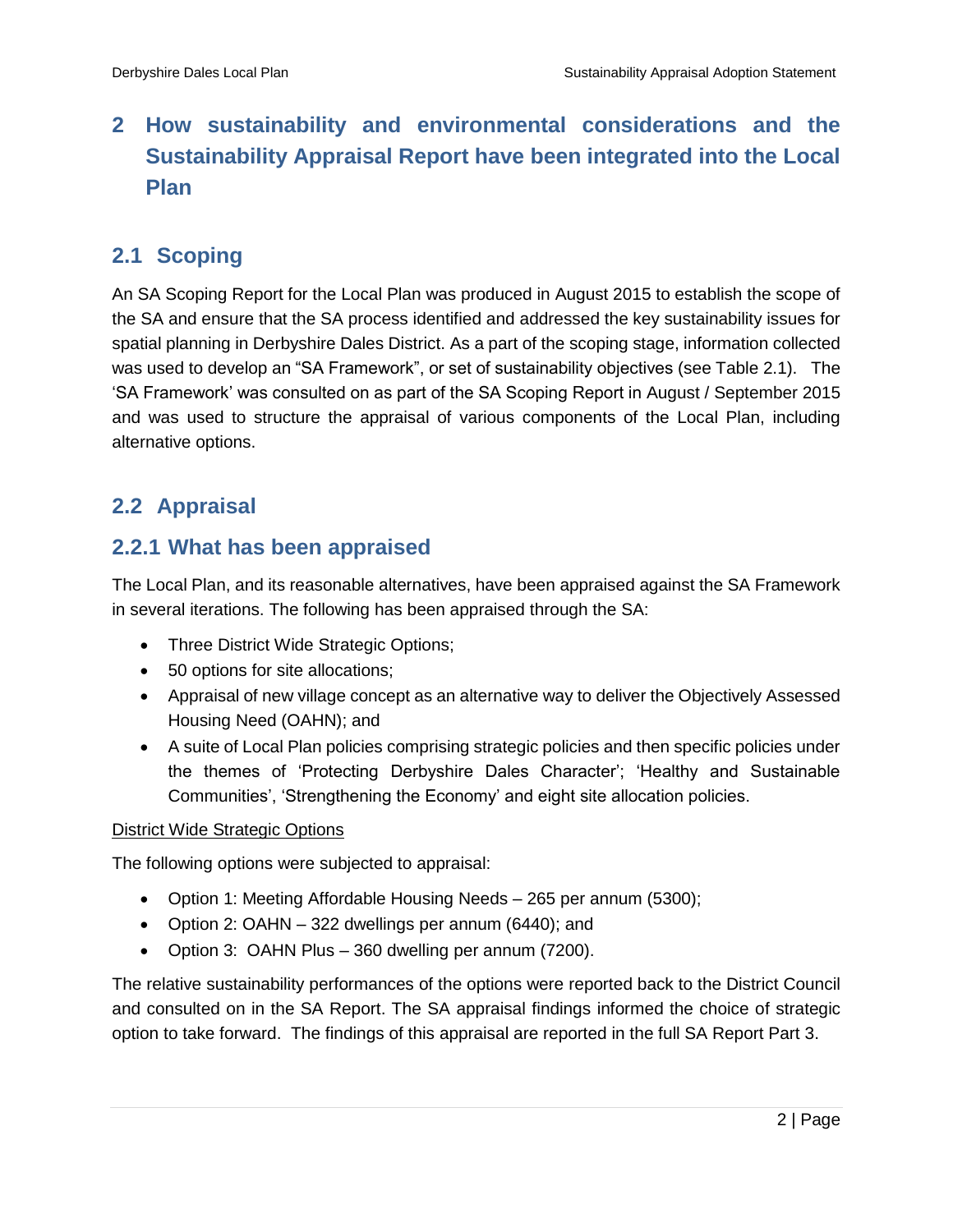#### Site Allocation Options

50 reasonable site allocation options were identified through the District Council's Strategic Housing and Employment Land Availability Assessment (SHELAA) and appraised to identify their effects in relation to the SA Framework. The performance of each site option was reported to the District Council and consulted on in the SA Report. The findings of this appraisal are reported in the full SA Report Part 3.

#### New Village Concept Option

An alternative approach to meeting the Objectively Assessment Housing Need (OAHN) was also appraised which would deliver some new housing to meet identified needs in the form of a new village. The full appraisal findings can be found in the SA Report, Part 3, Annex A.

#### Local Plan Objectives

The Local Plan Objectives were compared with the SA Objectives in order to appraise whether the Plan Objectives address the SA Objectives and where potential conflicts exist. No changes were made to the Local Plan objectives following the SA.

#### Local Plan Policies

The policies in the Local Plan were subjected to an initial round of appraisal as a part of the preparation of the Derbyshire Dales Local Plan – Draft Plan version and mitigation and enhancement measures were put forward. Mitigation was put forward in order to address the significant negative effects, minor negative effects and uncertain effects initially identified within the appraisal. Mitigation has taken the form of changes to policy wording and the alteration of the boundaries of the sites allocated for development in order to avoid development of more sensitive areas (e.g. in relation to biodiversity, ecological sites, flood risk, landscape and visual impacts and heritage assets).

The document entitled "Derbyshire Dales Local Plan – Draft Plan Sustainability Appraisal Report Part 3: Results of the Sustainability Appraisal and Proposed Monitoring Strategy Annex B: Findings of the Appraisal of the Draft Local Plan Policies, Mitigation and Responses to Mitigation" (April 2016) records the findings of the initial round of appraisal and the responses to the mitigation and enhancement measures put forward at the Draft Plan stage. This document can be accessed via [http://www.derbyshiredales.gov.uk/planning-a-building-control/local-plan-2015-16/local-plan](http://www.derbyshiredales.gov.uk/planning-a-building-control/local-plan-2015-16/local-plan-consultation)[consultation.](http://www.derbyshiredales.gov.uk/planning-a-building-control/local-plan-2015-16/local-plan-consultation)

Mitigation and enhancement measures were also put forward at later stages of the SA, as appropriate, for example, if a new policy was introduced or policy wording was altered.

## <span id="page-5-0"></span>**2.2.2 How policies and alternatives have been appraised**

Options and policies have all been appraised against the SA objectives set out within the SA Framework. The SA Framework is presented in Table 2.1. Each SA Objective is also supported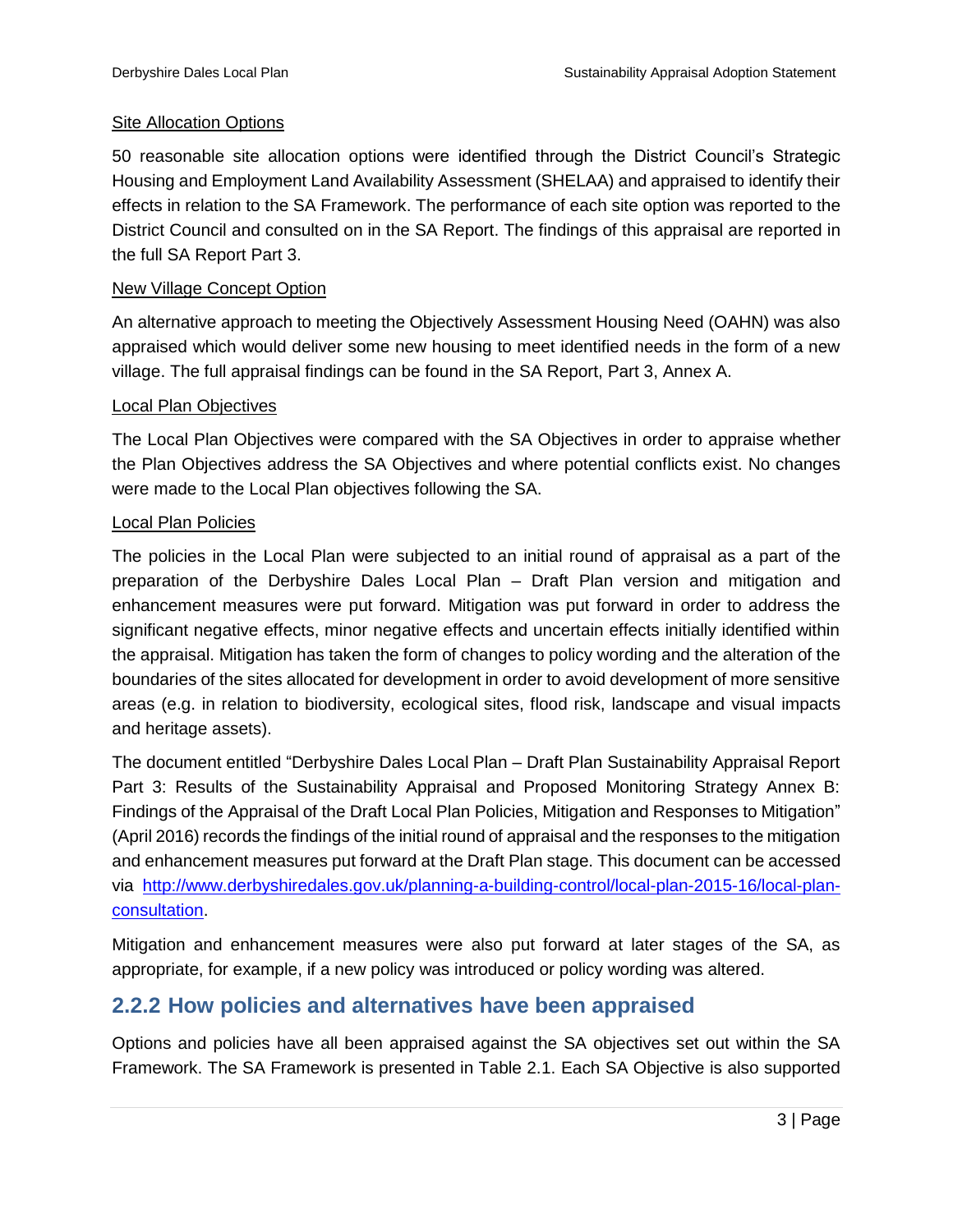by a number of decision-making criteria. The SA Objectives and the decision-making criteria questions have all been generated from the identification of key issues affecting the District and targeted consultation in accordance with the SEA Regulations.

Potential effects have been identified against each SA Objective using the notation set out in Table 2.2.

| Table 2.1: SA Framework |                                                                                                                 |                                                                                                                                                                                                                                                                                                                                                                                                                                                                                                                                                      |  |
|-------------------------|-----------------------------------------------------------------------------------------------------------------|------------------------------------------------------------------------------------------------------------------------------------------------------------------------------------------------------------------------------------------------------------------------------------------------------------------------------------------------------------------------------------------------------------------------------------------------------------------------------------------------------------------------------------------------------|--|
|                         |                                                                                                                 | (SA Objectives and Decision-Making Criteria Screened out of the appraisal of site options are shown in grey)                                                                                                                                                                                                                                                                                                                                                                                                                                         |  |
|                         | <b>Sustainability</b><br><b>Appraisal Objective</b>                                                             | <b>Decision Making Criteria</b>                                                                                                                                                                                                                                                                                                                                                                                                                                                                                                                      |  |
| $\mathbf{1}$            | To maintain good local<br>air quality and to<br>minimise noise and light<br>pollution                           | Will it maintain or improve local air quality?<br>1.<br>2.<br>Will it avoid adverse impacts from noise?<br>Will it reduce the extent of the area defined as 'tranquil'?<br>3.<br>4.<br>Will it minimise light pollution?                                                                                                                                                                                                                                                                                                                             |  |
| $\mathbf{2}$            | To protect and enhance<br>favourable conditions on<br>SSSI's, SPAs, SACs<br>and other wildlife sites            | Will it protect and promote effective management of SPAs and SACs<br>1.<br>in the LP area and its surrounds?<br>2.<br>Will it help to protect and enhance other designated sites e.g. SSSIs,<br>County Wildlife Sites, LNRs etc.?                                                                                                                                                                                                                                                                                                                    |  |
| 3                       | To protect and improve<br>biodiversity, geo-<br>diversity                                                       | 1.<br>Will it conserve and enhance habitats in the Biodiversity Action Plan?<br>2.<br>Will it conserve and enhance species diversity and in particular avoid<br>harm and increase the ranges of protected species?<br>3.<br>Will it provide opportunities for new habitat creation?<br>Will it protect geo-diversity?<br>4.<br>5. Will it improve the ecological quality and character of open spaces?<br>Will it maintain and enhance woodland cover and management in<br>6.<br>appropriate areas?<br>Will it maintain or enhance tree cover?<br>7. |  |
| 4                       | To support the<br>development of linked<br>green spaces and make<br>provision for their long<br>term management | 1.<br>Will it help to provide accessible green space or green infrastructure?<br>2.<br>Will it prevent the fragmentation of habitats?<br>Will it help to provide links between green spaces or help to<br>3.<br>deliver/support other ecological networks?<br>Will it support the natural capital of the District?<br>4.<br>Will it improve climate change adaptation?<br>5.                                                                                                                                                                         |  |
| 5 <sup>5</sup>          | To minimise energy use<br>and to develop the<br>area's renewable energy<br>resource                             | 1.<br>Will it help to minimise energy use and encourage energy efficiency in<br>new and existing buildings and infrastructure?<br>Will it lead to a higher proportion of buildings with sustainable design<br>2.<br>features?<br>Will it lead to an increased proportion of energy produced and<br>3.<br>supplied from renewable sources, (including on-site)?<br>Will the design be resilient to the effects of climate change?<br>4.                                                                                                               |  |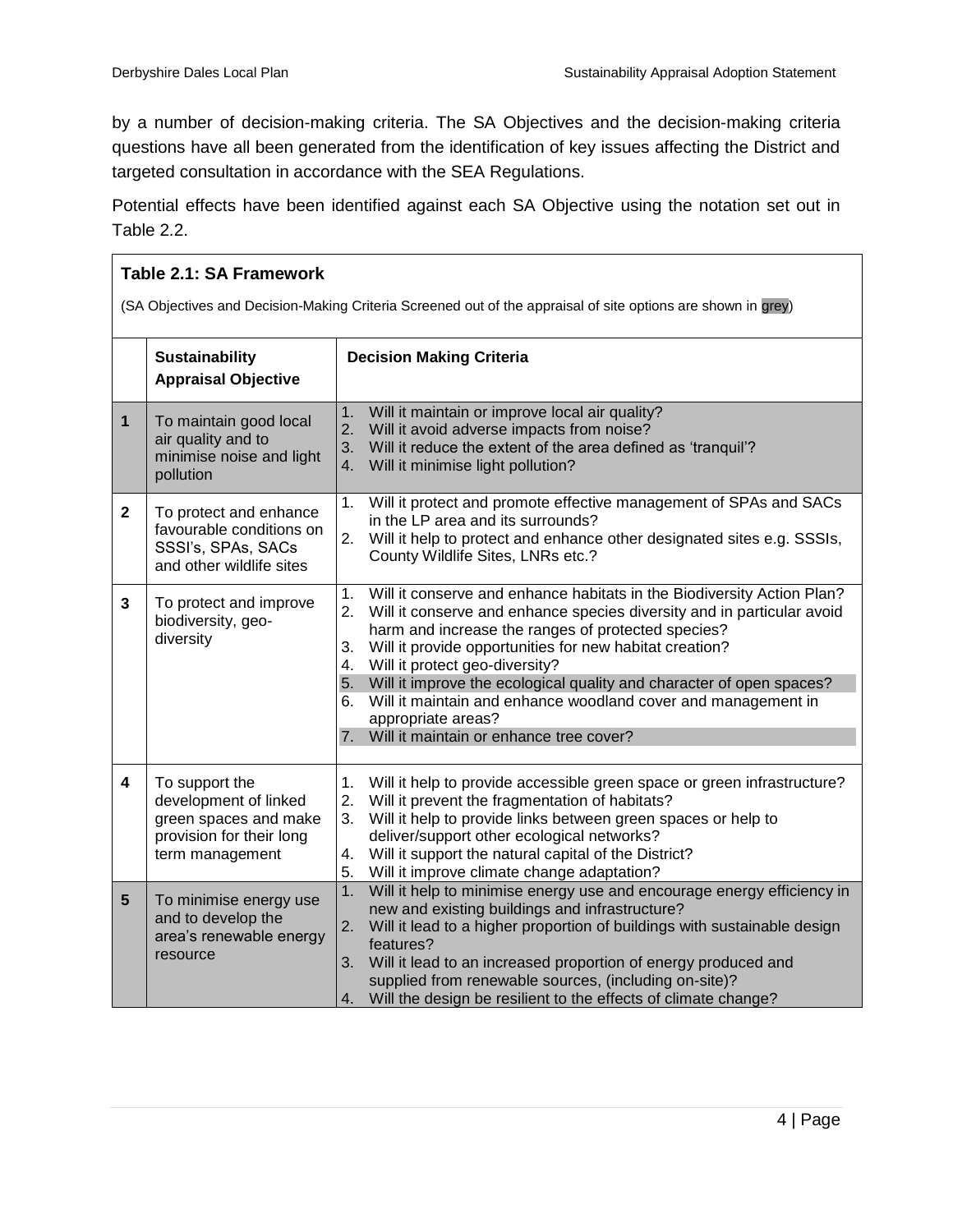|                |                                                                                                                                                                                          | Table 2.1: SA Framework                                                                                                                                                                                                                                                                                                                                                                                                                   |  |  |  |
|----------------|------------------------------------------------------------------------------------------------------------------------------------------------------------------------------------------|-------------------------------------------------------------------------------------------------------------------------------------------------------------------------------------------------------------------------------------------------------------------------------------------------------------------------------------------------------------------------------------------------------------------------------------------|--|--|--|
|                | (SA Objectives and Decision-Making Criteria Screened out of the appraisal of site options are shown in grey)                                                                             |                                                                                                                                                                                                                                                                                                                                                                                                                                           |  |  |  |
|                | <b>Sustainability</b><br><b>Appraisal Objective</b>                                                                                                                                      | <b>Decision Making Criteria</b>                                                                                                                                                                                                                                                                                                                                                                                                           |  |  |  |
| 6              | To protect and improve<br>the safety and<br>environmental quality of<br>streets and estates                                                                                              | Will it help to create streets and estates where people feel safe?<br>1.<br>2.<br>Will it make a positive contribution to community cohesion?<br>3.<br>Will it help to improve the quality and quantity of green space on<br>streets and estates?<br>Will it help to improve the design quality of streets and estates?<br>4.                                                                                                             |  |  |  |
| $\overline{7}$ | To support the<br>development of a local<br>economy based on high<br>skill and high wage jobs;<br>including by the delivery<br>of the necessary<br>premises, sites and<br>infrastructure | Will it increase the quality and choice of local employment?<br>1.<br>Will it support the growth of higher skilled economic sectors?<br>2.<br>Will it result in more highly paid, highly skilled local jobs within the<br>3.<br>area and thus reduce commuting out of the area?<br>Will it provide new employment premises?<br>4.<br>Will it improve business infrastructure and provide attractive sites for<br>5.<br>modern businesses? |  |  |  |
| 8              | To support the<br>development of<br>attractive, vibrant and<br>distinctive town centres                                                                                                  | Will it help to support the diversity and vitality of town centres?<br>1.<br>Will it reduce the number of people travelling out of the area for retail<br>2.<br>and leisure?<br>Will it encourage the use of locally sourced services and products in<br>3.<br>the economy?                                                                                                                                                               |  |  |  |
| 9              | To encourage tourism<br>development and to<br>promote the area as a<br>tourist destination                                                                                               | Will it lead to an increase in the number of people staying overnight in<br>1.<br>the area?<br>Will it lead to an increase in visitor spend in the area?<br>2.                                                                                                                                                                                                                                                                            |  |  |  |
| 10             | To improve health and<br>reduce health<br>inequalities                                                                                                                                   | Will it help to improve health and reduce health inequalities?<br>1.<br>Will it encourage walking, cycling and a reduction in private car use?<br>2.<br>Will it help to ensure health services are provided alongside<br>3.<br>development?                                                                                                                                                                                               |  |  |  |
| 11             | To reduce deprivation in<br>key areas                                                                                                                                                    | 1. Will it help to reduce deprivation in affected parts of the District?                                                                                                                                                                                                                                                                                                                                                                  |  |  |  |
| 12             | To provide everybody<br>with access to an<br>affordable home                                                                                                                             | Will it support a range of housing types and sizes, including affordable<br>1.<br>housing units and "Lifetime Homes", to meet all needs?<br>2.<br>Will it ensure that there is an adequate supply of housing<br>development land to meet local needs?                                                                                                                                                                                     |  |  |  |
| 13             | To protect and enhance<br>the character and<br>appearance of the<br>landscape, including<br>cultural landscape<br>assets, as well as the<br>area's other natural<br>assets and resources | Will it protect and enhance landscape quality, character and<br>1.<br>distinctiveness?<br>2.<br>Will it avoid loss of - and damage to - the best agricultural land?<br>3.<br>Will it make use of previously used / brownfield land and buildings?<br>Will it safeguard individual landscape features such as hedgerows,<br>4.<br>ponds etc.?                                                                                              |  |  |  |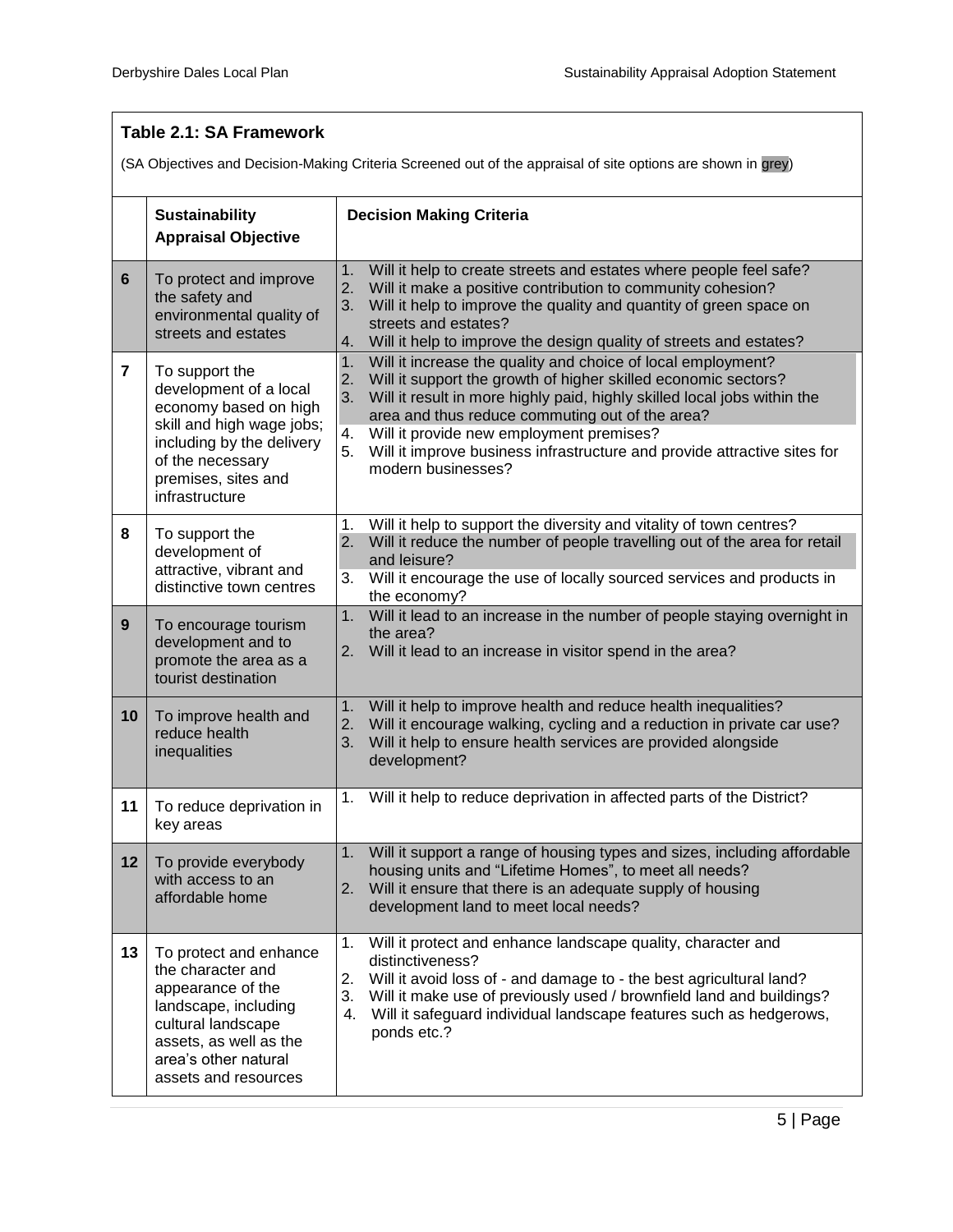#### **Table 2.1: SA Framework**  (SA Objectives and Decision-Making Criteria Screened out of the appraisal of site options are shown in grey) **Sustainability Appraisal Objective Decision Making Criteria**  14 | To provide better opportunities for people to participate in cultural, leisure and recreational activities 1. Will it help to improve access to sports facilities? 2. Will it provide opportunities for engagement in a range of cultural activities? 3. Will it create new allotments where there is a demand? **15** To conserve and enhance town/villagescape quality, archaeological and heritage assets along with their settings 1. Will it respect, maintain and strengthen local distinctiveness and sense of place? 2. Will it promote high quality urban and rural design? 3. Will it preserve and enhance the character or appearance of conservation areas and their settings? 4. Will it preserve or enhance heritage assets and their settings? 5. Will it preserve or enhance archaeological remains and their settings? **16** To reduce the number of journeys made by car, within and to and from the area 1. Will it help to meet local needs locally? 2. Will it facilitate safe walking and cycling? 3. Will it facilitate the use of public transport? 4. Will it deliver opportunities to relieve traffic congestion? **17** To improve access to jobs, services and facilities 1. Will it help to reduce the distances people have to travel on a regular basis for education, employment and services? 2. Will it help to improve access to services and facilities for those living in rural or remote settlements, or experiencing other access constraints? 18 To ensure sustainable management of water resources and to minimise the risk of flooding 1. Will development exacerbate flood risk for any source? 2. Will it support the use of Sustainable Drainage Systems? 3. Will it encourage water efficiency and demand management? 4. Will it avoid deterioration and enhance the ecological status of water bodies? 5. Will it contribute toward achieving Water Framework Directive objectives as set out in the Humber River Basin Management Plan?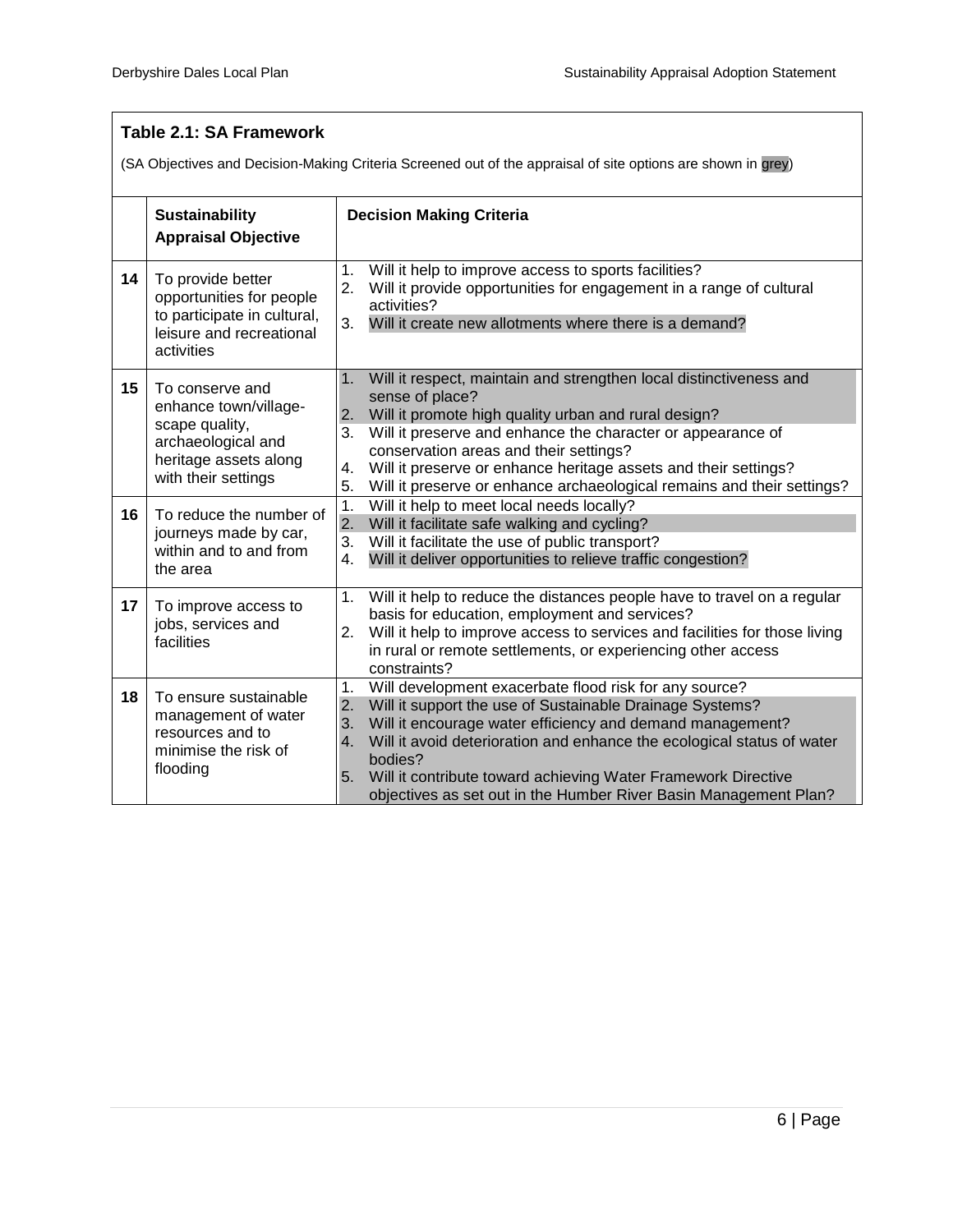|               | Table 2.2: Significance                                                                                                                                                                                                                               |  |  |
|---------------|-------------------------------------------------------------------------------------------------------------------------------------------------------------------------------------------------------------------------------------------------------|--|--|
| <b>Symbol</b> | Definitions of Significance of Effects Against the SA Objectives                                                                                                                                                                                      |  |  |
| $++$          | Policy or option supports the achievement of this objective and all of the decision making criteria and<br>could result in a potentially significant beneficial effect e.g. improved access by walking and cycling<br>modes to a local or town centre |  |  |
| ٠             | Policy or option supports the achievement of this objective although it may have only a minor beneficial<br>effect                                                                                                                                    |  |  |
| 0             | Policy or option has no impact or effect and is neutral insofar as the benefits and drawbacks appear<br>equal and neither is considered significant                                                                                                   |  |  |
| 2             | Uncertain or insufficient information on which to determine the appraisal at this stage                                                                                                                                                               |  |  |
|               | Policy or option appears to conflict with the achievement of this objective and may result in minor<br>adverse effects                                                                                                                                |  |  |
|               | Policy or option works against the achievement of this objective and may result in a potentially<br>significant adverse effect e.g. loss of all or part of a designated ecological site of national importance.                                       |  |  |

For the District-Wide Strategic Options and the Local Plan policies, potential effects were identified with respect of all of the SA Objectives within the SA Framework. However, for the appraisal of site allocations, an initial screening appraisal was undertaken to identify the SA Objectives, against which significant effects could occur in order to focus the detailed appraisal against of each site. This identified several SA objectives against which no significant effects were likely to occur. The appraisal of the site allocation options therefore focussed on the SA Objectives and decision-making criteria set out within Table 2.1.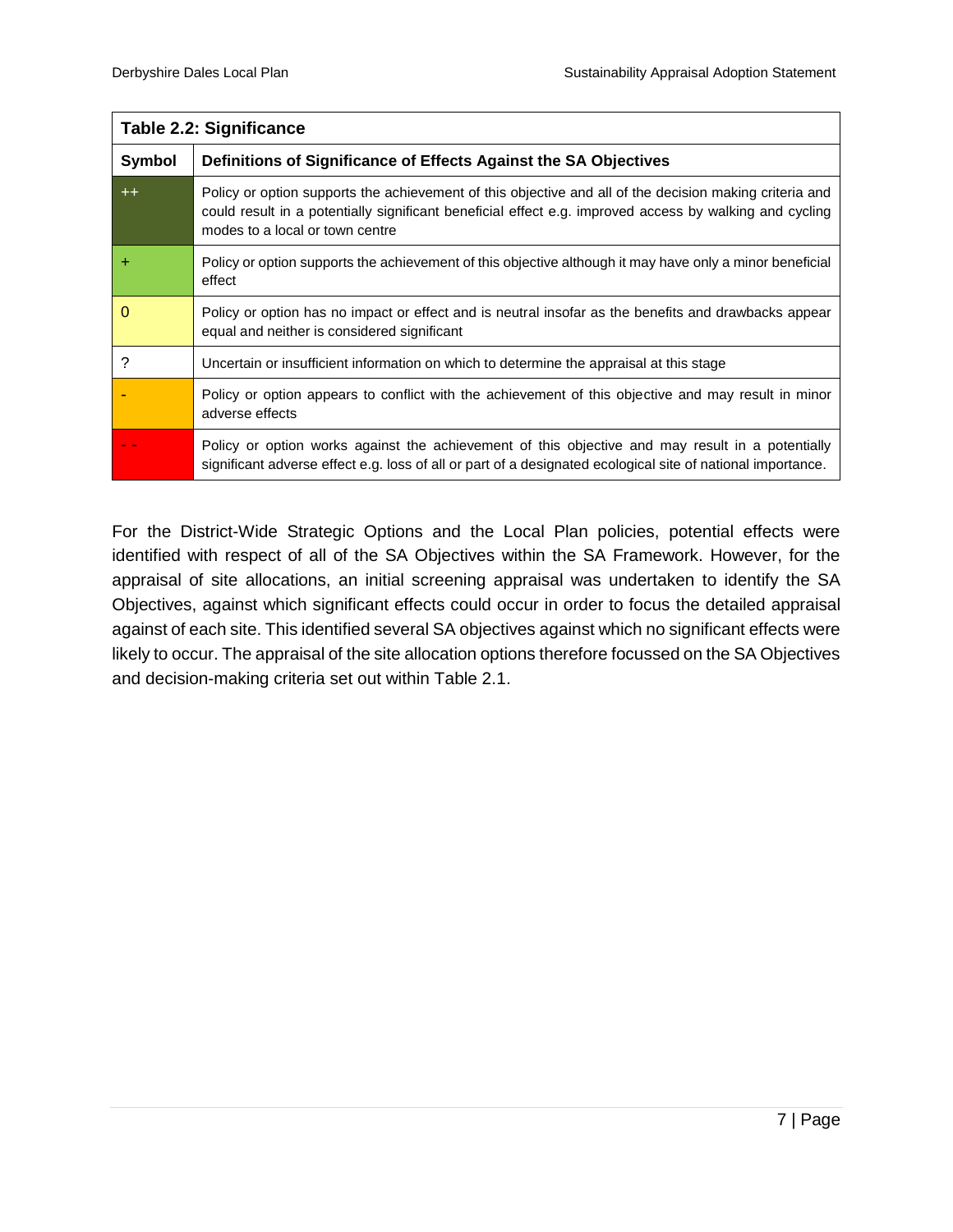## <span id="page-10-1"></span><span id="page-10-0"></span>**3 How consultation comments have been taken into account throughout the development of the Local Plan**

## <span id="page-10-2"></span>**3.1 Introduction**

The public and environmental authorities have been given the opportunity to comment on the SA at key stages throughout the plan's development.

## **3.2 Scoping**

The Scoping Report (now forming Part 2 of the SA Report) was consulted on with the statutory consultees (Environment Agency, Heritage England and Natural England) for a 6-week consultation period between 6th August and 18th September 2015. Other interested parties were also invited to comment on the report and the relevant documents were made available on the Councils website. The consultation period was extended from the legally required 5-week period in accordance with best practice in order to allow sufficient time for consultees to respond during the summer vacation period.

<span id="page-10-3"></span>Following the consultation period, the comments received on the Scoping Report were reviewed and changes and updates were made to the Scoping Report in response to the comments. The log of comments and response to them are presented within Appendix A. Most of the changes to the Scoping Report were the addition of baseline data, issues and documents within the review of relevant other plans, policies and programmes. Key changes were made to the SA Framework to ensure that it reflected the key sustainability issues in the District.

## **3.3 SA Reports**

Two iterations of the SA Report were consulted on alongside the Derbyshire Dales Local Plan – Draft Plan during April and May 2016 and the Derbyshire Dales Local Plan – Pre-Submission (Publication) Local Plan during August and September 2016.

A further iteration of the SA Report was consulted on alongside the Inspector's Modifications in July 2017.

The public and the statutory consultees (Environment Agency, Heritage England and Natural England) were invited to comment on the SA Reports. They were specifically sent to the following organisations for comment:

- Environment Agency;
- Heritage England;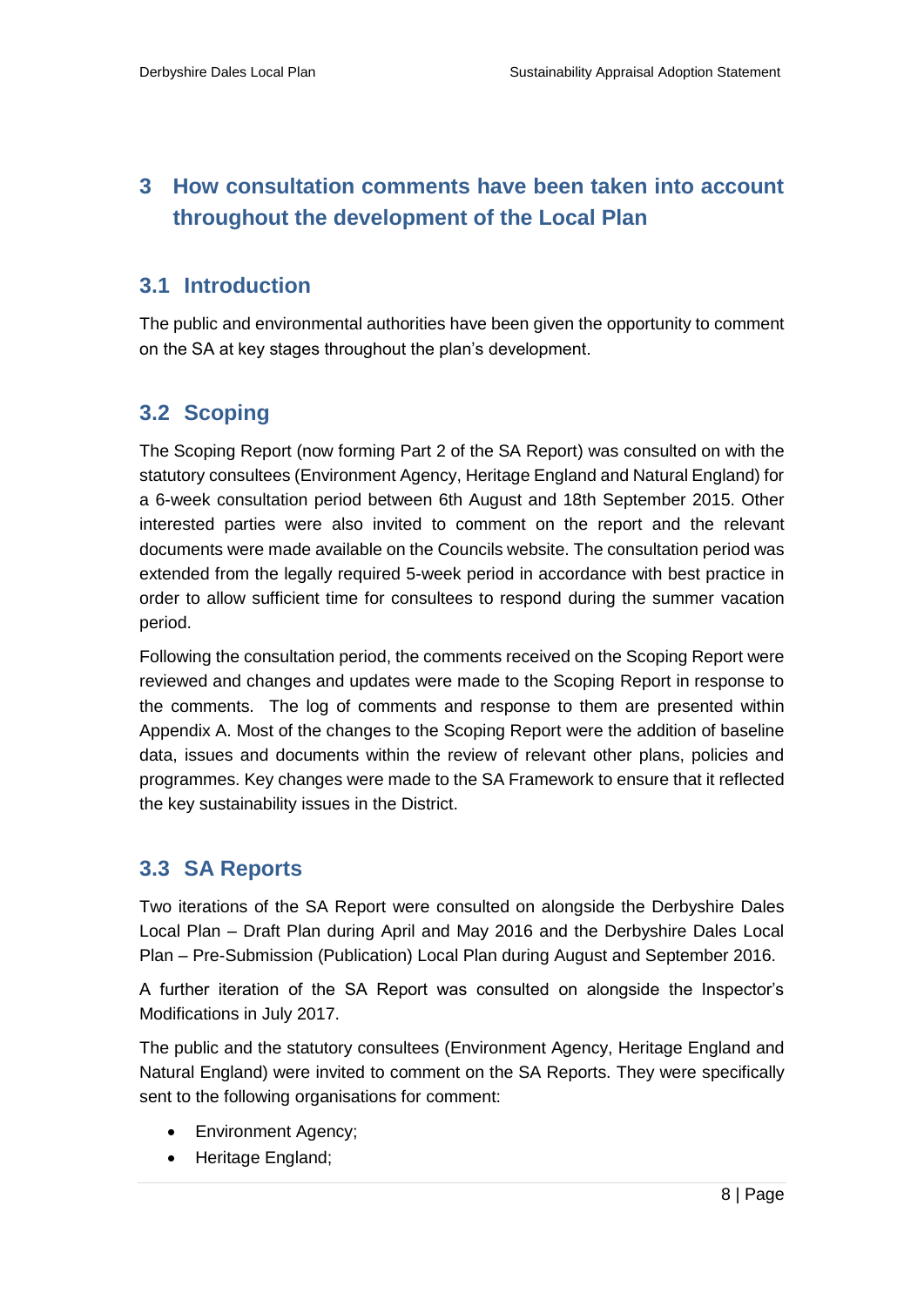- Natural England;
- Derbyshire Economic Partnership;
- Lowland Derbyshire Local Nature Partnership;
- Peak District Local Nature Partnership;
- Chesterfield Borough Council;
- High Peak Borough Council:
- Peak District National Park;
- Amber Valley Borough Council;
- Derby City Council;
- South Derbyshire District Council;
- North East Derbyshire District Council;
- Bolsover District Council;
- Derbyshire County Council; and
- East Staffordshire Borough Council.

Following each consultation period, the comments received have been considered and any necessary changes made to the Scoping Report and SA Reports. Comments received on the SA Reports have also been reviewed by the plan authors at Derbyshire Dales District Council for relevance to the Local Plan. Actions taken in response to the consultation comments can be found in Appendix A. Actions have included:

- Revision of site assessments using revised baseline data;
- Revision of mitigation / policy requirements in relation to site allocations;
- Review of assessment to ensure appropriate site allocations were considered in cumulative effects assessments; and
- Additional documents were added to the review of other relevant plans, policies and programmes.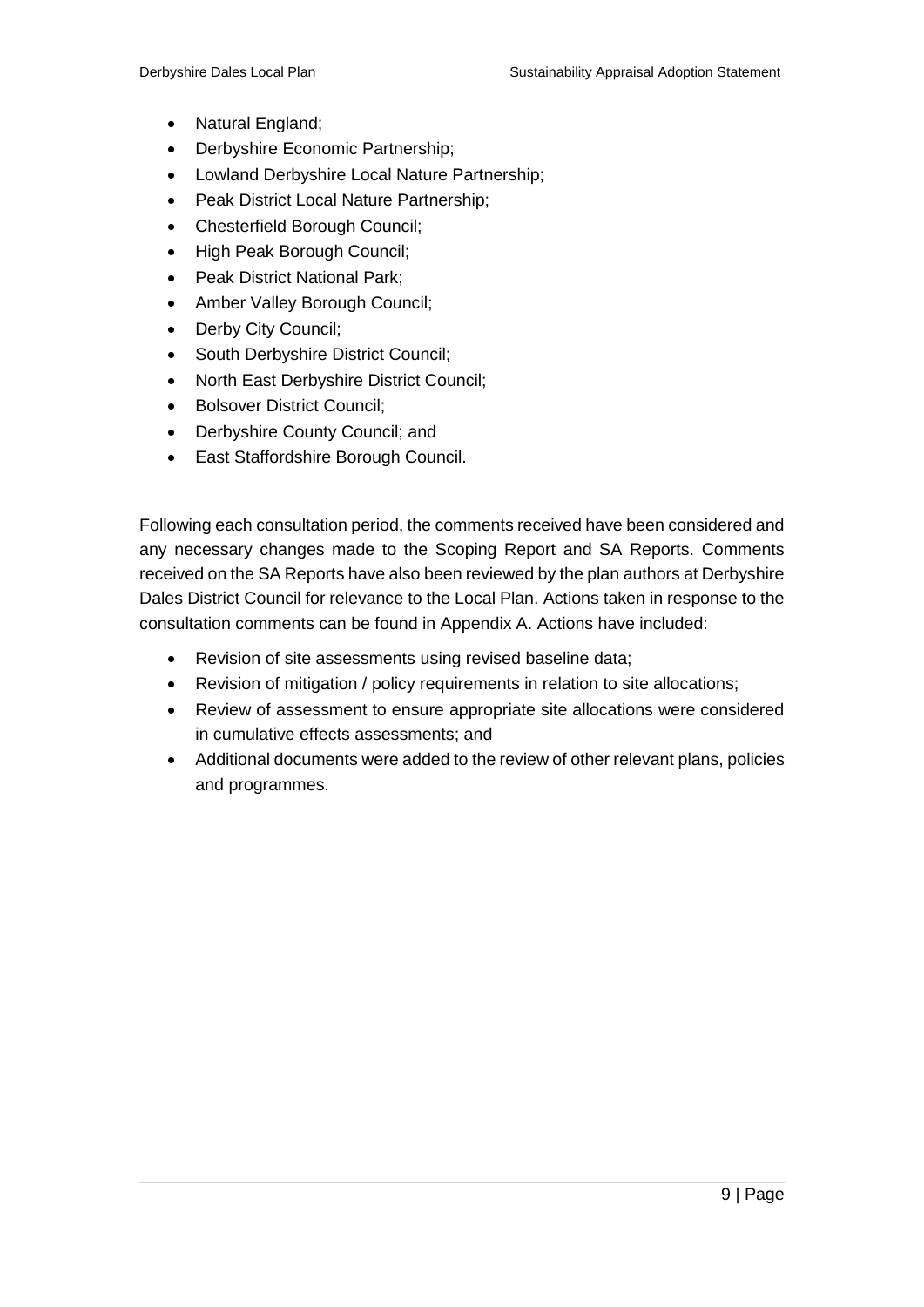## <span id="page-12-1"></span><span id="page-12-0"></span>**4 The reasons for choosing the Local Plan as adopted, in the light of the other reasonable alternatives dealt with**

## **4.1 Introduction**

<span id="page-12-2"></span>The options considered in the development of the Local Plan are the Strategic Districtwide Strategy options, the new village concept and the site allocations options. These are detailed in Section 2.2 above.

## **4.2 Choice of Local Plan Strategy**

The rationale for identifying the preferred Strategic District-wide Strategy option for the Local Plan has been informed by a range of relevant factors, including the SA, feedback from the 'Key Issues' consultation undertaken in November 2015 at which the three strategic District-wide Strategy options were presented, evidence identifying the OAHN<sup>1</sup> and evidence on land availability.

The SA of the Strategic District-wide Strategy options identified the risks of significant negative effects associated with each of the options. On the basis of the precautionary principle, it was considered that Option 3 with the highest growth scenario would represent the highest risks of environmental effects.

In respect of social and economic effects, the appraisal concluded that Option 1 may result in fewer beneficial social and economic effects than Options 2 and 3 as it would not deliver the OAHN, thus worsening the affordability of the housing market.

Option 1 would not provide any support for the growth of the Districts economy with no provision made for growth created by new jobs. Option 2 provided the opportunity to deliver some affordable housing to meet future needs and provided an uplift in the number of jobs, therefore providing positive effects over Option 1. Option 3 would provide growth above the OAHN, allowing for greater choice in the housing market with positive impacts on affordability and deliver enhanced economic growth.

The 'Key Issues' public consultation provided the opportunity for feedback on the three district wide strategy options for the Local Plan with the following question posed:

*"Should the District Council between 2013-2033 aim to accommodate 5,300 dwellings; 6,440 dwellings; or 7, 200 dwellings?"*

<sup>1</sup> Assessment of Housing and Economic Development Needs on behalf of Derbyshire Dales District Council, GL Hearn (September, 2015)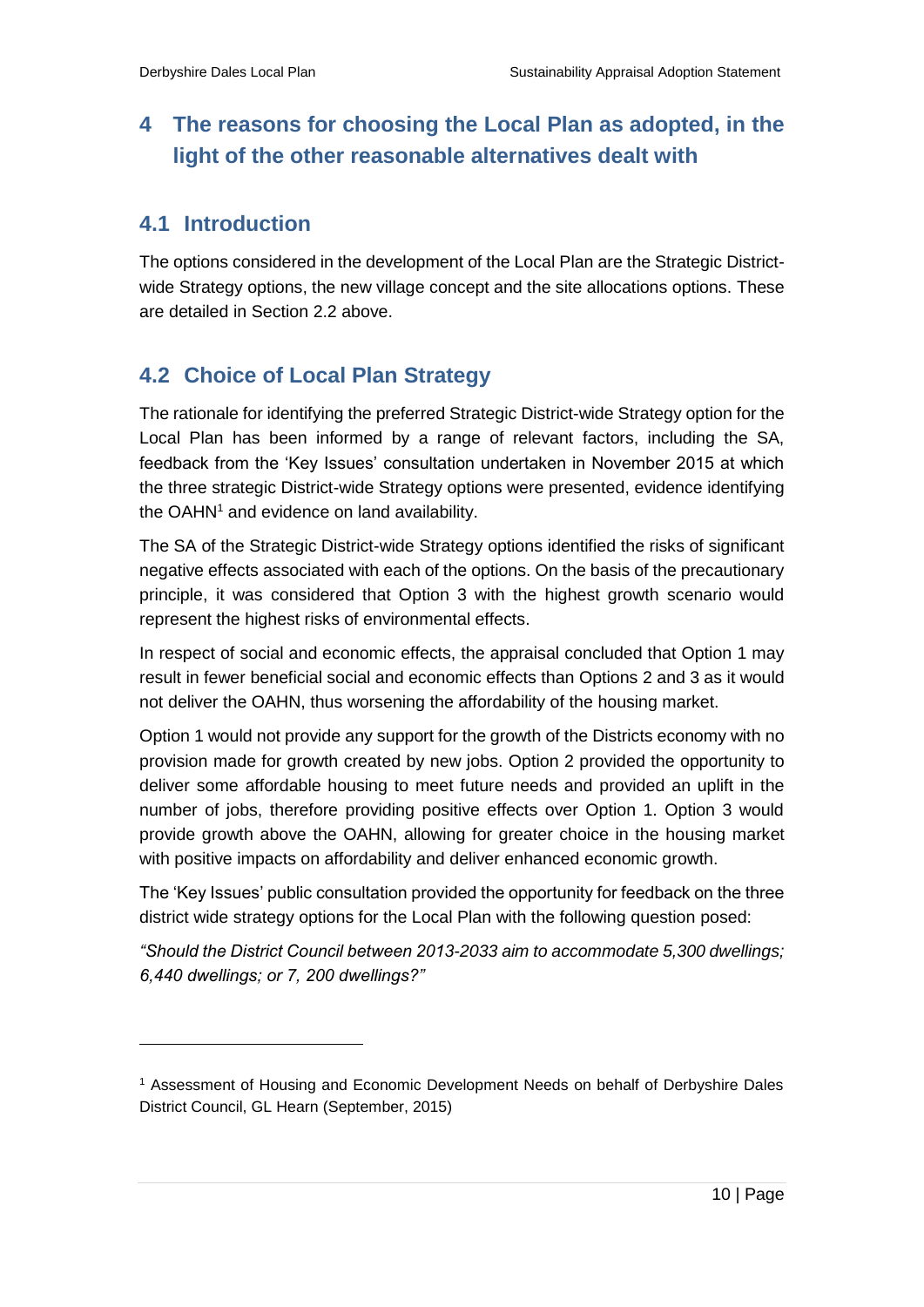The effects of the options identified through the SA were presented in the consultation material<sup>2</sup>.

The majority of responses to the Key Issues consultation expressed a desire for the lowest of the three potential housing targets. This was consistent with previous consultation undertaken on the now withdrawn Local Plan. However, with a clear description of the social, economic and environmental impacts of the options and an explanation of the issues facing the District in terms of housing pressures, 45% of respondents expressed a preference for a figure that matched OAHN or above, i.e. Option 2 and 3.

Those supporting Option 2 recognising that this option would meet the needs of the anticipated population changes in the District as well as providing benefits for the local economy and provision of affordable housing.

Responses advocating Option 3 cited the additional benefits that a higher growth scenario would provide in terms of providing housing to meet the needs of young people who are increasingly being forced to move away from the area, as well as associated benefits to the local economy.

The findings of the Assessment of Housing and Economy Development Needs<sup>3</sup> undertaken by G L Hearn on behalf of the District Council concluded that the OAHN should be set at 322 per annum or 6,440 dwellings in the period 2013-2033. Option 2 is therefore the OAHN derived from an objective analysis of the evidence, to the exclusion of any policy objectives and value judgements.

Accordingly, given that the work undertaken by G L Hearn follows the advice in the NPPG, it is considered that Option 2 represents a robust assessment of housing need across the Derbyshire Dales up to 2033.

Taking account of the consultation responses and the conclusions of the SA, the District Council resolved that the OAHN for the Derbyshire Dales Local Plan should be fixed at 6,440.

Option 1 was rejected because it would not deliver the OAHN, with negative social and economic effects envisaged. Option 3 was rejected due to the significant adverse environmental effects predicted due to a higher housing target when compared to Option 2, which may require constrained and unsuitable sites to be required for development.

[http://www.derbyshiredales.gov.uk/images/documents/Y/Your\\_Local\\_Plan\\_publication\\_Nove](http://www.derbyshiredales.gov.uk/images/documents/Y/Your_Local_Plan_publication_November_2015.pdf) [mber\\_2015.pdf](http://www.derbyshiredales.gov.uk/images/documents/Y/Your_Local_Plan_publication_November_2015.pdf)

<sup>&</sup>lt;sup>3</sup> Assessment of Housing and Economic Development Needs on behalf of Derbyshire Dales District Council, GL Hearn (September, 2015)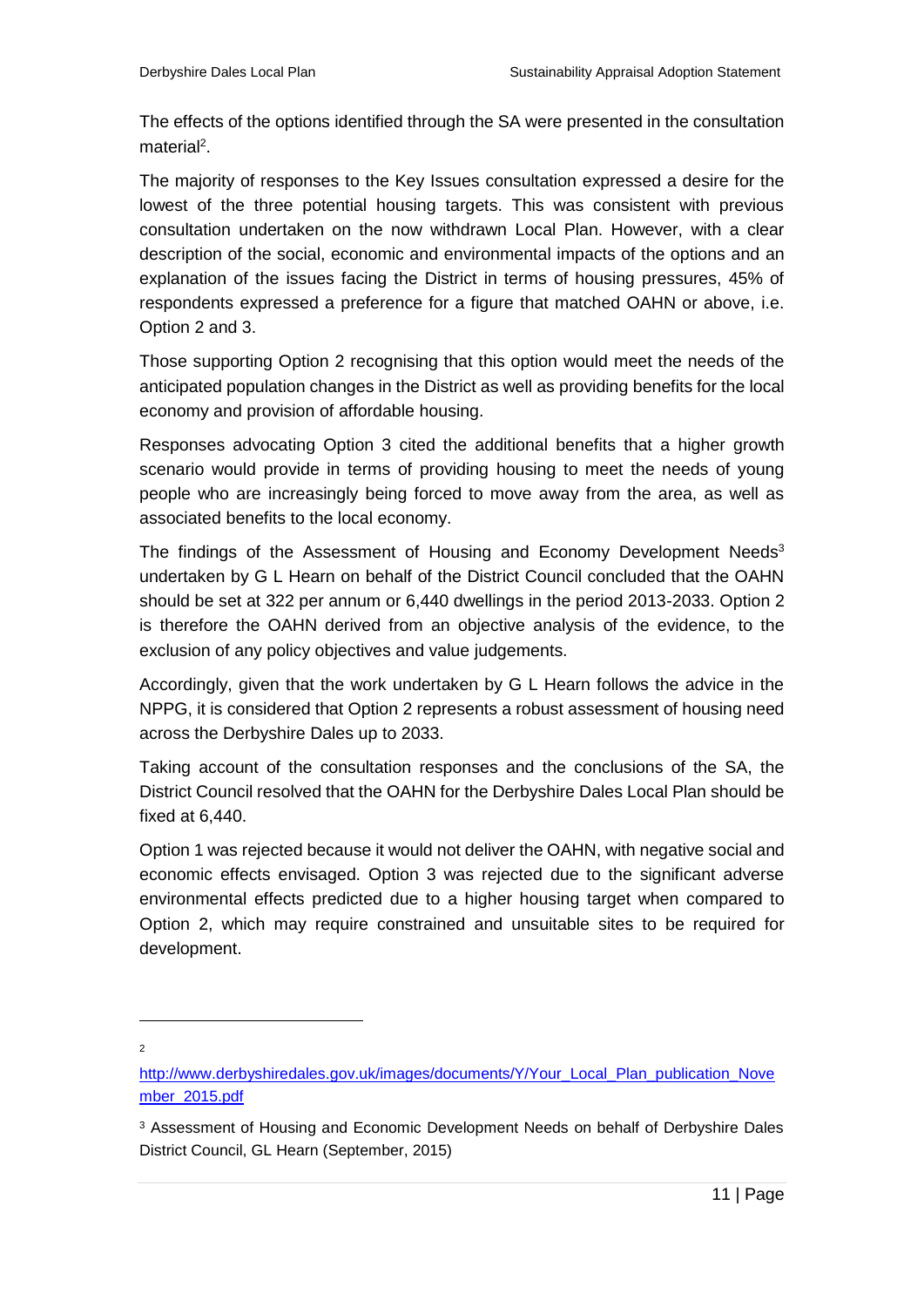Both the NPPF and Planning Practice Guidance make it clear that an authority's housing provision target or requirement does not necessarily have to equal its OAHN. Evidence of the area's deliverable and sustainable housing capacity, defined with reference to constraints outlined in the NPPF should also be considered.

Consequently, in setting the District-wide Strategy, regard to the impact of housing development on the District Council's wider policy objectives and priorities and any cross boundary un-met need which the authority may be able to accommodate should be considered.

Whilst the NPPF makes it clear that Local Plans should plan to meet the full OAHN (Option 2), supply constraints are a relevant factor to take into consideration. Evidence on supply factors undertaken as part of the preparation of the revised SHELAA demonstrated that there is insufficient suitable land available across the plan area to meet Option 3.

The NPPF makes it clear that the Local Plan should plan to meet the full OAHN (6,440 – Option 2). In the Draft Local Plan, evidence on supply factors undertaken as part of the preparation of the revised SHELAA at that time indicated that there was insufficient land available across the plan area to meet the OAHN. However, as a result of consultation on the Draft Plan and revised evidence from the SHELAA, the District Council has concluded that there is sufficient capacity to allocate land for 3,208 dwellings for the period up to 2033. Taking into account the contribution from development in the Peak District National Park, existing completions and commitments and windfall development, the District Council has at this time sufficient land for 6,591 dwelling up to 2033, which acknowledges that not all the commitments are likely to be implemented during the Plan Period. The Derbyshire Dales Submission Local Plan therefore plans to meet the OAHN.

## <span id="page-14-0"></span>**4.3 Choice of Local Plan Allocations**

The selection of site allocation options has been informed by work undertaken as part of the preparation of the SHELAA. The methodology adopted in the preparation of the SHELAA follows that which is set out in the NPPF and the National Planning Practice Guidance and has been undertaken in a two stage process, set out in Appendix B.

Sites were rejected as reasonable options and potential sites for allocation in the Local Plan if they failed Stage A or Stage B of the SHELAA assessment process. These sites were not considered suitable, available or achievable for development and the reasons for rejecting these sites are set out within Appendix B.

Sites that failed Stage A of the assessment were considered to be in locations wholly unsuitable for development or subject to significant strategic constraints.

Sites failed Stage B of the assessment and were rejected as options for allocation in the Pre Submission Draft Local Plan for one or more of the following reasons: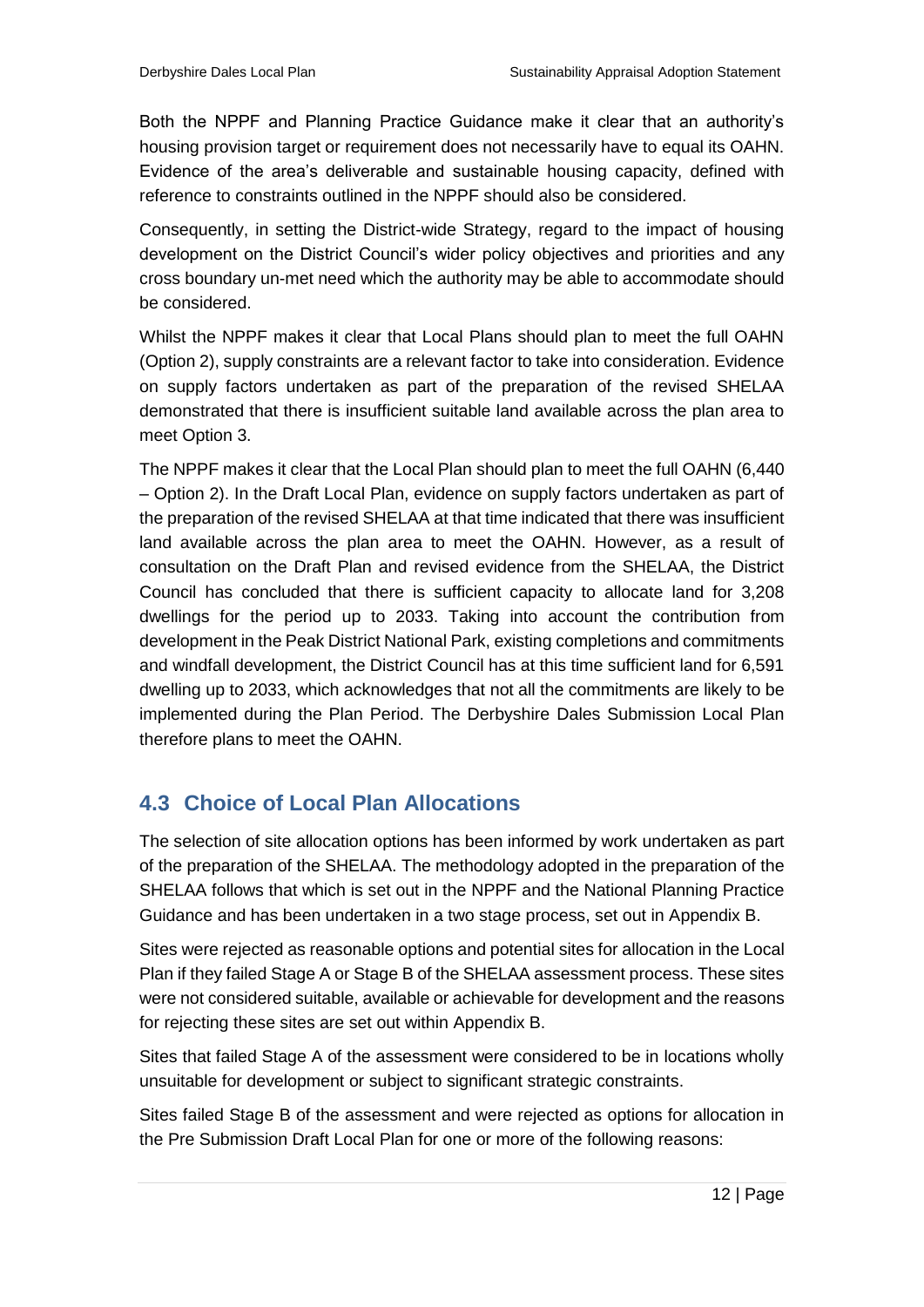- *Site not suitable* based on the outcome of the SHELAA, the site is subject to significant constraints that cannot be overcome. For example, significant highway constraints – a safe and secure access cannot be achieved; significant adverse impacts on natural environment assets such as landscape, historic environment or biodiversity which are unlikely to be possible to mitigate, as provided in information by consultees including the County Highways Authority, Council Officers and the Derbyshire Wildlife Trust.
- *Site not available* sites were assessed to determine whether they are available for development. A site is considered available for development, when there is confidence that there are no legal or ownership problems, such as unresolved multiple ownerships, ransom strips or operational requirements of landowners (para 3-020-20140306 NPPG).
- *Site not achievable*  sites were assessed to determine if there would be a reasonable prospect that housing will be developed on the site at a particular point of time and included a judgement about the economic viability of the site and the capacity of the developer to complete and let or sell the development over a certain period.
- *Site capacity below 10 dwellings –* Stage B of the assessment involved an assessment of the potential dwelling capacity on the site, informed by the characteristics of the site, the proportion of the site that may be deemed developable and the application of an average density of 28 dwellings per hectare. Where sites were considered developable (i.e. passed Stage B) but resulted in a potential dwelling capacity of less than 10 dwellings, these sites were rejected as options for allocation within the emerging Local Plan and are assumed to be sites which will come forward as windfall sites. The Submission Local Plan only allocates sites with a capacity of 10 dwellings or more.

Sites that passed Stage A and Stage B of the assessment and had a dwelling capacity of greater than 10 dwellings were considered to be available, suitable and achievable for residential development and taken forward as options for allocation within the Local Plan. No sites which passed Stage B have been rejected because the capacity of all of the sites is required to pursue the achievement of the chosen District-wide Strategy (and OAHN), which is 6,440 dwellings up to 2033. The new village concept has been rejected because no suitable large site was identified within the District and it was therefore not deliverable.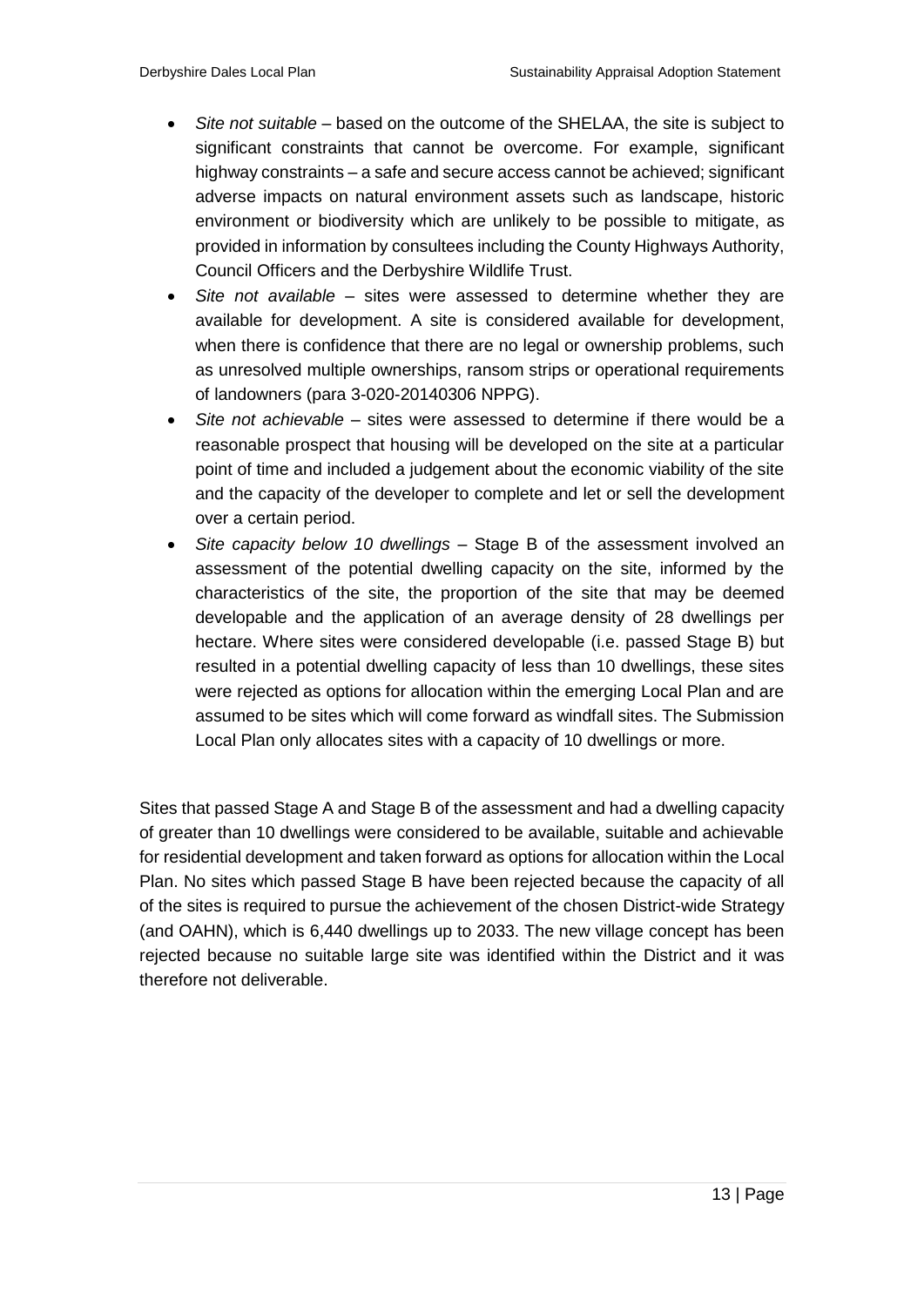## <span id="page-16-0"></span>**5 The Monitoring Framework**

The SEA Regulations requires monitoring of the significant environmental effects of implementing the Plan. SA monitoring will cover the significant economic and social effects, as well as the environmental ones.

A finalised Monitoring Framework is presented in Table 5.1 below. This presents the measures that are to be taken to monitor the significant effects of the implementation of the Local Plan.

The monitoring procedures proposed are linked to the SA process, including the objectives, targets and indicators developed for the SA Framework, the baseline information and key sustainability issues, the likely significant effects expected, and the mitigation measures proposed.

Monitoring has been proposed where there are significant residual effects or uncertainties regarding significant effects in order to identify unforeseen adverse effects at an early stage and facilitating appropriate remedial action. The proposed monitoring can consider the baseline and the beneficial, cumulative, secondary and synergistic effects over the Local Plan's lifespan.

The policies and objectives of the Local Plan will be delivered in the context of the Local Plan as a whole and within the wider policy framework that sits alongside the planning system. It is the LPA's responsibility to monitor significant effects. For this reason, monitoring the sustainability effects of implementing the Local Plan will be undertaken and conducted as part of the overall approach to monitoring undertaken by the District Council. Accordingly, the proposals set out here will align with the Local Plan monitoring proposals.

A frequency for monitoring has been proposed.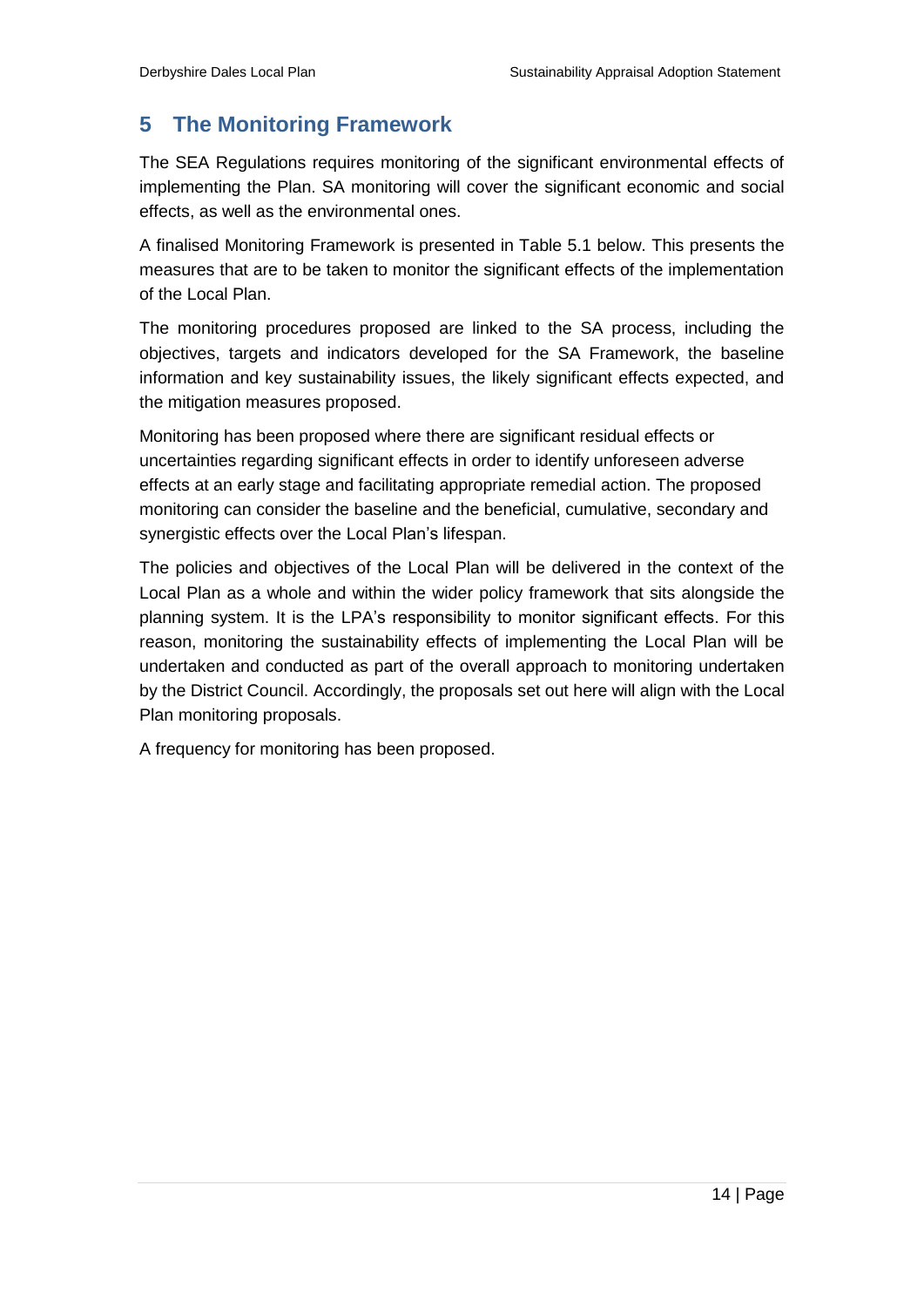| Table 5.1: Proposals for Monitoring the Sustainability Effects of Implementing the Derbyshire Dales Local Plan |                                                                                                                                                                                                                                                                                                                                                                                                                                                                                                                               |                                                                        |                                             |
|----------------------------------------------------------------------------------------------------------------|-------------------------------------------------------------------------------------------------------------------------------------------------------------------------------------------------------------------------------------------------------------------------------------------------------------------------------------------------------------------------------------------------------------------------------------------------------------------------------------------------------------------------------|------------------------------------------------------------------------|---------------------------------------------|
| <b>What needs</b><br>to be<br>monitored?                                                                       | <b>Indicators</b>                                                                                                                                                                                                                                                                                                                                                                                                                                                                                                             | <b>Responsibility</b>                                                  | <b>Frequency</b>                            |
| Effects on the<br>economy,<br>tourism<br>and<br>centre<br>town<br>vitality                                     | Average full time wage<br>$\bullet$<br>Gross weekly earnings<br>Unemployment rates<br>Jobs density<br>Business starts/Enterprise births and business closures/enterprise deaths<br>$\bullet$<br>Number of people with NVQ level 2 qualification and number of people qualified to<br>NVQ level 4                                                                                                                                                                                                                              | Government                                                             | Annual<br>(monthly<br>data is<br>available) |
|                                                                                                                | Rates of employment development within the district<br>$\bullet$<br>Net change in employment land each year<br>$\bullet$<br>Vacant or redundant employment sites redeveloped<br>$\bullet$<br>Total amount of floorspace for town centre uses in town centres<br>$\bullet$<br>Retail unit vacancy rates in all centres<br>$\bullet$<br>Number of applications approved involving farm diversification<br>$\bullet$<br>Percentage of occupied shop premises<br>$\bullet$<br>Amount of floorspace developed for town centre uses | Derbyshire<br><b>Dales District</b><br>Council<br>(DDDC)               | Annual                                      |
| <b>Effects</b><br>on<br>diversity<br>and<br>abundance of                                                       | Number of planning permissions granted against the advice of Natural England<br>$\bullet$<br>Number of tree removals/replacements<br>Areas of woodland felling/planting                                                                                                                                                                                                                                                                                                                                                       | <b>DDDC</b>                                                            | Annual                                      |
| flora<br>and<br>and<br>fauna<br>geographical<br>interests                                                      | Changes in areas of biodiversity importance<br>$\bullet$<br>Percentage of Biodiversity Action Plan targets met<br>$\bullet$                                                                                                                                                                                                                                                                                                                                                                                                   | Natural<br>England /<br>Derby shire<br>Wildlife Trust /<br><b>DDDC</b> | Annual                                      |
| Effects<br>on<br>sites                                                                                         | Percentage of internationally and nationally designated sites in 'favourable' or<br>$\bullet$<br>'unfavourable recovering' condition                                                                                                                                                                                                                                                                                                                                                                                          | <b>Natural</b><br>England                                              | Annual<br>(periodic<br>condition            |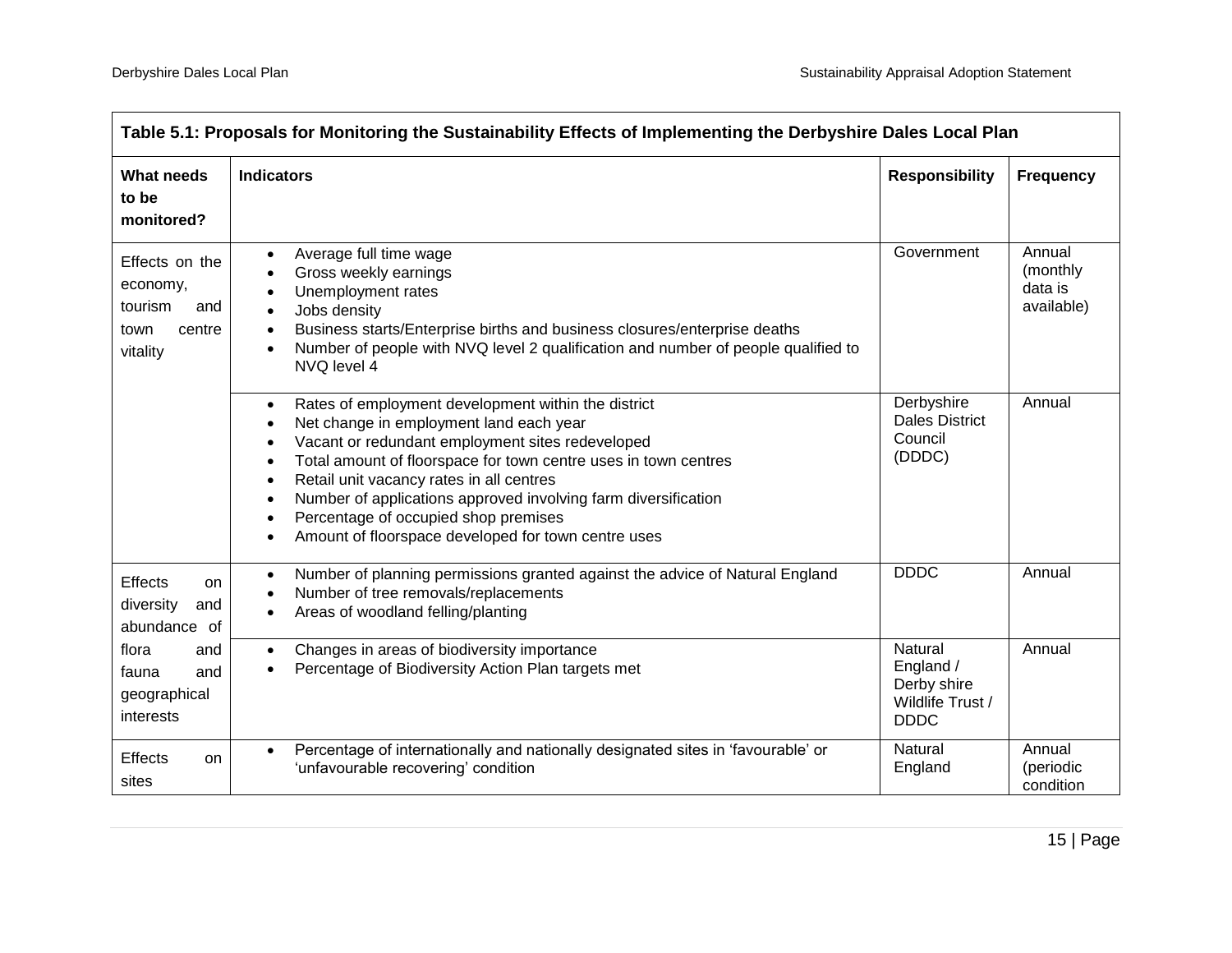| Table 5.1: Proposals for Monitoring the Sustainability Effects of Implementing the Derbyshire Dales Local Plan |                                                                                                                                                                                                                                                                                                                                 |                       |                                 |
|----------------------------------------------------------------------------------------------------------------|---------------------------------------------------------------------------------------------------------------------------------------------------------------------------------------------------------------------------------------------------------------------------------------------------------------------------------|-----------------------|---------------------------------|
| <b>What needs</b><br>to be<br>monitored?                                                                       | <b>Indicators</b>                                                                                                                                                                                                                                                                                                               | <b>Responsibility</b> | <b>Frequency</b>                |
| designated for<br>their<br>nature<br>conservation<br>importance                                                | Number of planning permissions granted against the advice of Natural England<br>$\bullet$                                                                                                                                                                                                                                       | <b>DDDC</b>           | surveys<br>available)<br>Annual |
| <b>Effects</b><br>on<br>green<br>infrastructure /<br>natural capital                                           | Net change in green infrastructure network<br>$\bullet$<br>Amount (ha) of greenfield land developed                                                                                                                                                                                                                             | <b>DDDC</b>           | Annual                          |
| Air quality                                                                                                    | Achievement of air quality objectives within the District<br>$\bullet$<br>Percentage of residential development taking place within defined settlement<br>$\bullet$<br>boundaries                                                                                                                                               | <b>DDDC</b>           | Annual                          |
| <b>Effects</b><br>on<br>climate<br>change<br>and<br>renewable<br>energy                                        | Percentage of residential development taking place within defined settlement<br>$\bullet$<br>boundaries<br>Percentage of commercial developments over 1,000m <sup>2</sup> built to achieve BREEAM<br>good rating<br>Amount of energy produced from renewable energy sources<br>$\bullet$<br>Amount of renewable energy capacity | <b>DDDC</b>           | Annual                          |
| generated                                                                                                      | CO <sub>2</sub> emissions for the District<br>$\bullet$                                                                                                                                                                                                                                                                         | Government            | Annual                          |
| Effects<br>on<br>landscape and<br>townscape<br>quality                                                         | Percentage of appeals allowed where non-compliance with Policy PD1 is a reason<br>$\bullet$<br>for refusal<br>Percentage of development on brownfield land<br>Type and area of new open space provided for in section 106 obligations attached<br>$\bullet$<br>to residential developments                                      | <b>DDDC</b>           | Annual                          |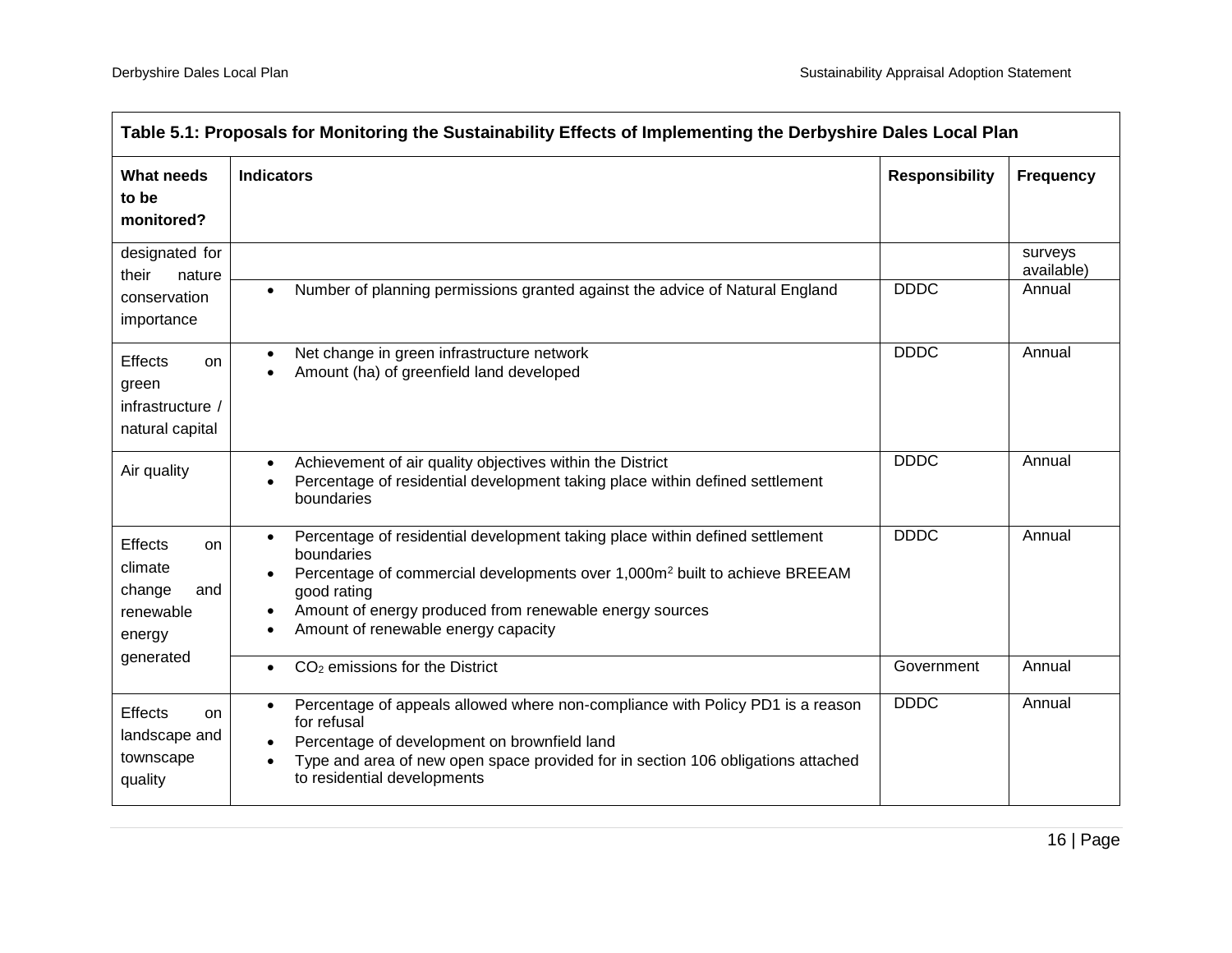| Table 5.1: Proposals for Monitoring the Sustainability Effects of Implementing the Derbyshire Dales Local Plan |                                                                                                                                                                                                                                                                                                                                                                                             |                                     |                  |
|----------------------------------------------------------------------------------------------------------------|---------------------------------------------------------------------------------------------------------------------------------------------------------------------------------------------------------------------------------------------------------------------------------------------------------------------------------------------------------------------------------------------|-------------------------------------|------------------|
| <b>What needs</b><br>to be<br>monitored?                                                                       | <b>Indicators</b>                                                                                                                                                                                                                                                                                                                                                                           | <b>Responsibility</b>               | <b>Frequency</b> |
| <b>Effects</b><br>on.<br>heritage                                                                              | Number of planning applications affecting sites designated for historical interest<br>$\bullet$<br>Amount of development having an adverse impact on the Historic Environment                                                                                                                                                                                                               | <b>DDDC</b>                         | Annual           |
| assets                                                                                                         | Number of historic assets on the Heritage at Risk Register                                                                                                                                                                                                                                                                                                                                  | Historic<br>England                 | Annual           |
| of<br>Control<br>flood risk                                                                                    | Number of planning applications granted permission contrary to advice of<br>Environment Agency on flooding and water quality                                                                                                                                                                                                                                                                | <b>DDDC</b>                         | Annual           |
|                                                                                                                | Per capita water consumption                                                                                                                                                                                                                                                                                                                                                                | Government                          | Annual           |
|                                                                                                                | Progress with regards to Water Framework Directive Targets (as monitored by the<br><b>Environment Agency)</b>                                                                                                                                                                                                                                                                               | Environment<br>Agency               | Annual           |
| Accessibility of<br>jobs, services<br>and facilities                                                           | Percentage of residential development taking place within defined settlement<br>$\bullet$<br>boundaries<br>Number of travel plans<br>Percentage of essential infrastructure to support growth<br>Number of bus shelters in new developments<br>Percentage of major new residential development within 800m of a bus stop or rail<br>station with at least an hourly service between 8am-6pm | <b>DDDC</b>                         | Annual           |
|                                                                                                                | Net change in off and on road cycle routes                                                                                                                                                                                                                                                                                                                                                  | Derbyshire<br><b>County Council</b> | Annual           |
|                                                                                                                | Proportion of people travelling to work by mode<br>$\bullet$                                                                                                                                                                                                                                                                                                                                | Government<br>(Census)              | Ten yearly       |
| <b>Effects</b><br>on<br>deprived<br>areas,                                                                     | Amount of development achieving Secured by Design Standard<br>$\bullet$<br>Percentage of adults who are participating in sport and active recreation for 30<br>$\bullet$<br>minutes or 3 or more days a week<br>Percentage increase in the levels of participation by young people in sport, active<br>recreation and cultural activities.                                                  | <b>DDDC</b>                         | Annual           |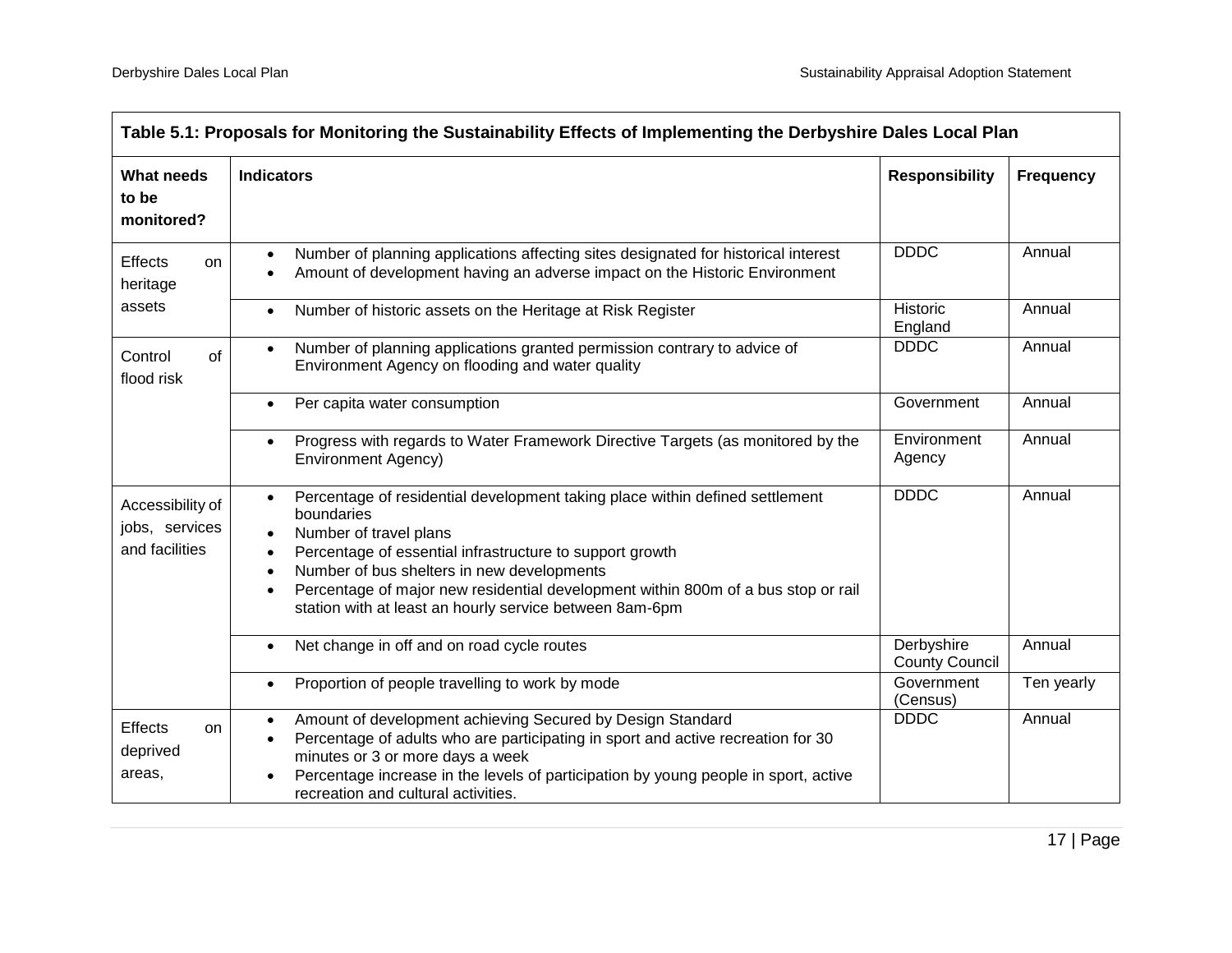|                                                               | Table 5.1: Proposals for Monitoring the Sustainability Effects of Implementing the Derbyshire Dales Local Plan                                                                                                                                                                                                                                                                                                                                                                                                                                                                                                                                                                                                                                                                                                                                                                                                                                                                                                                                                                                                                    |                                                                     |                       |  |
|---------------------------------------------------------------|-----------------------------------------------------------------------------------------------------------------------------------------------------------------------------------------------------------------------------------------------------------------------------------------------------------------------------------------------------------------------------------------------------------------------------------------------------------------------------------------------------------------------------------------------------------------------------------------------------------------------------------------------------------------------------------------------------------------------------------------------------------------------------------------------------------------------------------------------------------------------------------------------------------------------------------------------------------------------------------------------------------------------------------------------------------------------------------------------------------------------------------|---------------------------------------------------------------------|-----------------------|--|
| <b>What needs</b><br>to be<br>monitored?                      | <b>Indicators</b>                                                                                                                                                                                                                                                                                                                                                                                                                                                                                                                                                                                                                                                                                                                                                                                                                                                                                                                                                                                                                                                                                                                 | <b>Responsibility</b>                                               | <b>Frequency</b>      |  |
| disadvantaged<br>groups<br>and<br>health of the<br>population | Amount of open space and sports facilities provided through all new developments<br>$\bullet$<br>Number of people claiming disability living allowance/incapacity benefit/severe<br>$\bullet$<br>disablement allowance<br>Dwellings built to comply with part M category 2 of the Building Regulations-<br>$\bullet$<br>accessible and adaptable dwellings<br>Dwellings built to comply with Part M category 3 of the Building Regulations-<br>wheelchair users<br>Number of permissions given for the creation of self-contained extensions or<br>$\bullet$<br>annexes for an elderly or disabled dependent<br>Percentage of applications where the loss of a sport, recreation, play facility or<br>$\bullet$<br>amenity green space is wholly mitigated by alternative provision<br>Net change in overall provision of sport, leisure and recreational facilities<br>$\bullet$<br>Percentage of appeals allowed where non-compliance with policy PD5 is a reason<br>for refusal<br>Developments permitted which result in loss of community facilities without<br>$\bullet$<br>compliance with criteria set out in Policy HC15 |                                                                     |                       |  |
|                                                               | Life expectancy<br>$\bullet$<br>Prevalence of obese, overweight and healthy weight children in the district in<br>reception classes and Year 6.                                                                                                                                                                                                                                                                                                                                                                                                                                                                                                                                                                                                                                                                                                                                                                                                                                                                                                                                                                                   | Government                                                          | Annual                |  |
|                                                               | CRI 2 No. of Antisocial behaviour incidents (criminal damage) per 1,000 population<br>$\bullet$<br>CRI 8 Percentage of people who feel safe outside during the day (as monitored by<br>$\bullet$<br>the Police and Crime Commissioner survey work)<br>CRI 9 Percentage of people who feel safe outside at night (as monitored by the<br>Police and Crime Commissioner survey work)<br>Recorded notifiable crimes                                                                                                                                                                                                                                                                                                                                                                                                                                                                                                                                                                                                                                                                                                                  | Derbyshire<br>Constabulary /<br>Police and<br>Crime<br>Commissioner | Monthly /<br>Annually |  |
|                                                               | Capacity in GPs surgeries/health clinic                                                                                                                                                                                                                                                                                                                                                                                                                                                                                                                                                                                                                                                                                                                                                                                                                                                                                                                                                                                                                                                                                           | Clinical<br>Commissioning<br>Groups                                 | Annual                |  |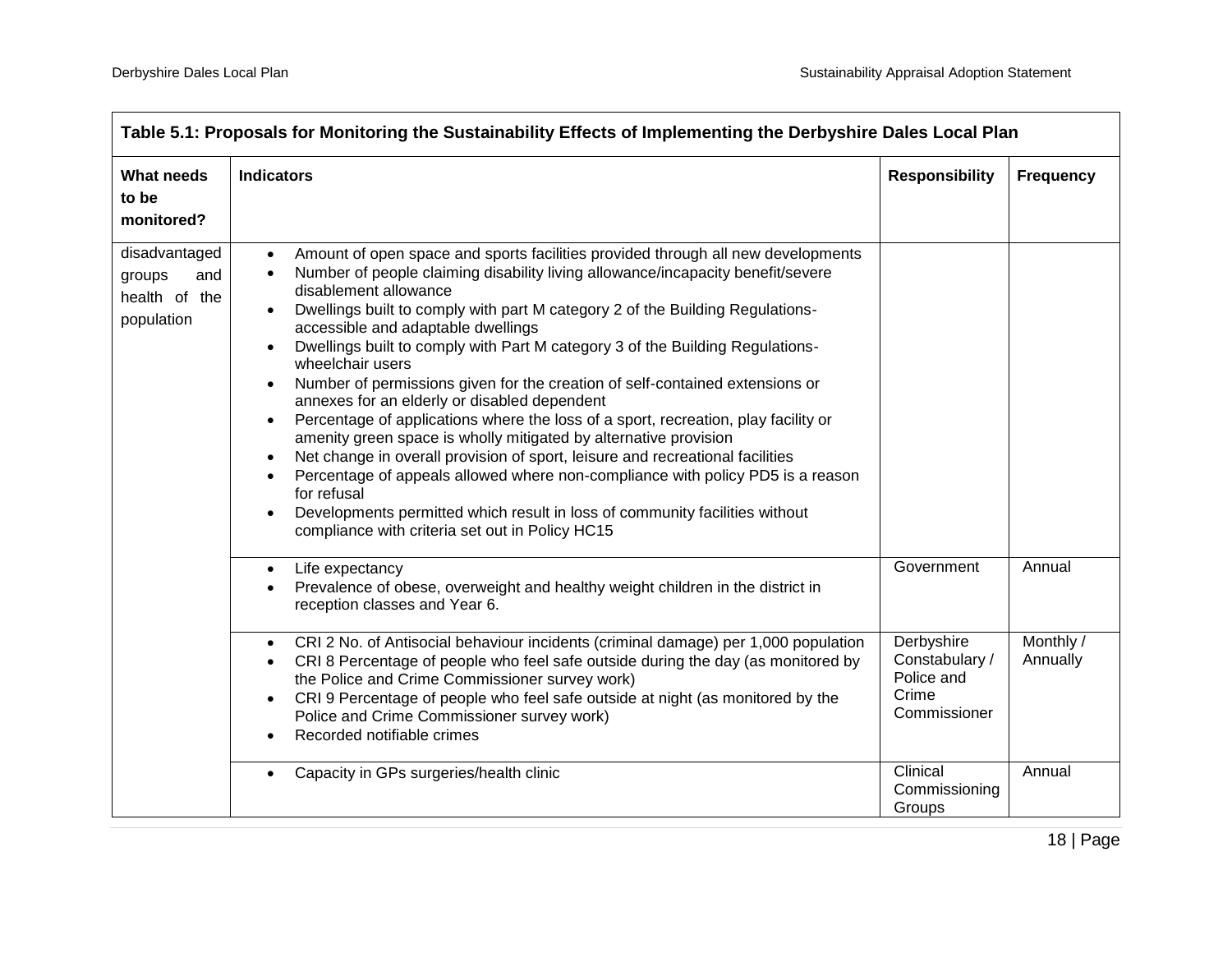| Table 5.1: Proposals for Monitoring the Sustainability Effects of Implementing the Derbyshire Dales Local Plan |                                                                                                                                                                                                                                                                                                                                                                                                                                    |                       |                                              |
|----------------------------------------------------------------------------------------------------------------|------------------------------------------------------------------------------------------------------------------------------------------------------------------------------------------------------------------------------------------------------------------------------------------------------------------------------------------------------------------------------------------------------------------------------------|-----------------------|----------------------------------------------|
| What needs<br>to be<br>monitored?                                                                              | <b>Indicators</b>                                                                                                                                                                                                                                                                                                                                                                                                                  | <b>Responsibility</b> | <b>Frequency</b>                             |
| Housing which<br>local<br>meets<br>needs                                                                       | Breakdown of both market and affordable housing completions into size (1 bed, 2<br>bed, 3 bed, 4 and over)<br>Net annual additions to the housing stock<br>Calculation of the five year housing land supply<br>Permission granted for residential development on allocated sites<br>Start of development on allocated sites<br>Gross affordable housing completions<br>Number of affordable housing completions on exception sites | <b>DDDC</b>           | Annual                                       |
|                                                                                                                | Median property prices                                                                                                                                                                                                                                                                                                                                                                                                             | Government            | Annual<br>(monthly)<br>data is<br>available) |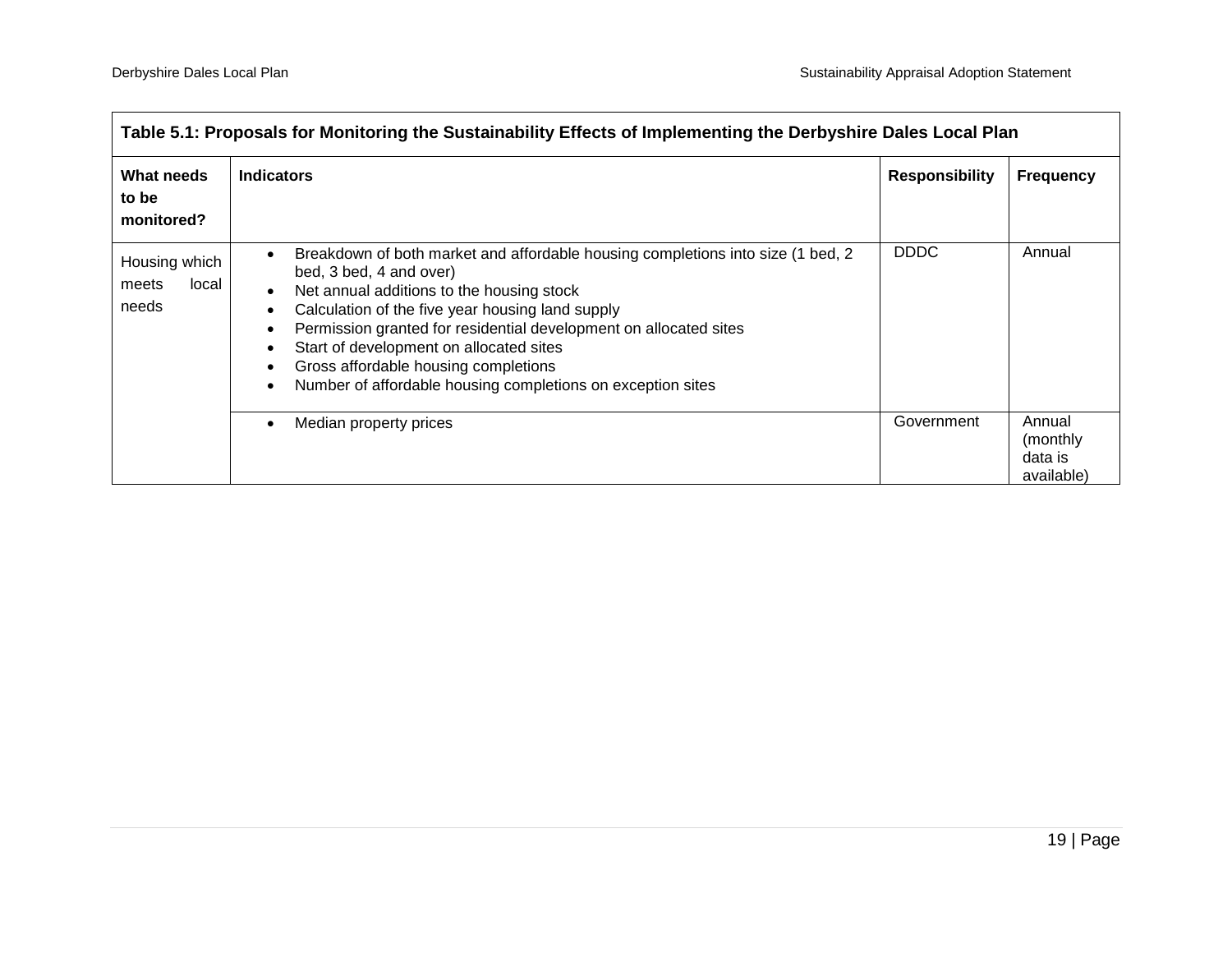# **Appendix A – Consultation Logs**

#### **Scoping Report**

The Scoping Report (now forming Part 2 of the SA Report) was consulted on with the statutory consultees (Environment Agency, Heritage England and Natural England) for a 6-week consultation period between 6th August and 18th September 2015. Other interested parties were also invited to comment on the report and the relevant documents were made available on the Councils website. The consultation period was extended from the legally required 5-week period in accordance with best practice in order to allow sufficient time for consultees to respond during the summer vacation period.

Responses were received from five consultees. The responses and the actions taken are logged in Table A.1. Following the consultation period, the comments received on the Scoping Report were reviewed and changes and updates were made to the Scoping Report in response to the comments.

| Table A.T. Consultation Responses to Derbyshire Dales District Council SA Scoping Report Consultation 2015 |                                                                                                                                                                                                                                                                                                                                                                                                                                                                                                                                                                                                                                                           |                                                                                                                                                                           |  |
|------------------------------------------------------------------------------------------------------------|-----------------------------------------------------------------------------------------------------------------------------------------------------------------------------------------------------------------------------------------------------------------------------------------------------------------------------------------------------------------------------------------------------------------------------------------------------------------------------------------------------------------------------------------------------------------------------------------------------------------------------------------------------------|---------------------------------------------------------------------------------------------------------------------------------------------------------------------------|--|
| Organisation                                                                                               | <b>Comment</b>                                                                                                                                                                                                                                                                                                                                                                                                                                                                                                                                                                                                                                            | <b>Response/Recommendation</b>                                                                                                                                            |  |
| Chesterfield<br>Borough Council                                                                            | An appropriate range of plans and programmes have been consulted by<br>DDDC in the preparation of the Scoping Report and all relevant plans and<br>programmes that are of significance to the Derbyshire Dales Local Plan and<br>sustainability have been included.                                                                                                                                                                                                                                                                                                                                                                                       | No action necessary                                                                                                                                                       |  |
| Chesterfield<br><b>Borough Council</b>                                                                     | No additional information, facts or figures suggested for inclusion in the<br>baseline information collected for the SA of the Local Plan.                                                                                                                                                                                                                                                                                                                                                                                                                                                                                                                | No action necessary                                                                                                                                                       |  |
| Chesterfield<br>Borough Council                                                                            | DDDC have correctly identified the main sustainability issues and a broad<br>range of suitable sustainability issues have been addressed.                                                                                                                                                                                                                                                                                                                                                                                                                                                                                                                 | No action necessary                                                                                                                                                       |  |
| Chesterfield<br>Borough Council                                                                            | Although the Scoping Report has correctly identified the potential significant<br>effects of the Local Plan, and therefore the scope of the assessment, it could<br>address the provision for and delivery of local housing need better. For<br>example in table 3.1 Key Messages ensuring 'that there is an adequate supply<br>of employment land to meet local needs' is specifically mentioned but there is<br>no equivalent for housing. This is important given the weight placed on the<br>five year housing land supply and the development implications that may<br>result from not being able to demonstrate an adequate supply of housing land. | A new decision making criterion 'ensure<br>that there is an adequate supply of<br>housing development land to meet local<br>needs' has been added to the SA<br>Framework. |  |

## <span id="page-22-0"></span>**Table A.1: Consultation Responses to Derbyshire Dales District Council SA Scoping Report Consultation 2015**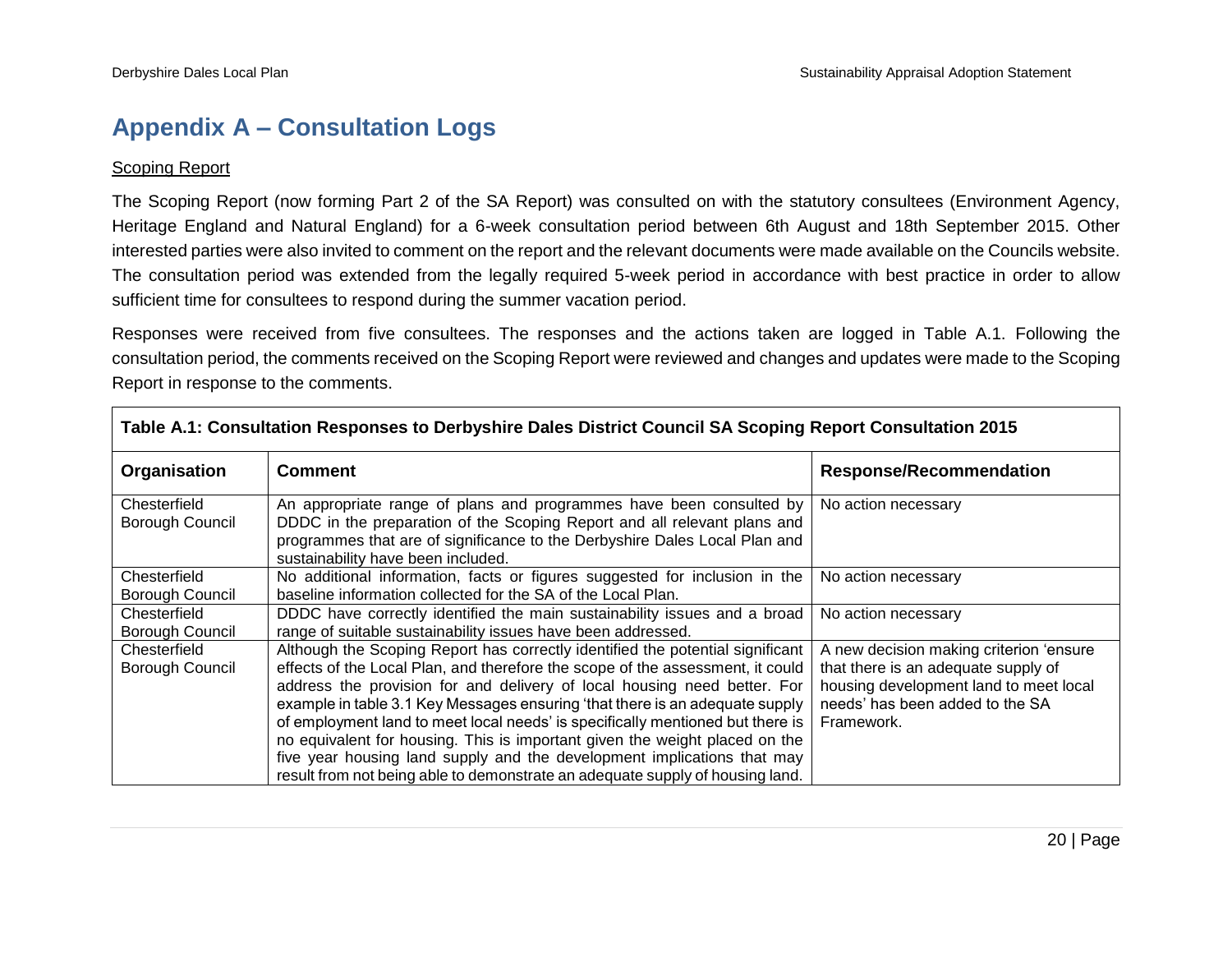| Table A.1: Consultation Responses to Derbyshire Dales District Council SA Scoping Report Consultation 2015 |                                                                                                                                                                                                                                                                                                                                                                                                                                                       |                                                                                                                                                                                                   |  |
|------------------------------------------------------------------------------------------------------------|-------------------------------------------------------------------------------------------------------------------------------------------------------------------------------------------------------------------------------------------------------------------------------------------------------------------------------------------------------------------------------------------------------------------------------------------------------|---------------------------------------------------------------------------------------------------------------------------------------------------------------------------------------------------|--|
| Organisation                                                                                               | <b>Comment</b>                                                                                                                                                                                                                                                                                                                                                                                                                                        | <b>Response/Recommendation</b>                                                                                                                                                                    |  |
| Chesterfield<br>Borough Council                                                                            | The SA framework is appropriate however as mentioned above it could<br>address the provision for and delivery of local housing need better.                                                                                                                                                                                                                                                                                                           | Addressed above                                                                                                                                                                                   |  |
| Chesterfield<br>Borough Council                                                                            | The scoping report provides sufficient information to ensure that an<br>appropriate SA can be carried out however as mentioned above it could<br>address the provision for and delivery of local housing need better.                                                                                                                                                                                                                                 | Addressed above                                                                                                                                                                                   |  |
| Derbyshire County<br>Council                                                                               | The Scoping Report appropriately identifies most of the key sustainability<br>issues and objectives relating to housing need and provision in the district.<br>Some of the key negative consequences of insufficient housing provision are<br>clearly set out in Section 4.8, particularly on health and well-being, community<br>cohesion, increased housing costs, worsening affordability and increased<br>commuting relating to employment needs. | No action necessary                                                                                                                                                                               |  |
|                                                                                                            | Many of the other key sustainability housing issues are appropriately<br>referenced on pages 21 and 22 relating to house prices, age composition of<br>the population, nature and condition of the existing housing stock etc.                                                                                                                                                                                                                        |                                                                                                                                                                                                   |  |
| Derbyshire County<br>Council                                                                               | Support given to the recognition in section 4.8 that<br>in order to promote sustainable patterns of development, the focus for<br>additional housing should be in locations providing ready access to jobs, key<br>services and infrastructure.                                                                                                                                                                                                       | No action necessary                                                                                                                                                                               |  |
| Derbyshire County<br>Council                                                                               | The Scoping Report does not recognise the requirement set out in the<br>National Planning Policy Framework (NPPF) for the District Council to seek<br>to meet the full objectively assessed housing needs (OAHN) of the District in<br>the Local Plan.                                                                                                                                                                                                | A new decision making criterion 'ensure<br>that there is an adequate supply of<br>housing development land to meet local<br>needs' has been added to the SA<br>Framework.                         |  |
|                                                                                                            | It is considered that this requirement to meet the full OAHN of the District<br>should be a specific key SA Objective of the Local Plan and included in Table<br>2.1. Draft Local Plan Objective SO10, as currently written, only seeks to<br>'facilitate the required housing growth for the plan area in sustainable and<br>accessible locations'.                                                                                                  | It is not considered appropriate for<br>meeting the OAHN should to form a<br>decision-making criterion. The SA will test<br>the comprehensive sustainability<br>implications of meeting the OAHN. |  |
| Derbyshire County<br>Council                                                                               | The Inspector presiding over the examination of the recently withdrawn<br>Derbyshire Dales Local Plan Submission (DDLPS) raised soundness<br>concerns that the level of housing provision proposed in the Local Plan was<br>considerably below that required to meet the full OAHN of the District based                                                                                                                                              | As above.                                                                                                                                                                                         |  |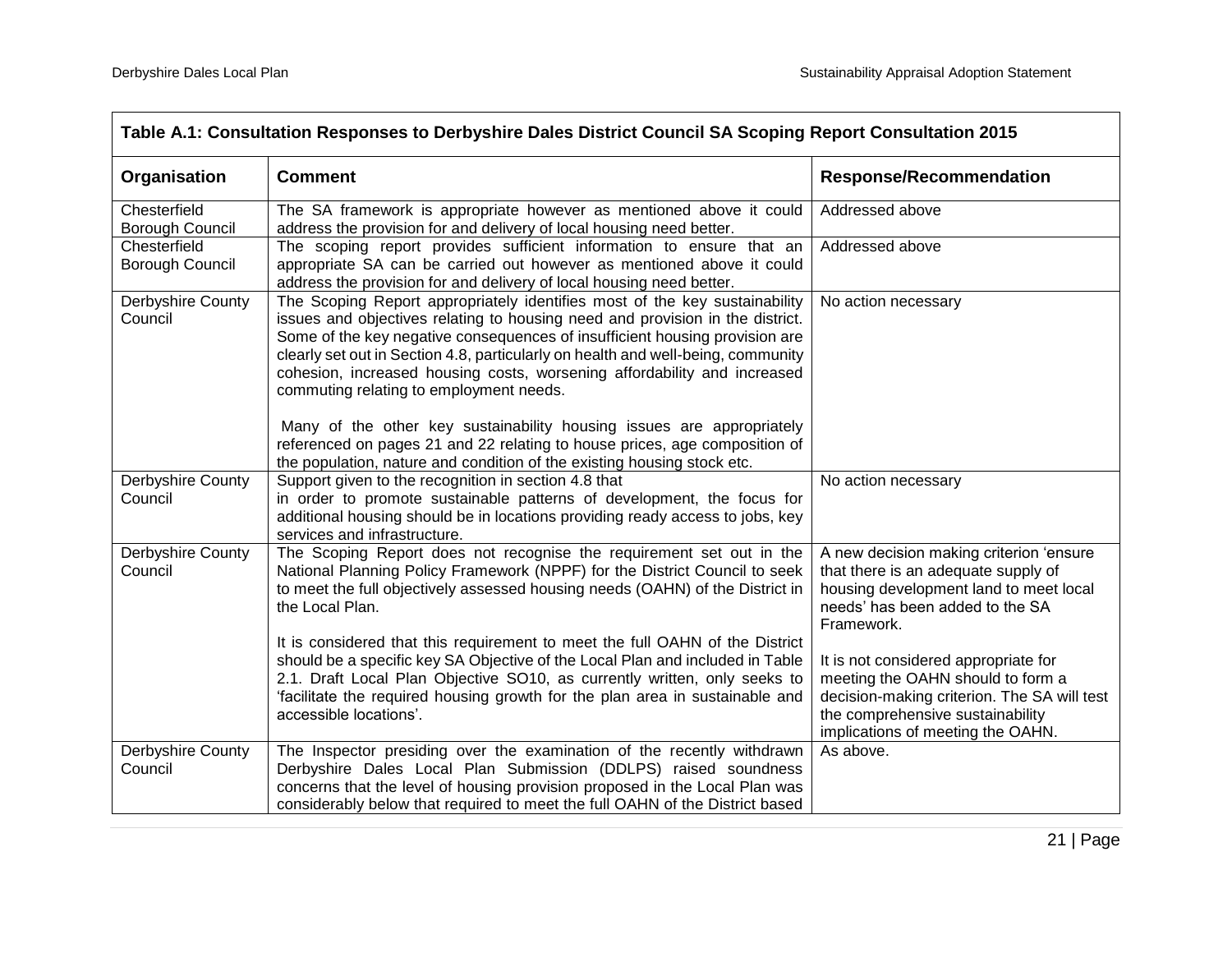| Table A.1: Consultation Responses to Derbyshire Dales District Council SA Scoping Report Consultation 2015                                                                                                                                                                                                                                                                                                                                                                                                                                                                                                                                                                                                                             |                                                                                                                        |  |
|----------------------------------------------------------------------------------------------------------------------------------------------------------------------------------------------------------------------------------------------------------------------------------------------------------------------------------------------------------------------------------------------------------------------------------------------------------------------------------------------------------------------------------------------------------------------------------------------------------------------------------------------------------------------------------------------------------------------------------------|------------------------------------------------------------------------------------------------------------------------|--|
| <b>Comment</b>                                                                                                                                                                                                                                                                                                                                                                                                                                                                                                                                                                                                                                                                                                                         | <b>Response/Recommendation</b>                                                                                         |  |
| on the most up-to-date population and household projections that were<br>available at the time. It is noted that, since the Scoping Report consultation<br>began, consultants commissioned by Derbyshire Dales District Council have<br>reported on housing need across the District using the latest population and<br>economic growth forecasts and concluded a total of 6,440 new homes would<br>need to be provided over the plan period to 2033. It is important, therefore,<br>that the need for the Local Plan to seek to meet the full OAHN of the District<br>should be a key sustainability objective of the revised Local Plan from the<br>outset.                                                                          |                                                                                                                        |  |
| Section 3 of the main report and Annex A give no specific recognition of the<br>key national policy requirement in Paragraph 47 of the NPPF that local<br>authorities should seek to ensure that their Local Plans meet the full OAHN<br>of the area for market and affordable housing, and identify a five year supply<br>of deliverable sites to meet the identified need. Table 3.1 of the main report<br>only refers to the need to 'enable housing growth and deliver a mix of high<br>quality homes to meet local needs'. Table 7 of Annex A only refers to the need<br>to 'plan for a mix of housing' and 'identify the size, type and tenure' of housing.<br>The key policy requirements of Paragraph 47 of the NPPF should be | Section 3 of the main report and Annex A<br>have been amended to give greater<br>emphasis to requirements of the NPPF. |  |
| Whilst Annex B: Base Line Data provides an analysis of past population<br>growth based on a comparison of 2001 and 2011 Census data, and current<br>details of population structure based on the Office for National Statistics<br>(ONS) 2013 Mid-Year Population Estimates there is no analysis in the<br>baseline data of the growth in, or change in composition of, households in the<br>District over the two census periods.                                                                                                                                                                                                                                                                                                     | Annex B and section 4 of the scoping<br>report have been amended to include this<br>information.                       |  |
| There is no analysis in Section 4 or Annex B of the likely future growth in<br>population and households in the District up to 2033, as evidenced by the<br>2012-Based Sub-National Population Projections and 2012-Based Sub-<br>National Household Projections.<br>Section 4.11, as currently written, merely indicates that the 'population of the<br>District is likely to continue to grow' and that 'migration is the key driver of                                                                                                                                                                                                                                                                                              | Annex B and section 4 of the scoping<br>report have been amended to include this<br>information.                       |  |
|                                                                                                                                                                                                                                                                                                                                                                                                                                                                                                                                                                                                                                                                                                                                        | appropriately referenced in the SA.<br>population change'.                                                             |  |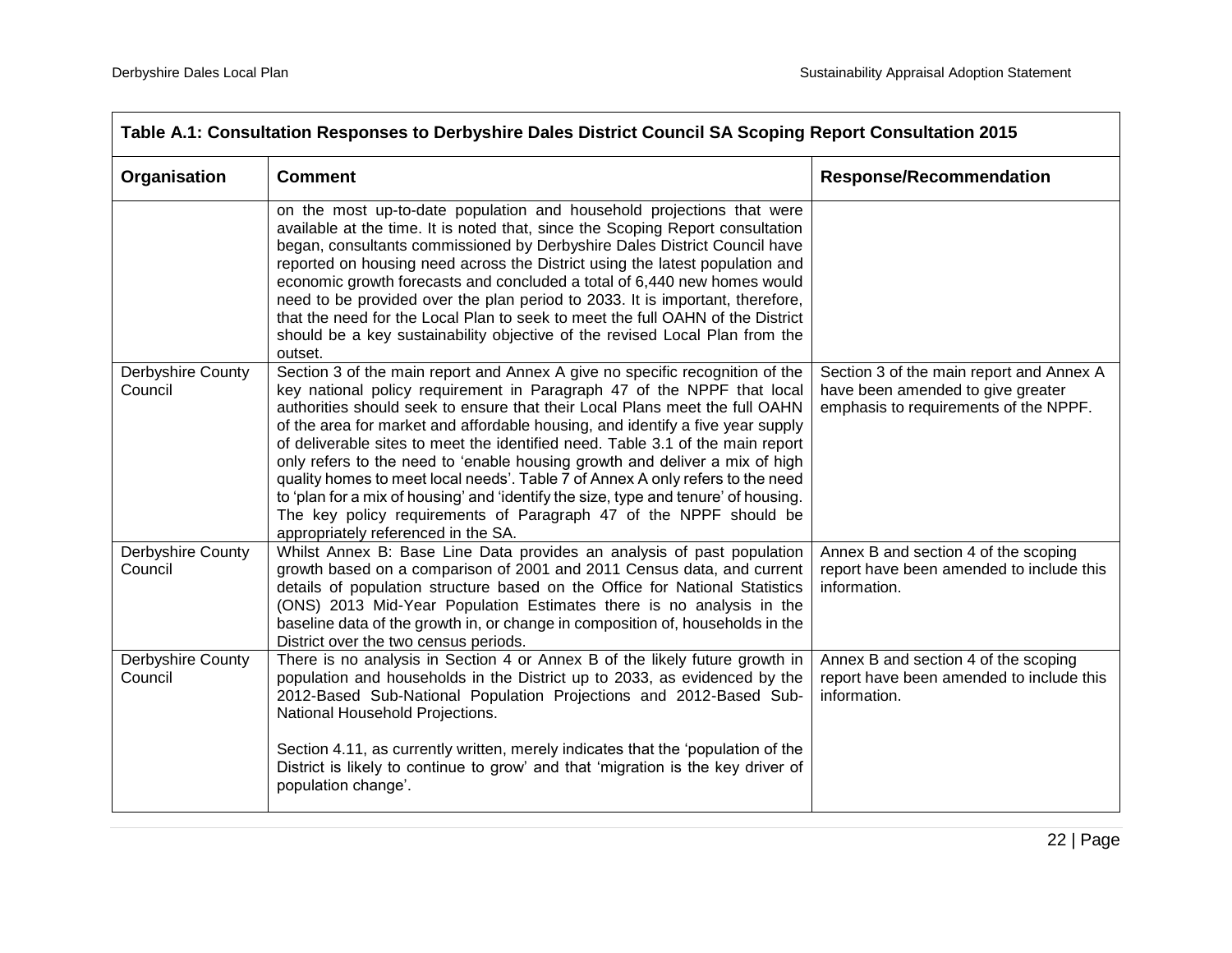| Table A.1: Consultation Responses to Derbyshire Dales District Council SA Scoping Report Consultation 2015 |                                                                                                                                                                                                                                                                                                                                                                                                                                                                                                                        |                                                                                                  |
|------------------------------------------------------------------------------------------------------------|------------------------------------------------------------------------------------------------------------------------------------------------------------------------------------------------------------------------------------------------------------------------------------------------------------------------------------------------------------------------------------------------------------------------------------------------------------------------------------------------------------------------|--------------------------------------------------------------------------------------------------|
| Organisation                                                                                               | <b>Comment</b>                                                                                                                                                                                                                                                                                                                                                                                                                                                                                                         | <b>Response/Recommendation</b>                                                                   |
|                                                                                                            | The 2012-based population and household projections above are two<br>important pieces of key baseline evidence, which should be set out and<br>analysed in the SA. Such an analysis would provide an important context for<br>the scale of housing development that is likely to be required over the Plan<br>period to 2033.                                                                                                                                                                                          |                                                                                                  |
| Derbyshire County<br>Council                                                                               | The SA should refer to a key sustainability issue that historic levels of housing<br>completions in the District, particularly over the last 10 years, have been<br>significantly below the levels of housing development that are likely to be<br>required over the Plan period, if the Local Plan is to meet the full OAHNs of<br>the District. Some analysis is provided in Annex B of past housing<br>completions, but in the context of previous Local Plan / Regional Spatial<br>Strategy (RSS) housing targets. | This key issue has been highlighted in the<br>SA report.                                         |
| Derbyshire County<br>Council                                                                               | Although the need to make provision for the accommodation needs of<br>Gypsies, Travellers and Travelling Showpeople is appropriately referenced in<br>Table 3.1 of the main report as a national planning policy requirement, this<br>need is not identified as a specific key sustainability issue for the District in<br>either Sections 4.8: Housing or 4.11: Population and Equality.                                                                                                                              | This key issue has been highlighted in the<br>SA report.                                         |
| Derbyshire County<br>Council                                                                               | The Derby, Derbyshire, Peak District National Park Authority and East<br>Staffordshire Gypsy and Traveller Accommodation Assessment 2014 (GTAA)<br>published on 27 August 2015 contains a range of baseline data (as at 2014)<br>on Gypsies and Travellers in Derbyshire Dales District, and projections of<br>their future accommodation needs up to 2034, which will need to be taken into<br>account in the final SA Report and Local Plan.                                                                         | Annex B and section 4 of the scoping<br>report have been amended to include this<br>information. |
| Derbyshire County<br>Council                                                                               | With regard to the above two comments the need for the Local Plan to make<br>provision for the future accommodation needs of Gypsies and Travellers<br>should be a key sustainability objective of the SA                                                                                                                                                                                                                                                                                                              | This key issue has been highlighted in the<br>SA report.                                         |
| Derbyshire County<br>Council                                                                               | It is welcomed that "Protecting Peak District Character" continues to be an<br>objective of the Local Plan and SA.                                                                                                                                                                                                                                                                                                                                                                                                     | No action required.                                                                              |
| Derbyshire County<br>Council                                                                               | It is welcomed that landscape character is included within the scope of the<br>SA.<br>The objective for landscape protection and enhancement is fully supported,<br>which recognises that the high landscape value of the District is a major factor<br>in the appeal and desirability of Derbyshire Dales as a place to live and work,<br>and as an economic resource. As a consequence 'Landscape Character and                                                                                                      | No action required.                                                                              |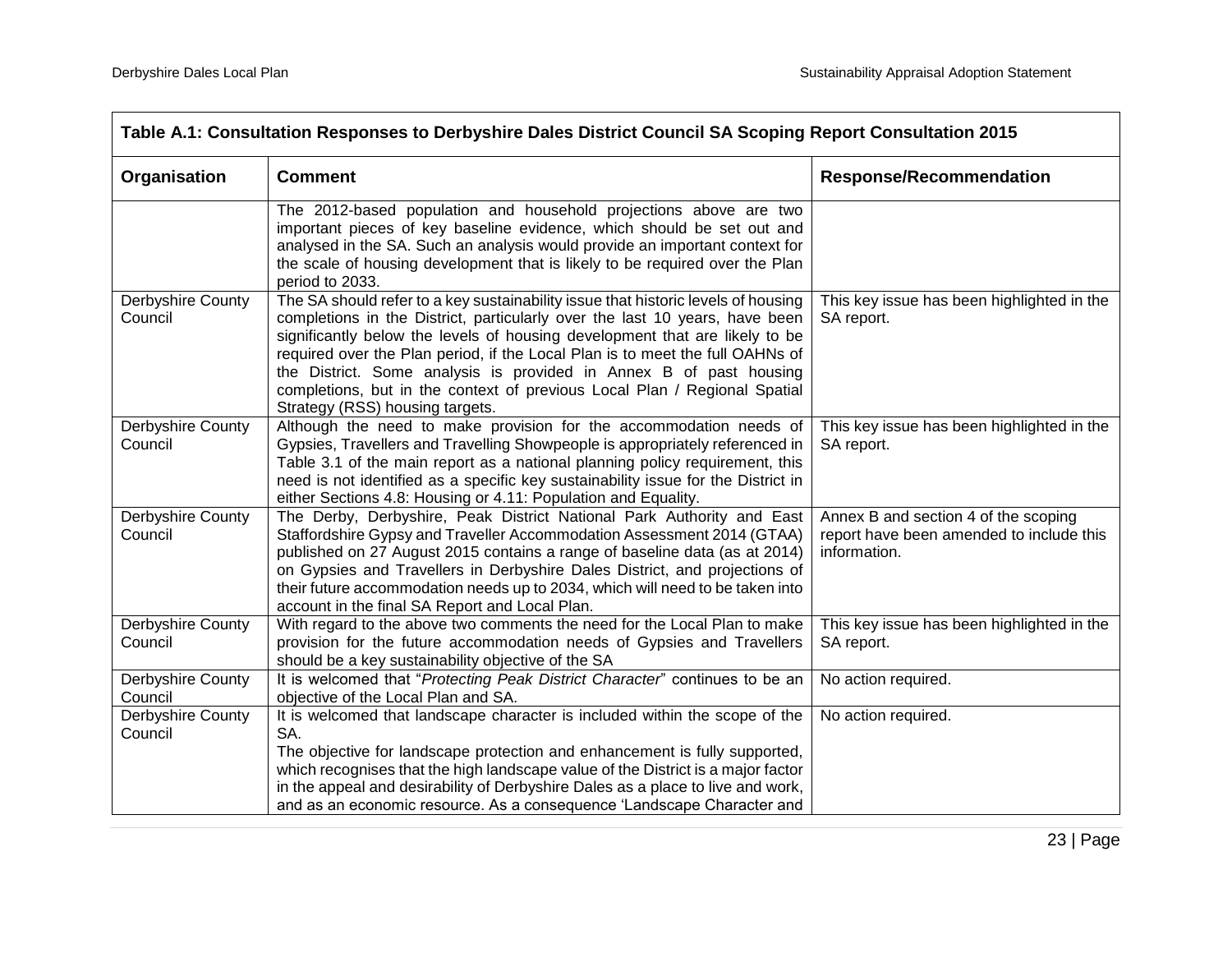| Table A.1: Consultation Responses to Derbyshire Dales District Council SA Scoping Report Consultation 2015 |                                                                                                                                                                                                                                                                                                                                                                                                                                                                                                                                                                                                                                                                                                                                                                                                                                                                                                                                                                                                                                                                         |                                                                             |
|------------------------------------------------------------------------------------------------------------|-------------------------------------------------------------------------------------------------------------------------------------------------------------------------------------------------------------------------------------------------------------------------------------------------------------------------------------------------------------------------------------------------------------------------------------------------------------------------------------------------------------------------------------------------------------------------------------------------------------------------------------------------------------------------------------------------------------------------------------------------------------------------------------------------------------------------------------------------------------------------------------------------------------------------------------------------------------------------------------------------------------------------------------------------------------------------|-----------------------------------------------------------------------------|
| Organisation                                                                                               | <b>Comment</b>                                                                                                                                                                                                                                                                                                                                                                                                                                                                                                                                                                                                                                                                                                                                                                                                                                                                                                                                                                                                                                                          | <b>Response/Recommendation</b>                                              |
|                                                                                                            | Natural Resources' is carried forward as a key theme in the SA, which is<br>supported.                                                                                                                                                                                                                                                                                                                                                                                                                                                                                                                                                                                                                                                                                                                                                                                                                                                                                                                                                                                  |                                                                             |
| Derbyshire County<br>Council                                                                               | Although the key theme of 'Biodiversity and Green Infrastructure (GI)' is<br>supported it is felt by DCC that it would be better to be split into two separate<br>themes as GI is an all-encompassing term of which biodiversity is only one<br>component.                                                                                                                                                                                                                                                                                                                                                                                                                                                                                                                                                                                                                                                                                                                                                                                                              | A new green infrastructure objective has<br>been added to the SA Framework. |
| Derbyshire County<br>Council                                                                               | GI is defined in Natural England's 'Green Infrastructure Guidance' (2009) as:<br>"A strategically planned and delivered network comprising the broadest range<br>of high quality green spaces and other environmental features. It should be<br>designed and managed as a multifunctional resource capable of delivering<br>those ecological services and quality of life benefits required by the<br>communities it serves and needed to underpin sustainability. Its design and<br>management should also respect and enhance the character and<br>distinctiveness of an area with regard to habitats and landscape types".<br>As such, GI is a cross-cutting theme that will relate to a number of other<br>themes within the Local Plan and SA, including landscape character, climate<br>change, health and well-being, leisure and recreation, accessibility etc.<br>Consequently, it is considered that GI should not be considered only as a<br>biodiversity asset, when clearly it would be likely to facilitate multiple public<br>benefits in its own right. | As above                                                                    |
| Derbyshire County<br>Council                                                                               | All issues and objectives relating to highways and transport have been<br>appropriately considered in the SA.                                                                                                                                                                                                                                                                                                                                                                                                                                                                                                                                                                                                                                                                                                                                                                                                                                                                                                                                                           | No action required.                                                         |
| Environment<br>Agency                                                                                      | The Water Framework Directive (WFD) should be added to Annex A. The<br>WFD is European legislation which aims to protect and improve the water<br>environment. The WFD divides the water environment into water bodies.<br>These can include rivers, lakes, reservoirs, canals, groundwater etc. The<br>WFD requires that there is no deterioration in the ecological health of water<br>bodies and that water bodies should achieve the ecological objectives set out<br>in a River Basin Management Plan.                                                                                                                                                                                                                                                                                                                                                                                                                                                                                                                                                             | This information has been added to<br>Annex A.                              |
| Environment<br>Agency                                                                                      | In regards to the above point Derbyshire Dales District Council sits within the<br>Humber river basin district for which the relevant plan is the Humber River<br>Basin Management Plan (RBMP). RBMPs set statutory objectives for each<br>water body and summarise the measures needed to achieve them. As water<br>is linked to land, they also inform decisions on land-use planning. The first                                                                                                                                                                                                                                                                                                                                                                                                                                                                                                                                                                                                                                                                      | This information has been added to<br>Annex A.                              |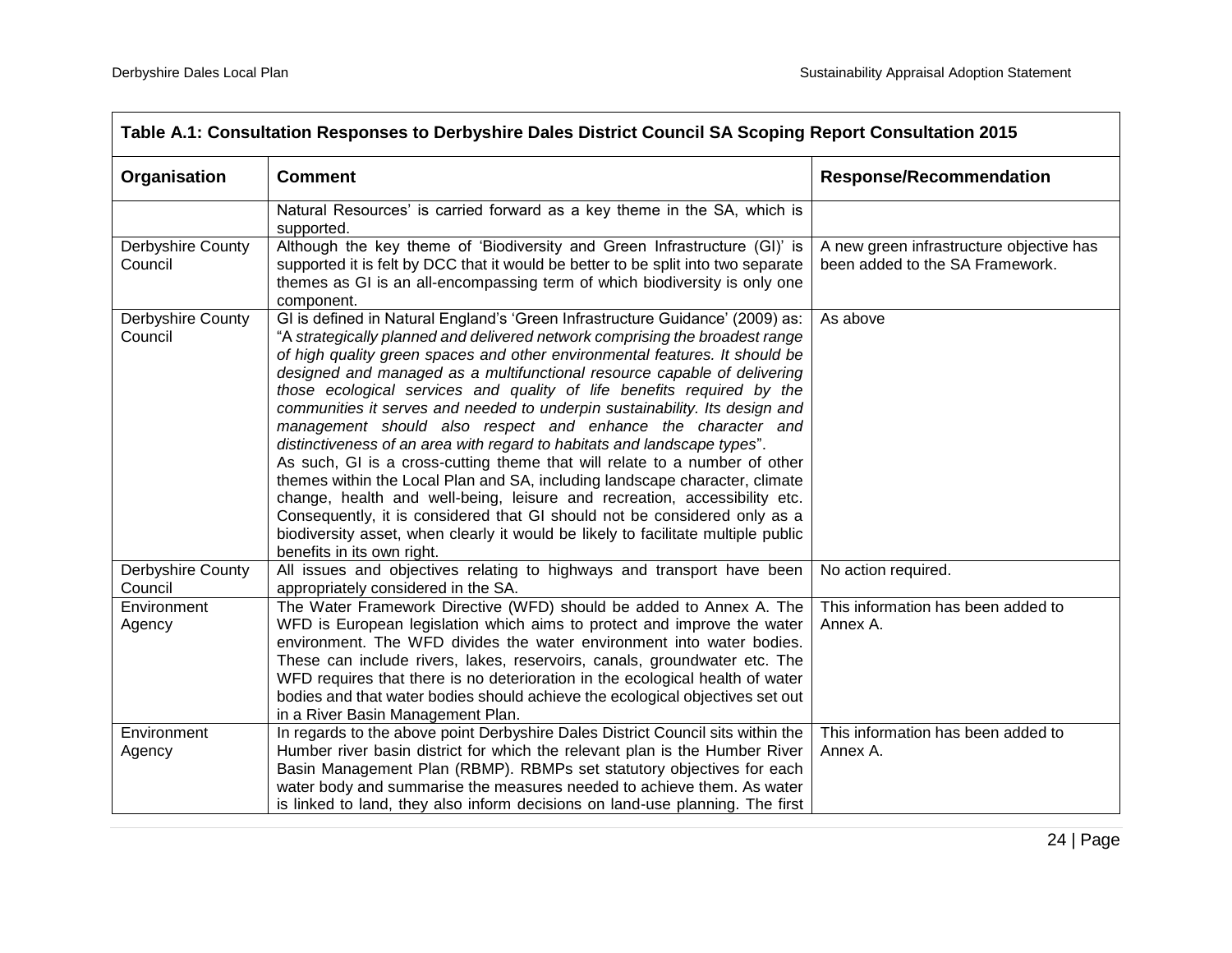| Table A.1: Consultation Responses to Derbyshire Dales District Council SA Scoping Report Consultation 2015 |                                                                                                                                                                                                                                                                                                                                                                                                                                                                                                                    |                                                |
|------------------------------------------------------------------------------------------------------------|--------------------------------------------------------------------------------------------------------------------------------------------------------------------------------------------------------------------------------------------------------------------------------------------------------------------------------------------------------------------------------------------------------------------------------------------------------------------------------------------------------------------|------------------------------------------------|
| Organisation                                                                                               | <b>Comment</b>                                                                                                                                                                                                                                                                                                                                                                                                                                                                                                     | <b>Response/Recommendation</b>                 |
|                                                                                                            | RBMPs were published in 2009 and the second cycle will be published by<br>December 2015.                                                                                                                                                                                                                                                                                                                                                                                                                           |                                                |
|                                                                                                            | The Humber River Basin Management Plan should therefore be added to<br>Annex A.                                                                                                                                                                                                                                                                                                                                                                                                                                    |                                                |
| Environment<br>Agency                                                                                      | Under the EU Floods Directive Member States are required to first carry out<br>a preliminary assessment by 2011 to identify the river basins and associated<br>coastal areas at risk of flooding. For such zones they would then need to draw<br>up flood risk maps by 2013 and establish Flood Risk Management Plans<br>focused on prevention, protection and preparedness by 2015.                                                                                                                               | This information has been added to<br>Annex A. |
|                                                                                                            | Derbyshire Dales falls within the Humber river basin district and the Humber<br>FRMP will set out the proposed measures to manage flood risk from 2015 to<br>2021 and beyond. The draft FRMP was consulted upon from October 2014<br>until January 2015 and the final version is expected to be published in<br>December 2015. The draft FRMP contains objectives and measures for the<br>Derbyshire Derwent (Pages 89 - 104) and Dove (Pages 155 - 174)<br>catchments which are of relevance to Derbyshire Dales. |                                                |
|                                                                                                            | This information should be included in Annex A.                                                                                                                                                                                                                                                                                                                                                                                                                                                                    |                                                |
| Environment<br>Agency                                                                                      | Derbyshire County Council has a legal duty under the Flood and Water<br>Management Act to produce a Local Flood Risk Management Strategy. The<br>strategy is a document that explains how Derbyshire County Council, as Lead<br>Local Flood Authority, will coordinate services from across the County with<br>the key aim of mitigating flood risk.                                                                                                                                                               | This information has been added to<br>Annex A. |
|                                                                                                            | The Local Flood Risk Management Strategy is divided into two parts. Part<br>One provides general information about flooding and flood risk whereas Part<br>Two focuses on the more technical details of understanding flood risk in<br>Derbyshire. It includes an action plan detailing how Derbyshire County<br>Council will manage future risks and access funding.<br>Derbyshire County Council's Local Flood Risk Management Strategy should<br>be added to Annex A.                                           |                                                |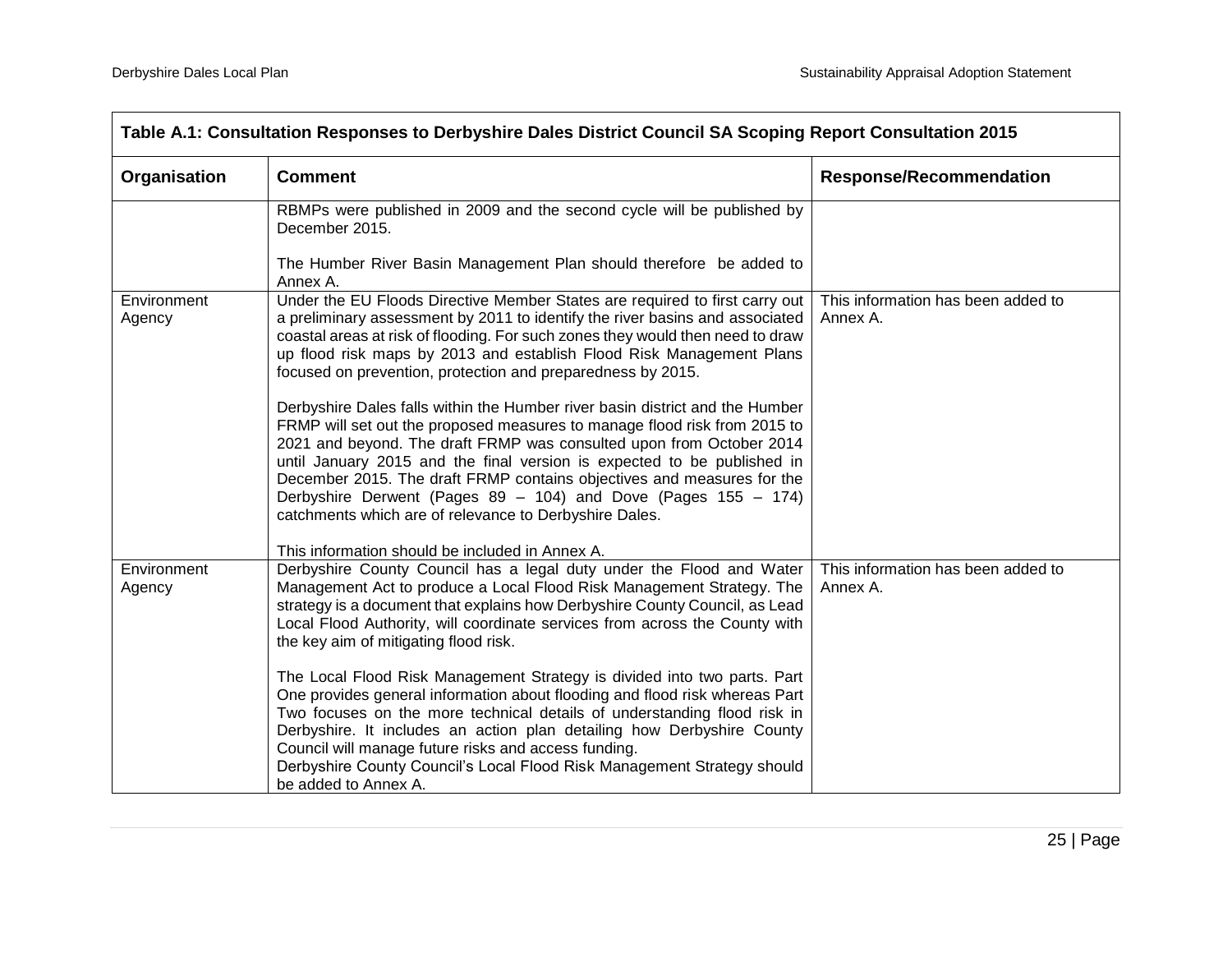| Organisation          | <b>Comment</b>                                                                                                                                                                                                                                                                                                                                                                                                                                                                                                                                                                                                                                                                                                                                                                                                                                                                                                                                                                                                                                                                                                                   | <b>Response/Recommendation</b>                           |
|-----------------------|----------------------------------------------------------------------------------------------------------------------------------------------------------------------------------------------------------------------------------------------------------------------------------------------------------------------------------------------------------------------------------------------------------------------------------------------------------------------------------------------------------------------------------------------------------------------------------------------------------------------------------------------------------------------------------------------------------------------------------------------------------------------------------------------------------------------------------------------------------------------------------------------------------------------------------------------------------------------------------------------------------------------------------------------------------------------------------------------------------------------------------|----------------------------------------------------------|
| Environment<br>Agency | Catchment Flood Management Plans (CFMPs) consider all types of inland<br>flooding, from rivers, groundwater, surface water and tidal flooding. CFMPs<br>also include:<br>the likely impacts of climate change;<br>$\bullet$<br>the effects of how we use and manage the land; and<br>$\bullet$<br>how areas could be developed to meet our present day needs<br>$\bullet$<br>without compromising the ability of future generations to meet their<br>own needs.<br>CFMPs help the Environment Agency and their partners to plan and agree<br>the most effective way to manage flood risk in the future.<br>Derbyshire Dales District Council falls within the Peaks and Moorlands sub<br>area of the River Trent CFMP. For the Peaks and Moorlands, the preferred<br>policy is to take action with others to store water or manage run-off in locations<br>that provide overall flood risk reduction or environmental benefits. In<br>particular, to reduce the number of people at risk from deep and fast flowing<br>waters or fast onset of flooding which affects the towns of Matlock and<br>Ashbourne in Derbyshire Dales. | This information has been added to<br>Annex A.           |
|                       | This information should be added to Annex A.                                                                                                                                                                                                                                                                                                                                                                                                                                                                                                                                                                                                                                                                                                                                                                                                                                                                                                                                                                                                                                                                                     |                                                          |
| Environment<br>Agency | It is noted that the General Quality Assessment (GQA) way of measuring river<br>quality, which looked at the chemical and biological quality of rivers, has been<br>applied in Annex B. Please note that the GQA method has been superseded<br>by the Water Framework Directive.                                                                                                                                                                                                                                                                                                                                                                                                                                                                                                                                                                                                                                                                                                                                                                                                                                                 | Annex A has been amended to reflect this<br>information. |
| Environment<br>Agency | Under the Water Framework Directive, water quality assessments use a new,<br>tougher methodology which focuses on the ecological health of waters. Up to<br>37 measures of water quality are used to assess the ecological status of water<br>bodies. These are then classed as high / good / moderate or poor.                                                                                                                                                                                                                                                                                                                                                                                                                                                                                                                                                                                                                                                                                                                                                                                                                  | Annex A has been amended to reflect this<br>information. |
| Environment<br>Agency | Information on the ecological status of water bodies in Derbyshire Dales will<br>be available from the second cycle Humber River Basin Management Plan<br>which is due to be published by December 2015. In advance of this<br>publication, the Catchment Summary for the Derbyshire Derwent and Dove<br>may be useful.                                                                                                                                                                                                                                                                                                                                                                                                                                                                                                                                                                                                                                                                                                                                                                                                          | See below for action taken.                              |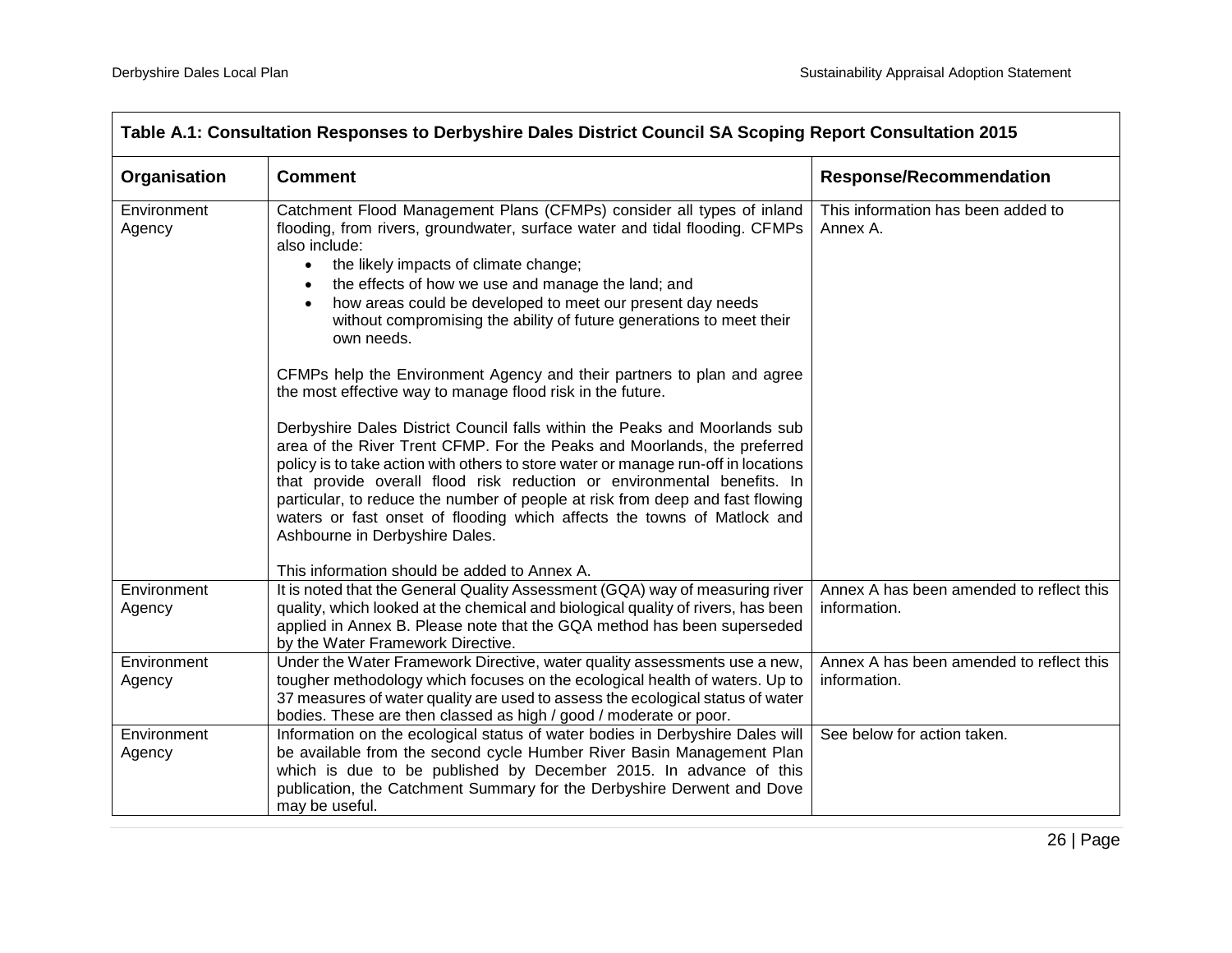| Table A.1: Consultation Responses to Derbyshire Dales District Council SA Scoping Report Consultation 2015                                                                                                                                                                                                                                                                                                                                                                                                                                                                                                                                                                                                                                                                                                                                                                                                                                                                                                                                                                                                                                                                                                                                                                                                                                                                                     |                                                                                                                                                                                                                                                                                                                                                                                                                                                                                                |                                                                                                                                                                                                                                                                                                                                                                                                                                                                                                        |
|------------------------------------------------------------------------------------------------------------------------------------------------------------------------------------------------------------------------------------------------------------------------------------------------------------------------------------------------------------------------------------------------------------------------------------------------------------------------------------------------------------------------------------------------------------------------------------------------------------------------------------------------------------------------------------------------------------------------------------------------------------------------------------------------------------------------------------------------------------------------------------------------------------------------------------------------------------------------------------------------------------------------------------------------------------------------------------------------------------------------------------------------------------------------------------------------------------------------------------------------------------------------------------------------------------------------------------------------------------------------------------------------|------------------------------------------------------------------------------------------------------------------------------------------------------------------------------------------------------------------------------------------------------------------------------------------------------------------------------------------------------------------------------------------------------------------------------------------------------------------------------------------------|--------------------------------------------------------------------------------------------------------------------------------------------------------------------------------------------------------------------------------------------------------------------------------------------------------------------------------------------------------------------------------------------------------------------------------------------------------------------------------------------------------|
| Organisation                                                                                                                                                                                                                                                                                                                                                                                                                                                                                                                                                                                                                                                                                                                                                                                                                                                                                                                                                                                                                                                                                                                                                                                                                                                                                                                                                                                   | <b>Comment</b>                                                                                                                                                                                                                                                                                                                                                                                                                                                                                 | <b>Response/Recommendation</b>                                                                                                                                                                                                                                                                                                                                                                                                                                                                         |
| Environment<br>Agency                                                                                                                                                                                                                                                                                                                                                                                                                                                                                                                                                                                                                                                                                                                                                                                                                                                                                                                                                                                                                                                                                                                                                                                                                                                                                                                                                                          | Derbyshire Dales includes larger settlements at high risk of river flooding (e.g.<br>Matlock and Ashbourne) as well as smaller communities that have been<br>impacted in the recent past by flooding from a variety of sources (e.g.<br>Boylestone). Further information on historic flooding from local sources is<br>available by contacting the Flood Risk Management Team at Derbyshire<br>County Council at Flood. Team@derbyshire.gov.uk<br>This information should be added to Annex B. | Information from the draft Humber River<br>Basin Management Plan (2014) has been<br>used to update the baseline data in Annex<br>B. Updated GIS has been provided to<br>DDDC and incorporated into the<br>SHELAA. This will inform the SA of<br>development site options. It is not<br>considered an efficient use of time to<br>review and set out in detail all localised<br>flooding issues within the SA baseline but<br>this information is will be looked at as part<br>of the site assessments. |
| The Derbyshire Dales District Council Strategic Flood Risk Assessment<br>Environment<br>(SFRA) provides an overview of flood risk in the district up until 2008 but now<br>Agency<br>needs updating in order to have regard to more recent flooding information.<br>The Environment Agency will write separately to Derbyshire Dales District<br>Council about this matter.<br>In the absence of an updated SFRA, the Sustainability Appraisal should take<br>account of the following sources of flooding information available for the<br>district:<br>Ashbourne Flood Alleviation Scheme, completed April 2012.<br>$\bullet$<br>River Derwent & tributaries - Matlock and Belper Strategic Flood<br>$\bullet$<br>Risk Mapping, Capita Symonds, March 2011.<br>Dale Brook, Tideswell Brook, Bradwell Brook and Peakshole Water,<br>Rapid Response modelling, 2011.<br>Preliminary Flood Risk Assessment for Derbyshire, Derbyshire<br>County Council, May 2011.<br>River Wye Strategic Flood Risk Mapping, Halcrow, August 2010.<br>Henmore Brook Flood Alleviation Scheme Mapping Study, Halcrow,<br>$\bullet$<br>2010. Flood Map for Surface Water, 2010 Derbyshire Dales<br>includes larger settlements at high risk of river flooding (e.g. Matlock<br>and Ashbourne) as well as smaller communities that have been<br>impacted in the recent past by flooding from a variety of sources | As above comment. This information will<br>inform the sites assessment.                                                                                                                                                                                                                                                                                                                                                                                                                        |                                                                                                                                                                                                                                                                                                                                                                                                                                                                                                        |
|                                                                                                                                                                                                                                                                                                                                                                                                                                                                                                                                                                                                                                                                                                                                                                                                                                                                                                                                                                                                                                                                                                                                                                                                                                                                                                                                                                                                |                                                                                                                                                                                                                                                                                                                                                                                                                                                                                                |                                                                                                                                                                                                                                                                                                                                                                                                                                                                                                        |
|                                                                                                                                                                                                                                                                                                                                                                                                                                                                                                                                                                                                                                                                                                                                                                                                                                                                                                                                                                                                                                                                                                                                                                                                                                                                                                                                                                                                |                                                                                                                                                                                                                                                                                                                                                                                                                                                                                                |                                                                                                                                                                                                                                                                                                                                                                                                                                                                                                        |
|                                                                                                                                                                                                                                                                                                                                                                                                                                                                                                                                                                                                                                                                                                                                                                                                                                                                                                                                                                                                                                                                                                                                                                                                                                                                                                                                                                                                |                                                                                                                                                                                                                                                                                                                                                                                                                                                                                                |                                                                                                                                                                                                                                                                                                                                                                                                                                                                                                        |
|                                                                                                                                                                                                                                                                                                                                                                                                                                                                                                                                                                                                                                                                                                                                                                                                                                                                                                                                                                                                                                                                                                                                                                                                                                                                                                                                                                                                |                                                                                                                                                                                                                                                                                                                                                                                                                                                                                                |                                                                                                                                                                                                                                                                                                                                                                                                                                                                                                        |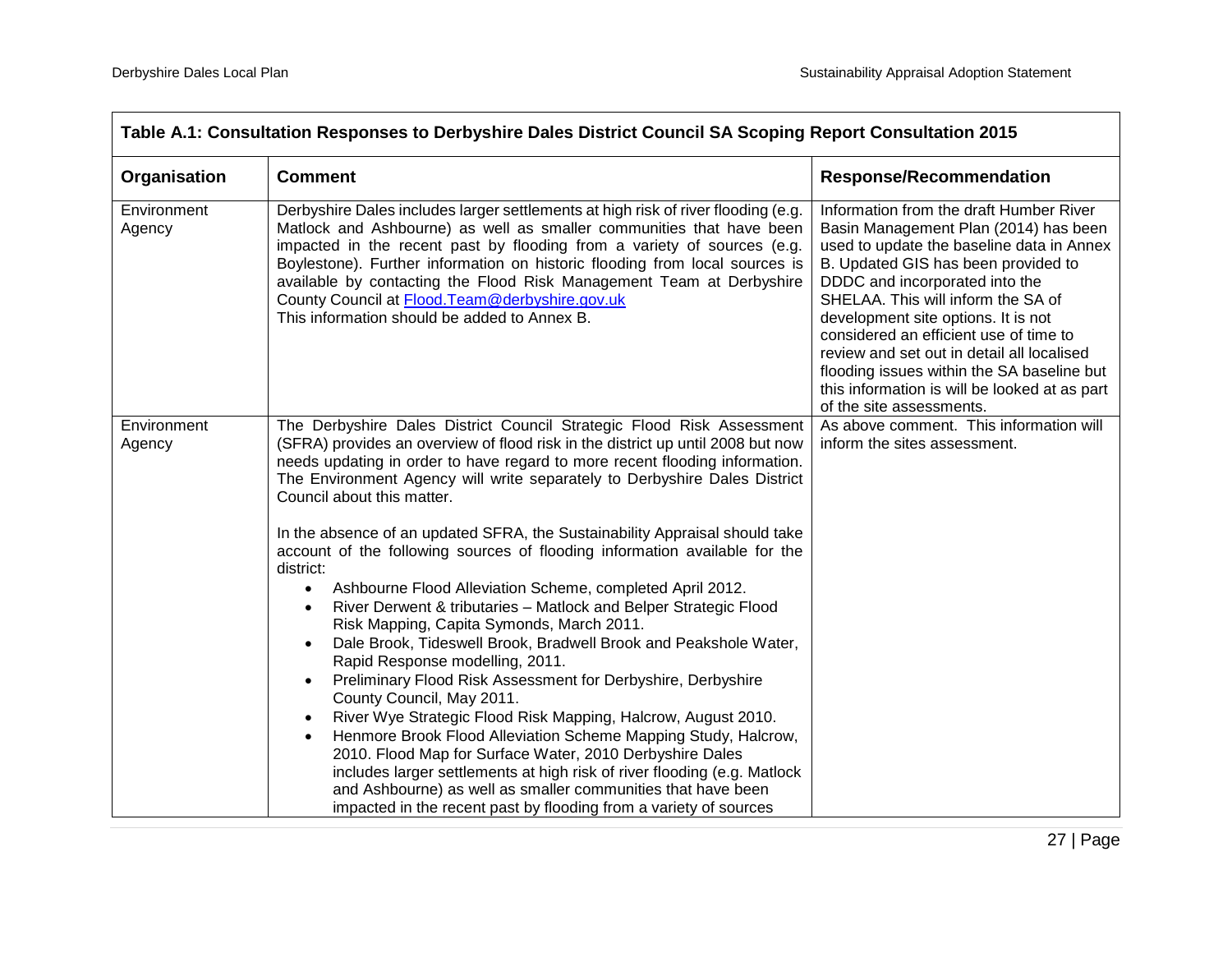| Table A.1: Consultation Responses to Derbyshire Dales District Council SA Scoping Report Consultation 2015 |                                                                                                                                                                                                                                                                                                                                                    |                                                                                                                                                                                                                                                                                                                                                          |
|------------------------------------------------------------------------------------------------------------|----------------------------------------------------------------------------------------------------------------------------------------------------------------------------------------------------------------------------------------------------------------------------------------------------------------------------------------------------|----------------------------------------------------------------------------------------------------------------------------------------------------------------------------------------------------------------------------------------------------------------------------------------------------------------------------------------------------------|
| Organisation                                                                                               | <b>Comment</b>                                                                                                                                                                                                                                                                                                                                     | <b>Response/Recommendation</b>                                                                                                                                                                                                                                                                                                                           |
|                                                                                                            | (e.g. Boylestone). Further information on historic flooding from local<br>sources is available by contacting the Flood Risk Management<br>Team at Derbyshire County Council at<br>Flood.Team@derbyshire.gov.uk                                                                                                                                     |                                                                                                                                                                                                                                                                                                                                                          |
| Environment<br>Agency                                                                                      | The Scoping Report has identified the main sustainability issues with the<br>exception of having regard to the Water Framework Directive (WFD).                                                                                                                                                                                                    | No action required in addition to actions<br>set out above. Reference to the draft<br>Humber River Basin Management Plan<br>(2014) has been used to update the<br>baseline data in Annex B and reference to<br>the Water Framework Directive has been<br>made in the scoping report, additions to<br>the SA framework Objective 17 and within<br>Annex A |
| Environment<br>Agency                                                                                      | The Sustainability Appraisal process provides a key mechanism for ensuring<br>that land use planning decisions made in the revised Local Plan will not<br>compromise the ecological health of the water bodies in Derbyshire Dales<br>and, where possible, will make a positive contribution.                                                      | No action required.                                                                                                                                                                                                                                                                                                                                      |
| Environment<br>Agency                                                                                      | Taking account of the WFD in the Sustainability Appraisal will help<br>demonstrate that Derbyshire Dales have had regard to the River Basin<br>Management Plan, as required by Regulation 17 of the The Water<br>Environment (Water Framework Directive) (England and Wales) Regulations<br>2003.                                                  | The WFD will be taken into account in the<br>Sustainability Appraisal.                                                                                                                                                                                                                                                                                   |
| Environment<br>Agency                                                                                      | In order to correctly identify the potential significant effects of the Local Plan,<br>and therefore the scope of the assessment, the Local Plan needs to be<br>assessed against achieving the WFD objectives as set out in the Humber<br>River Basin Management Plan.                                                                             | No action required in addition to actions<br>set out above.                                                                                                                                                                                                                                                                                              |
| Environment<br>Agency                                                                                      | The Environment Agency recommends the following amendments to the key<br>message for Sustainability Appraisal Objective 3 on biodiversity:<br>"Protect, promote, improve and create enhance biodiversity, including<br>designated sites, priority species, habitats and ecological networks and make<br>provision for their long term management." | SA Objective 3 has been amended to<br>read: "To protect, improve and create and<br>enhance-biodiversity, geo-diversity and to<br>support the development of linked green<br>spaces and make provision for their long<br>term management"                                                                                                                 |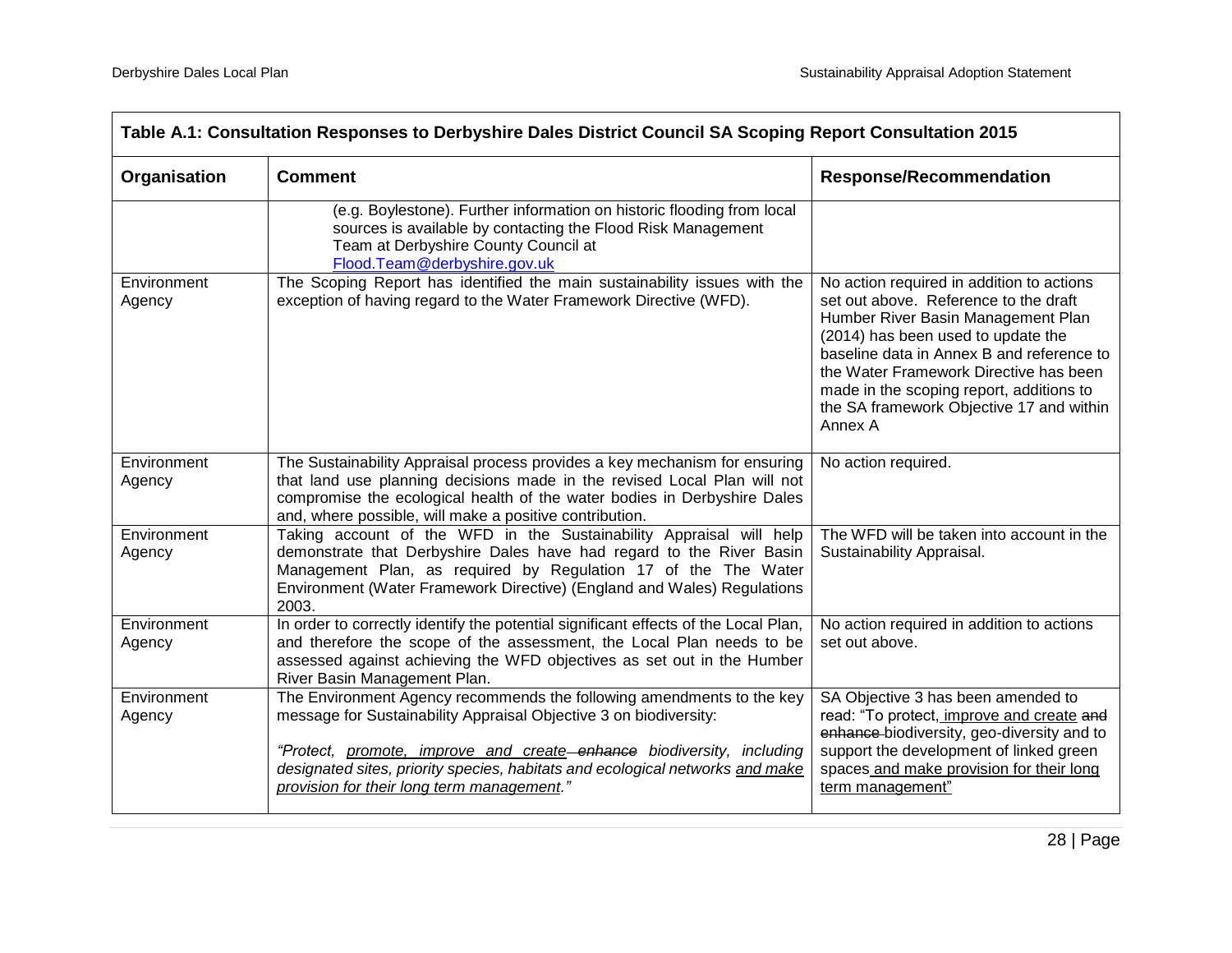| Table A.1: Consultation Responses to Derbyshire Dales District Council SA Scoping Report Consultation 2015 |                                                                                                                                                                                                                                                                                                                                                                                                                                                                                                                                                                                                                                                                                                                                                                                                                                                                                                                                                                                                                                                                                                                                                                                                                                                                                                                                                                                                                                                                                                                                                                        |                                                                                                                                                                                                                                                                                                                                                                                                                                                                                                                                                                                                                                                                                                                                                                                                                                                                                                                                                |
|------------------------------------------------------------------------------------------------------------|------------------------------------------------------------------------------------------------------------------------------------------------------------------------------------------------------------------------------------------------------------------------------------------------------------------------------------------------------------------------------------------------------------------------------------------------------------------------------------------------------------------------------------------------------------------------------------------------------------------------------------------------------------------------------------------------------------------------------------------------------------------------------------------------------------------------------------------------------------------------------------------------------------------------------------------------------------------------------------------------------------------------------------------------------------------------------------------------------------------------------------------------------------------------------------------------------------------------------------------------------------------------------------------------------------------------------------------------------------------------------------------------------------------------------------------------------------------------------------------------------------------------------------------------------------------------|------------------------------------------------------------------------------------------------------------------------------------------------------------------------------------------------------------------------------------------------------------------------------------------------------------------------------------------------------------------------------------------------------------------------------------------------------------------------------------------------------------------------------------------------------------------------------------------------------------------------------------------------------------------------------------------------------------------------------------------------------------------------------------------------------------------------------------------------------------------------------------------------------------------------------------------------|
| Organisation                                                                                               | <b>Comment</b>                                                                                                                                                                                                                                                                                                                                                                                                                                                                                                                                                                                                                                                                                                                                                                                                                                                                                                                                                                                                                                                                                                                                                                                                                                                                                                                                                                                                                                                                                                                                                         | <b>Response/Recommendation</b>                                                                                                                                                                                                                                                                                                                                                                                                                                                                                                                                                                                                                                                                                                                                                                                                                                                                                                                 |
|                                                                                                            | In order for the Sustainability Appraisal Objective to have regard to<br>biodiversity associated with non-designated habitats, they advise the<br>following addition:<br>"Protect, promote, improve and create diverse wildlife habitats and species or<br>make provision for their long term management."<br>They consider that this objective should also contain the following key<br>messages:<br>integrating Ecosystem Services;<br>$\bullet$<br>valuing and protecting local diversity and local distinctiveness;<br>creation of new wildlife areas and increasing ranges of protected<br>$\bullet$<br>species;<br>managing the effects of climate change on biodiversity - adaptation<br>$\bullet$<br>and mitigation; and<br>steering new development away from sensitive sites.<br>$\bullet$<br>These additional key messages should have associated decision-making<br>criteria such as:<br>Will it provide opportunities for new habitat creation?<br>$\bullet$<br>Will it minimise fragmentation of habitats and increase links (green<br>$\bullet$<br>infrastructure) to maximise connectivity between wildlife habitats to<br>help combat climate change?<br>Will it take into account the potential impacts of climate change on<br>$\bullet$<br>biodiversity?<br>Will it value and protect local diversity and local distinctiveness?<br>$\bullet$<br>Will it safeguard individual landscape features such as hedgerows,<br>$\bullet$<br>ponds etc?<br>Will it maintain and enhance woodland cover and management in<br>$\bullet$<br>appropriate areas? | Natural capital is included within the<br>framework and this is a similar concept to<br>Ecosystem services and therefore<br>ecosystem services has not been added<br>to the framework.<br>The following have been added to the<br>framework as decision-making criteria to<br>SA Objective 3:<br>"Will it maintain and enhance woodland<br>cover and management in appropriate<br>areas?"<br>"Will it provide opportunities for new<br>habitat creation?"<br>"Will it conserve and enhance species<br>diversity and in particular avoid harm and<br>increase the ranges of protected<br>species?"<br>"Will it safeguard individual landscape<br>features such as hedgerows, ponds etc?"<br>has been added as a decision-making<br>criterion to SA Objective 12.<br>A new green infrastructure SA Objective<br>has been created:<br>"To support the development of linked<br>green spaces and make provision for their<br>long term management" |
|                                                                                                            |                                                                                                                                                                                                                                                                                                                                                                                                                                                                                                                                                                                                                                                                                                                                                                                                                                                                                                                                                                                                                                                                                                                                                                                                                                                                                                                                                                                                                                                                                                                                                                        |                                                                                                                                                                                                                                                                                                                                                                                                                                                                                                                                                                                                                                                                                                                                                                                                                                                                                                                                                |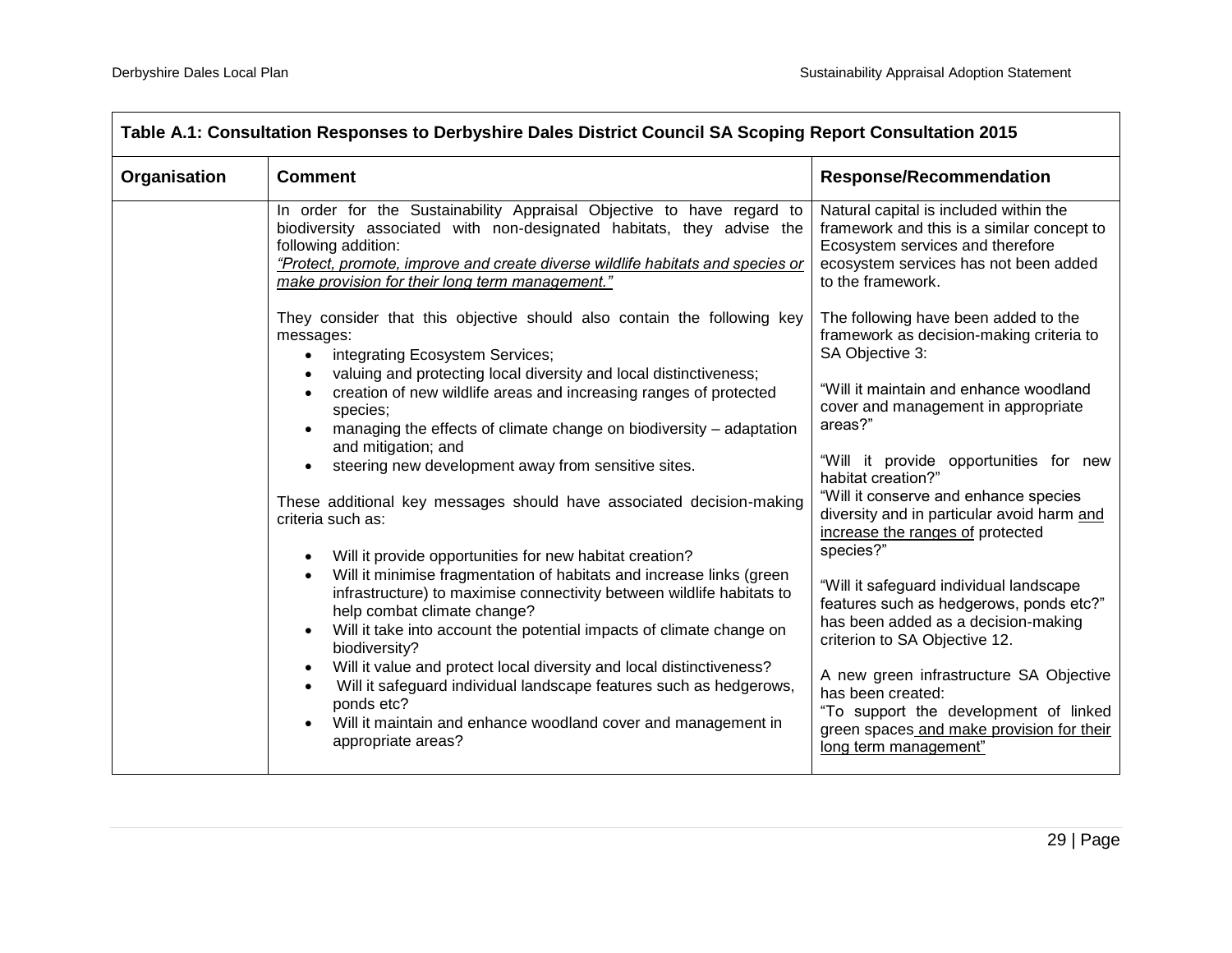| Table A.1: Consultation Responses to Derbyshire Dales District Council SA Scoping Report Consultation 2015 |                                                                                                                                                                                                                                                                                                                                                                                                                                                                                                                                                                                                                                   |                                                                                                                                                                                                                                                                                                                                                                                                                                                       |
|------------------------------------------------------------------------------------------------------------|-----------------------------------------------------------------------------------------------------------------------------------------------------------------------------------------------------------------------------------------------------------------------------------------------------------------------------------------------------------------------------------------------------------------------------------------------------------------------------------------------------------------------------------------------------------------------------------------------------------------------------------|-------------------------------------------------------------------------------------------------------------------------------------------------------------------------------------------------------------------------------------------------------------------------------------------------------------------------------------------------------------------------------------------------------------------------------------------------------|
| Organisation                                                                                               | <b>Comment</b>                                                                                                                                                                                                                                                                                                                                                                                                                                                                                                                                                                                                                    | <b>Response/Recommendation</b>                                                                                                                                                                                                                                                                                                                                                                                                                        |
|                                                                                                            |                                                                                                                                                                                                                                                                                                                                                                                                                                                                                                                                                                                                                                   | All other suggestions are considered to be<br>adequately covered within the SA<br>Framework.                                                                                                                                                                                                                                                                                                                                                          |
| Environment<br>Agency                                                                                      | The Environment Agency considers that one of the key messages for<br>Sustainability Appraisal Objective 17 on the sustainable management of<br>water resources and minimising the risk of flooding should be to "ensure no<br>deterioration in the ecological status of water bodies in the district and<br>achievement of Water Framework Directive objectives as set out in the<br>Humber River Basin Management Plan".<br>Appropriate decision-making criteria for this key message are: "Will<br>development cause deterioration in ecological status?" and "Will development<br>contribute toward achieving WFD objectives?" | The following have been added to SA<br>Objective 17:<br>Will it avoid deterioration and<br>enhance the ecological status of<br>water bodies?<br>Will it contribute toward achieving<br>$\bullet$<br><b>Water Framework Directive</b><br>objectives as set out in the<br><b>Humber River Basin Management</b><br>Plan?                                                                                                                                 |
| Environment<br>Agency                                                                                      | Request that Sustainable Urban Drainage Systems (SUDS) is replaced with<br>Sustainable Drainage Systems (SuDS) in order to take account of the rural<br>environment.                                                                                                                                                                                                                                                                                                                                                                                                                                                              | Framework, report and Annex B have<br>been amended.                                                                                                                                                                                                                                                                                                                                                                                                   |
| Environment<br>Agency                                                                                      | It should be noted that the restriction of surface water run-off to Greenfield<br>rates is a worthwhile ambition but is not a statutory requirement for brownfield<br>development sites.                                                                                                                                                                                                                                                                                                                                                                                                                                          | Report has been amended.                                                                                                                                                                                                                                                                                                                                                                                                                              |
| Environment<br>Agency                                                                                      | Policies, plans and programmes which should be added to Annex A from a<br>biodiversity and natural environment perspective:<br>International<br>European Directive 2001/42/EC (SEA Directive) on the<br>$\bullet$<br>assessment of the effects of certain plans and programmes on<br>the environment<br><b>European Biodiversity Strategy 1998</b><br>$\bullet$<br>Bern Convention on Conservation of European Wildlife and<br>$\bullet$<br><b>Natural Habitats 1979</b><br>National<br>Working with the grain of nature: A Biodiversity Strategy for<br><b>England 2002</b>                                                      | The list of documents has been reviewed<br>and several additional documents have<br>been included in Annex A, which are<br>highlighted in <b>bold text</b> . Documents<br>highlighted in <b>bold italicised text</b> have<br>already been reviewed and are<br>referenced elsewhere in the Scoping<br>Report. All other documents are either not<br>considered to be directly relevant or have<br>been superseded by other, more recent,<br>documents. |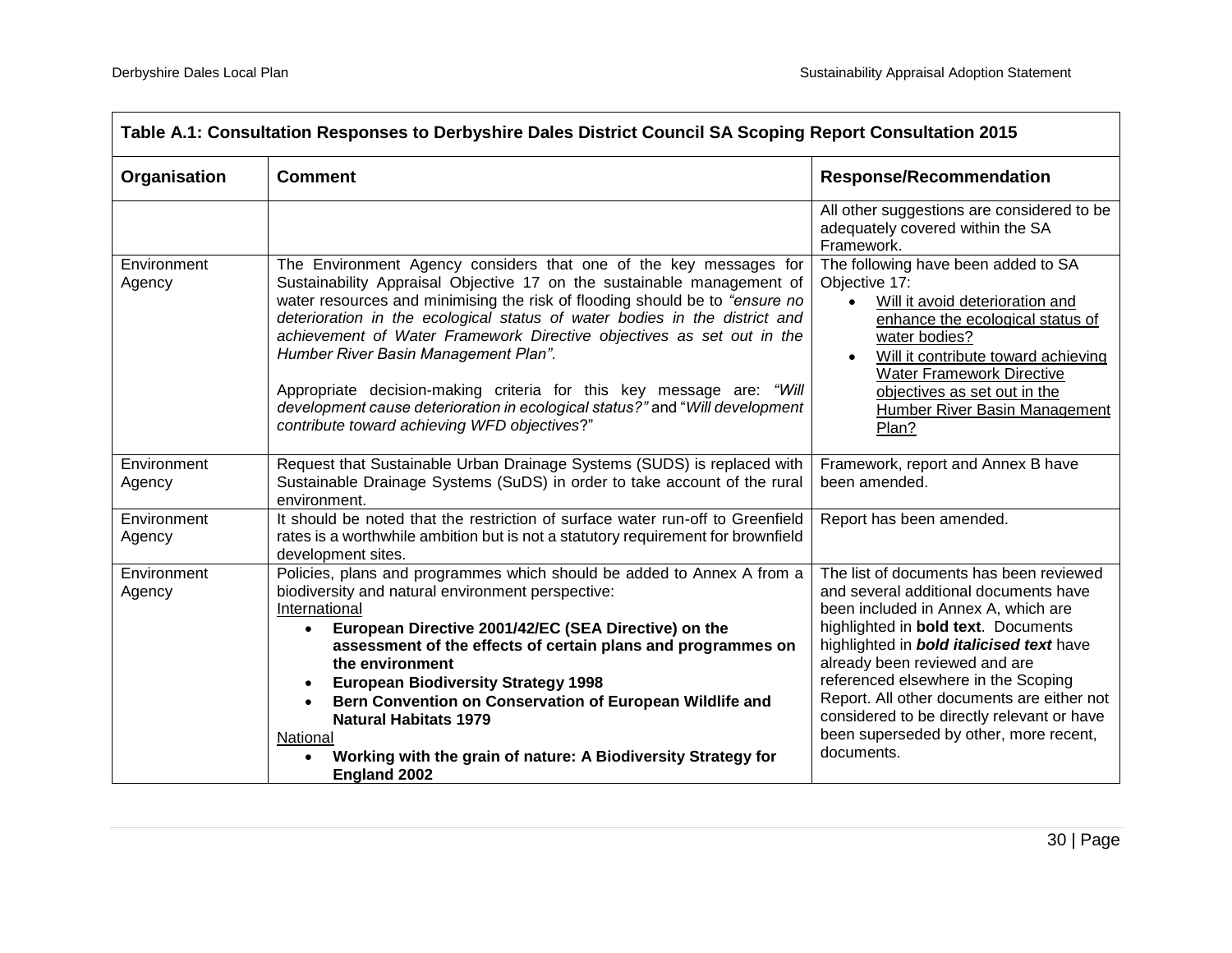| Organisation | <b>Comment</b>                                                                                                                                                                                                       | <b>Response/Recommendation</b> |
|--------------|----------------------------------------------------------------------------------------------------------------------------------------------------------------------------------------------------------------------|--------------------------------|
|              | Working with the grain of nature: Taking it Forward: Volume 1, Full<br>report on progress under the England Biodiversity Strategy 2002 -<br>2006, DEFRA<br>Wildlife & Countryside Act 1981 (as amended)<br>$\bullet$ |                                |
|              | National Planning Practice Guidance 2014 - Natural<br><b>Environment</b>                                                                                                                                             |                                |
|              | Securing the Future : delivering UK sustainable development<br>strategy (2005)                                                                                                                                       |                                |
|              | <b>Countryside and Rights of Way Act 2000 (CRoW Act)</b><br>$\bullet$<br>Ancient Monuments and Archaeological Areas Act 1979<br>$\bullet$                                                                            |                                |
|              | <b>Catchment Abstraction Management Strategies</b><br>$\bullet$<br>The Natural Environment White Paper (2011)<br>$\bullet$                                                                                           |                                |
|              | <b>England Biodiversity Strategy Climate Change Adaptation</b><br>$\bullet$<br>principles conserving biodiversity in a changing climate<br>(DEFRA 2007)                                                              |                                |
|              | <b>National Environmental &amp; Rural Communities Act 2006 (NERC)</b><br>$\bullet$                                                                                                                                   |                                |
|              | The Guidance for Local Authorities on Implementing the Biodiversity<br>$\bullet$<br>Duty (2007)                                                                                                                      |                                |
|              | Accessible Natural Green Space Standards in Towns and<br>Cities: A review and Toolkit for their Implementation (2003) and<br>Nature Nearby: Accessible Green Space Guidance (2010)                                   |                                |
|              | Keepers of Time - A statement of Policy for England's Ancient<br>& Native Woodlands: action plan 2005-07 (Forestry<br><b>Commission</b> )                                                                            |                                |
|              | Green Infrastructure and the Urban Fringe: learning lessons from<br>the Countryside In and Around Towns Programmes (Natural<br>England NE33)                                                                         |                                |
|              | England's Terrestrial Ecosystem Services and the Rationale for an<br>Ecosystem Approach                                                                                                                              |                                |
|              | The Ecosystem Concept and the Identification of Ecosystem Goods<br>and Services in the English Policy Context - A Review Paper                                                                                       |                                |
|              | Inventory Study on Natural Environmental Data 2 - NR0106<br>Regional / County                                                                                                                                        |                                |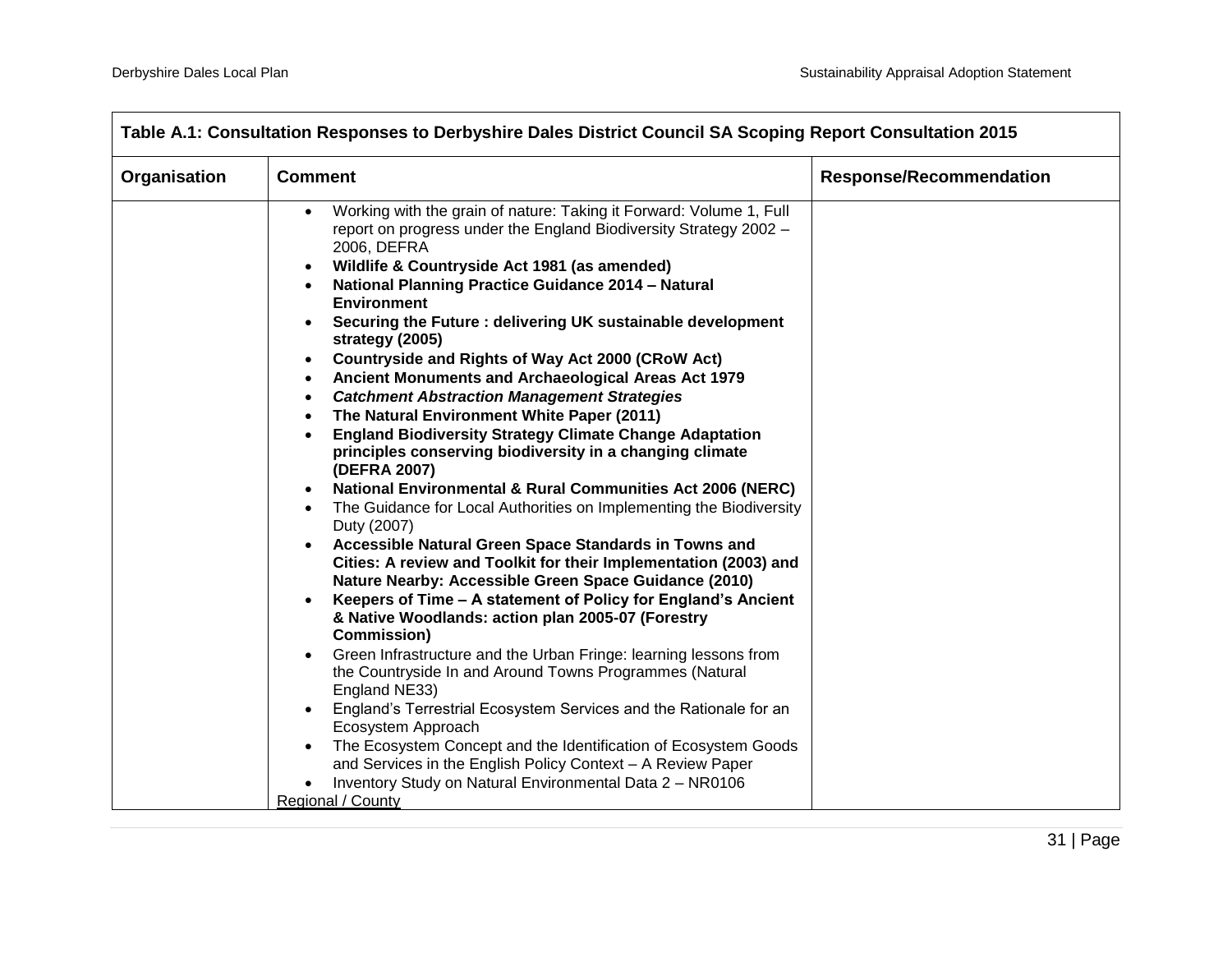| Table A.1: Consultation Responses to Derbyshire Dales District Council SA Scoping Report Consultation 2015 |                                                                                                                                                                                                                                                                                                                                                                                                                                                                                                                                                                                                                                                                                                                                                                                                                                                                        |                                                                                                                                                                                                                                                                                                                                                                                                                                                                                 |
|------------------------------------------------------------------------------------------------------------|------------------------------------------------------------------------------------------------------------------------------------------------------------------------------------------------------------------------------------------------------------------------------------------------------------------------------------------------------------------------------------------------------------------------------------------------------------------------------------------------------------------------------------------------------------------------------------------------------------------------------------------------------------------------------------------------------------------------------------------------------------------------------------------------------------------------------------------------------------------------|---------------------------------------------------------------------------------------------------------------------------------------------------------------------------------------------------------------------------------------------------------------------------------------------------------------------------------------------------------------------------------------------------------------------------------------------------------------------------------|
| Organisation                                                                                               | <b>Comment</b>                                                                                                                                                                                                                                                                                                                                                                                                                                                                                                                                                                                                                                                                                                                                                                                                                                                         | <b>Response/Recommendation</b>                                                                                                                                                                                                                                                                                                                                                                                                                                                  |
|                                                                                                            | Derbyshire Dales Landscape Character Plan<br>$\bullet$<br>Natural Character Areas (50 - Derbyshire Peak Fringe and<br>$\bullet$<br>Lower Derwent, 52 - White Peak and 68 - Needwood and South<br><b>Derbyshire Claylands</b><br>Any Landscape Character Assessments<br>Humber River Basin Management Plan<br>$\bullet$<br>Local<br>Derbyshire Wildlife Trust Strategic Plan 2015-2020<br>$\bullet$<br>Derbyshire Local Wildlife Sites Selection Guidelines 2003 (revised<br>$\bullet$<br>2011)<br><b>SSSI Condition Surveys and Citations</b><br><b>SAC Documentation - Site Improvement Plans (SIPs)</b><br>$\bullet$<br>West Derbyshire and High Peak Greenway Strategy October 2008<br>$\bullet$<br>Derbyshire Wildlife Trust Living Landscapes Strategy<br>$\bullet$<br><b>Derbyshire Wildlife DerwentWISE Strategy</b><br>$\bullet$                               |                                                                                                                                                                                                                                                                                                                                                                                                                                                                                 |
| <b>Historic England</b>                                                                                    | Historic England considers that additional information and analysis in relation<br>to cultural heritage is required in order that all relevant plans and programmes<br>of significance to the Derbyshire Dales Local Plan and sustainability are<br>included.                                                                                                                                                                                                                                                                                                                                                                                                                                                                                                                                                                                                          | See actions below.                                                                                                                                                                                                                                                                                                                                                                                                                                                              |
| <b>Historic England</b>                                                                                    | Table 11 in Appendix 2 should include the following key documents of<br>relevance to Derbyshire Dales:<br>UNESCO World Heritage Convention 1972,<br>$\bullet$<br>Planning (Listed Building and Conservation Areas) Act 1990,<br>$\bullet$<br>Ancient Monuments and Archaeological Areas Act 1979,<br>$\bullet$<br>Historic England Good Practice Advice Notes 1-3 (N.B Good<br>$\bullet$<br>Practice Advice Note 3 has replaced the 2011 Setting document<br>as referenced in the table. This should be amended),<br>Derwent Valley Mills World Heritage Site Management Plan,<br>$\bullet$<br>Conservation Area Character Appraisals and Management Plans.<br>$\bullet$<br>The Good Practice Advice Notes can be accessed via the following links:<br>http://historicengland.org.uk/images-books/publications/gpa1-<br>$\bullet$<br>historic-environment-local-plans/ | The list of documents has been reviewed<br>and several additional documents have<br>been included in Annex A, highlighted in<br>bold text, as they are considered to be of<br>direct relevance to the SA and provide<br>useful information and objectives.<br>At this strategic level, it is not considered<br>appropriate to review all of the<br>conservation area character appraisals<br>and management plans. These will be<br>relevant at the planning application level. |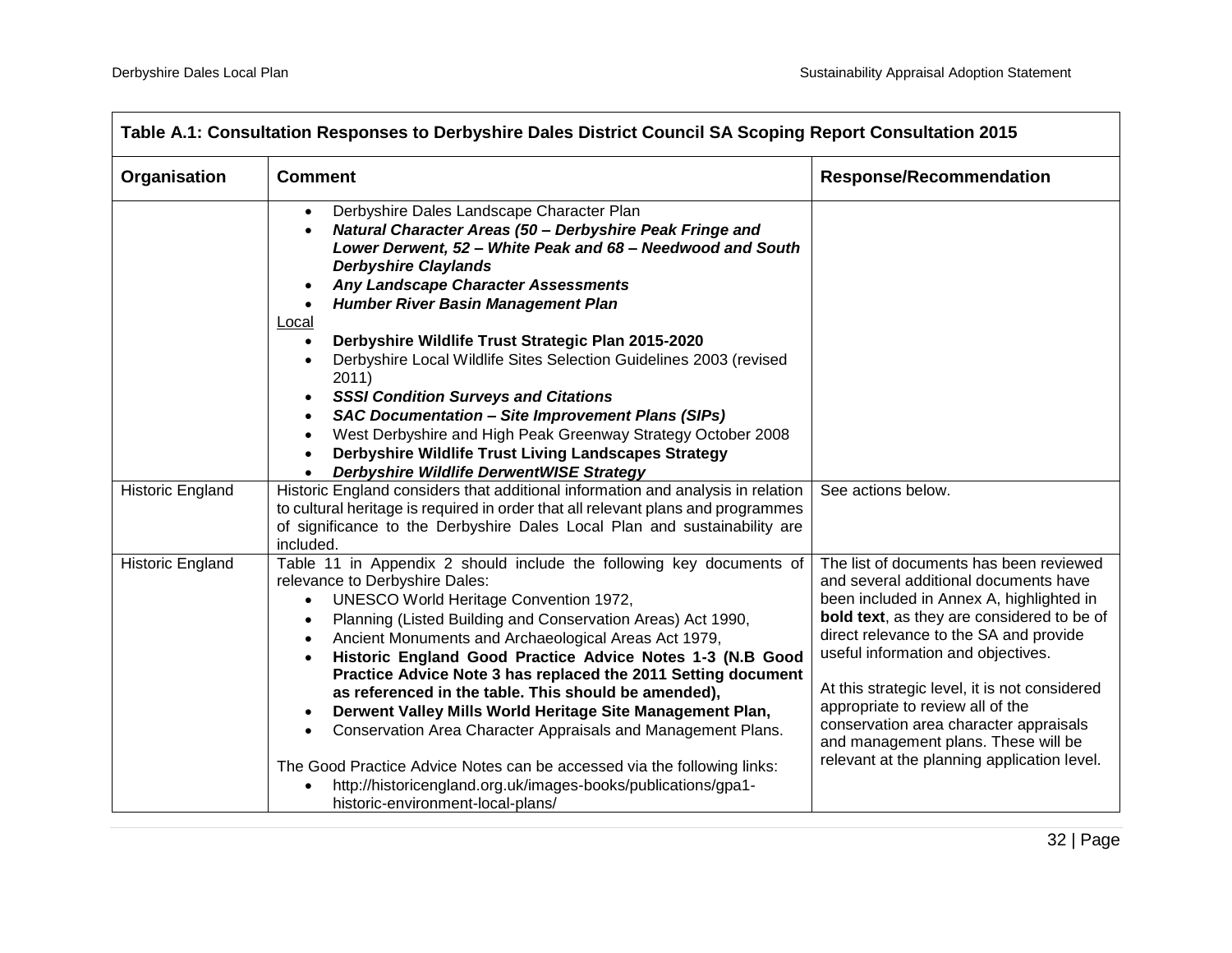| Table A.1: Consultation Responses to Derbyshire Dales District Council SA Scoping Report Consultation 2015 |                                                                                                                                                                                                                                                                                                                                                                    |                                                                                                                                                                                                                                                                                                                                                                                                                                 |
|------------------------------------------------------------------------------------------------------------|--------------------------------------------------------------------------------------------------------------------------------------------------------------------------------------------------------------------------------------------------------------------------------------------------------------------------------------------------------------------|---------------------------------------------------------------------------------------------------------------------------------------------------------------------------------------------------------------------------------------------------------------------------------------------------------------------------------------------------------------------------------------------------------------------------------|
| Organisation                                                                                               | <b>Comment</b>                                                                                                                                                                                                                                                                                                                                                     | <b>Response/Recommendation</b>                                                                                                                                                                                                                                                                                                                                                                                                  |
|                                                                                                            | http://historicengland.org.uk/images-books/publications/gpa2-<br>managing-significance-in-decision-taking/<br>http://historicengland.org.uk/images-books/publications/gpa3-<br>setting-of-heritage-assets/                                                                                                                                                         |                                                                                                                                                                                                                                                                                                                                                                                                                                 |
| Historic England                                                                                           | It is felt that the baseline presents a comprehensive background into the<br>designated heritage assets of the Plan area.                                                                                                                                                                                                                                          | No action required.                                                                                                                                                                                                                                                                                                                                                                                                             |
| <b>Historic England</b>                                                                                    | No reference is given to non-designated heritage assets. These are<br>recognised and afforded protection in the NPPF and make an important<br>contribution to the character of the area. This is therefore an omission which<br>should be rectified.                                                                                                               | Annex B and the main scoping report<br>have been amended to add this detail.                                                                                                                                                                                                                                                                                                                                                    |
| <b>Historic England</b>                                                                                    | The section on listed buildings should be vastly improved. Derbyshire Dales<br>has the greatest number of listed buildings in the whole of the East Midlands<br>and as such it is important to reflect this. Information on numbers of assets<br>listed at grade I, II* and II would be helpful, as well as highlighting some of the<br>key asset or asset groups. | Annex B and the main scoping report<br>have been amended to add this detail.                                                                                                                                                                                                                                                                                                                                                    |
| Historic England                                                                                           | The summary of Townscape Quality, Historic and Cultural Heritage provided<br>in the main report (4.12) is extremely brief, and fails to pick up on the pertinent<br>facts. No reference to heritage at risk, for example, is made here.                                                                                                                            | Section 4 of the scoping report has been<br>amended to expand the key issues in line<br>with the full baseline in Annex B.                                                                                                                                                                                                                                                                                                      |
| <b>Historic England</b>                                                                                    | In general, with regard to cultural heritage, the potential significant effects are<br>identified.                                                                                                                                                                                                                                                                 | No action required                                                                                                                                                                                                                                                                                                                                                                                                              |
| Historic England                                                                                           | The analysis presented in Annexe B regarding the further protection which<br>can be afforded via DM policies is welcomed.                                                                                                                                                                                                                                          | No action required                                                                                                                                                                                                                                                                                                                                                                                                              |
| Historic England                                                                                           | Overall Historic England are content with the objective however suggest the<br>addition of a further decision making criteria of "Will it tackle heritage-at-risk?"                                                                                                                                                                                                | The Local Plan will have limited influence<br>on tackling heritage-at-risk at a strategic<br>level, however, planning policies and<br>development control could help address<br>this issue. Therefore, the existing decision-<br>making criterion which supports the SA<br>Objective 14 has been amended as<br>follows:<br>"Will it preserve or enhance heritage<br>assets (including heritage-at-risk) and their<br>settings?" |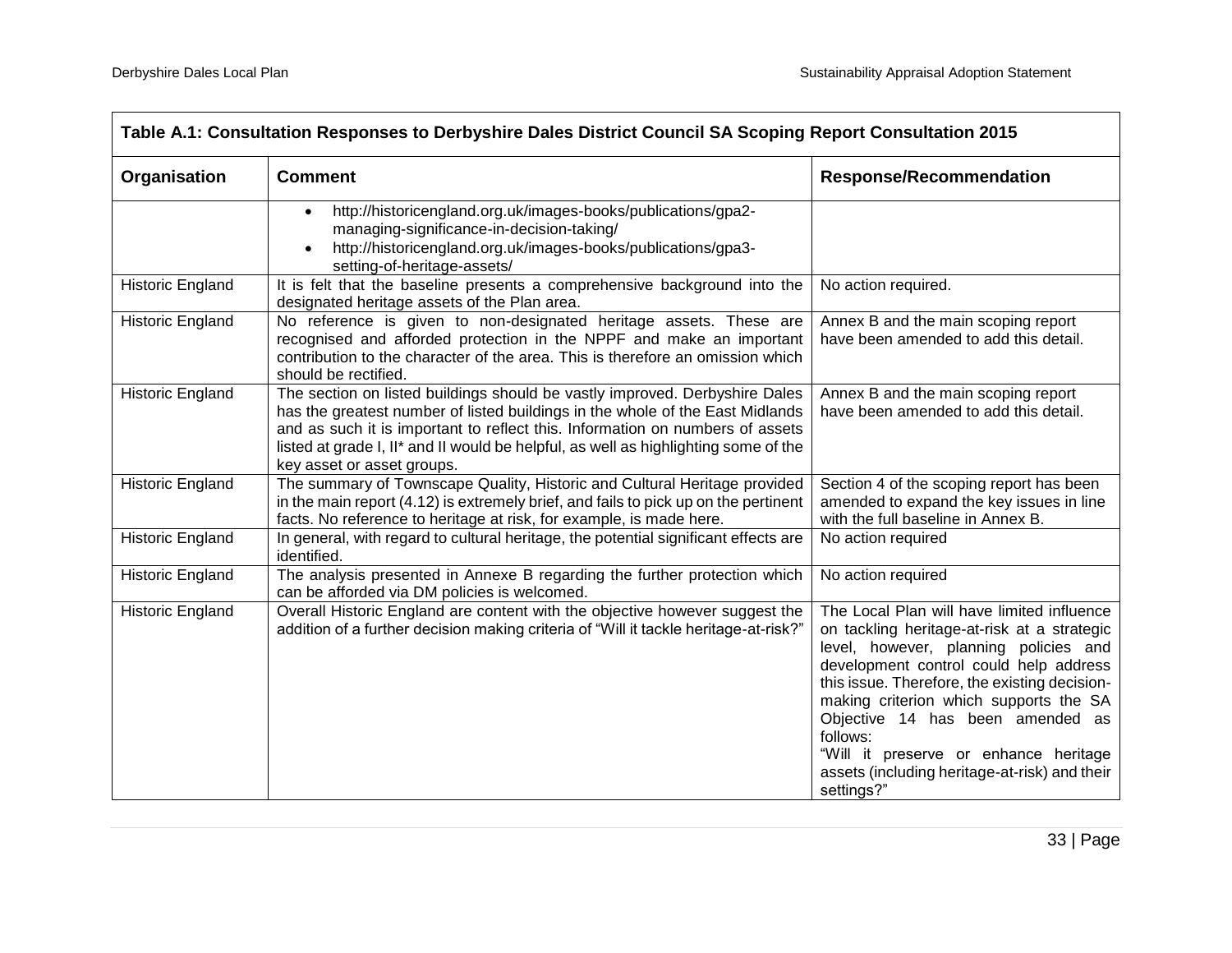| Table A.1: Consultation Responses to Derbyshire Dales District Council SA Scoping Report Consultation 2015                                                                                                                                                                                                                                                                                                                                                                                                    |                                                                                                                                                                                                                                                                                                                                                                                                                                                                                                                                                                  |                                                                                                                                                                                                                                                                                                                                 |  |
|---------------------------------------------------------------------------------------------------------------------------------------------------------------------------------------------------------------------------------------------------------------------------------------------------------------------------------------------------------------------------------------------------------------------------------------------------------------------------------------------------------------|------------------------------------------------------------------------------------------------------------------------------------------------------------------------------------------------------------------------------------------------------------------------------------------------------------------------------------------------------------------------------------------------------------------------------------------------------------------------------------------------------------------------------------------------------------------|---------------------------------------------------------------------------------------------------------------------------------------------------------------------------------------------------------------------------------------------------------------------------------------------------------------------------------|--|
| Organisation                                                                                                                                                                                                                                                                                                                                                                                                                                                                                                  | <b>Comment</b>                                                                                                                                                                                                                                                                                                                                                                                                                                                                                                                                                   | <b>Response/Recommendation</b>                                                                                                                                                                                                                                                                                                  |  |
| Historic England                                                                                                                                                                                                                                                                                                                                                                                                                                                                                              | Overall, it is considered that some amendments are required to the SA<br>framework to ensure that it meets the requirements of the Directive and<br>Legislation in relation to cultural heritage.                                                                                                                                                                                                                                                                                                                                                                | See amendments recommended above.                                                                                                                                                                                                                                                                                               |  |
|                                                                                                                                                                                                                                                                                                                                                                                                                                                                                                               | The changes suggested above will ensure compliance in this respect. Historic<br>England are happy to provide further advise on these as appropriate.                                                                                                                                                                                                                                                                                                                                                                                                             |                                                                                                                                                                                                                                                                                                                                 |  |
| Natural England                                                                                                                                                                                                                                                                                                                                                                                                                                                                                               | Natural England generally welcomes the SA Scoping report for the Derbyshire<br>Dales Local Plan and considers that the methodology used appears to meet<br>the requirements of the SEA Directive (2001/42/EC) and associated<br>quidance.                                                                                                                                                                                                                                                                                                                        | No action required                                                                                                                                                                                                                                                                                                              |  |
| Natural England<br>Natural England are pleased to note the report has made a number of<br>references to Green Infrastructure (GI) however it is suggested that GI could<br>also be mentioned under the health & well-being and climate change sections<br>as well as the biodiversity & green infrastructure section. This would assist in<br>ensuring that GI is an integral, cross-cutting theme throughout the<br>assessment and demonstrate an ecosystems approach with regard to the<br>provision of GI. |                                                                                                                                                                                                                                                                                                                                                                                                                                                                                                                                                                  | 'Will it prevent the fragmentation of<br>habitats?' has been added to SA Objective<br>3 in SA framework as a decision-making<br>criterion.<br>'Will it help to provide accessible green<br>space or green infrastructure?' has been<br>added to the SA Objective 4 (relating to GI)<br>in the SA framework as a decision-aiding |  |
|                                                                                                                                                                                                                                                                                                                                                                                                                                                                                                               | Good quality local accessible green space, ecosystems and actions to<br>manage them sustainably offer a range of benefits, including the following:<br>Space and habitat for wildlife with access to nature for people<br>$\bullet$<br>Places for outdoor relaxation and play<br>Climate change adaptation - for example flood alleviation and<br>cooling urban heat islands<br>Environmental education<br>$\bullet$<br>Local food production - in allotments, gardens and through<br>agriculture<br>Improved health and well-being - lowering stress levels and | criterion.<br>Climate change adaptation has been<br>added to a new SA Objective on green<br>infrastructure.                                                                                                                                                                                                                     |  |
| Natural England                                                                                                                                                                                                                                                                                                                                                                                                                                                                                               | providing opportunities for exercise.<br>Natural England are pleased to see that adaptation measures to ensure areas<br>of fauna and flora, are resilient to future changes in climate has been included<br>in the section on climate change.                                                                                                                                                                                                                                                                                                                    | No action required                                                                                                                                                                                                                                                                                                              |  |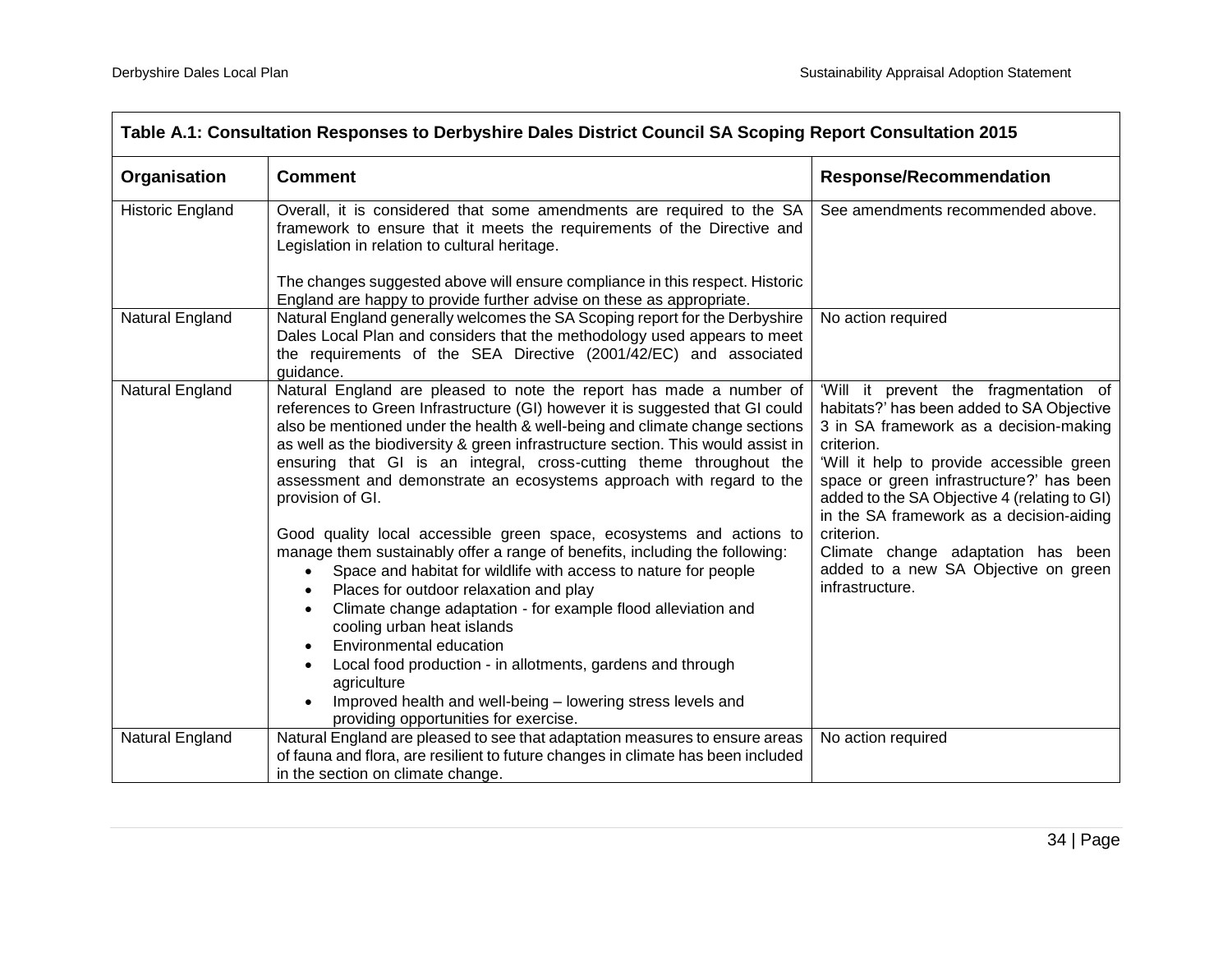| Table A.1: Consultation Responses to Derbyshire Dales District Council SA Scoping Report Consultation 2015 |                                                                                                                                                                                                                                                                                                                                                                                                                                                                                                                                                                                                                                                                                                                                                                                                                                                                                                                                                                                                                                        |                                                                                                                                                 |  |
|------------------------------------------------------------------------------------------------------------|----------------------------------------------------------------------------------------------------------------------------------------------------------------------------------------------------------------------------------------------------------------------------------------------------------------------------------------------------------------------------------------------------------------------------------------------------------------------------------------------------------------------------------------------------------------------------------------------------------------------------------------------------------------------------------------------------------------------------------------------------------------------------------------------------------------------------------------------------------------------------------------------------------------------------------------------------------------------------------------------------------------------------------------|-------------------------------------------------------------------------------------------------------------------------------------------------|--|
| Organisation                                                                                               | <b>Comment</b>                                                                                                                                                                                                                                                                                                                                                                                                                                                                                                                                                                                                                                                                                                                                                                                                                                                                                                                                                                                                                         | <b>Response/Recommendation</b>                                                                                                                  |  |
| Natural England                                                                                            | Range of references set out in Annex A: Review of Relevant Policies, Plan<br>and Programmes is comprehensive. Would suggest however that there could<br>be additional reference to Green Infrastructure (GI) at a county or local level<br>for example the 6C's Green Infrastructure Strategy or if there is a specific<br>study of the GI of the Derbyshire Dales.                                                                                                                                                                                                                                                                                                                                                                                                                                                                                                                                                                                                                                                                    | Annex B has been amended to reflect this<br>document.                                                                                           |  |
| Natural England                                                                                            | Whilst the reference to the Derbyshire Landscape Character Assessment is<br>welcomed it is suggested that the relevant National Character Areas (NCAs)<br>are also referenced. NCAs divide England into 159 distinct natural areas.<br>Each is defined by a unique combination of landscape, biodiversity,<br>geodiversity and cultural and economic activity. Their boundaries follow<br>natural lines in the landscape rather than administrative boundaries, making<br>them a good decision making framework for the natural environment. The<br>NCAs that fall within Derbyshire Dales District are as follows:<br>NCA 50: Derbyshire Peak Fringe & Lower Derwent<br>NCA 52: White Peak<br>NCA 64: Potteries & Churnet Valley<br>NCA 68: Needwood & Derbyshire Claylands<br>For further information on NCAs please see the gov.uk website as follows:<br>https://www.gov.uk/government/publications/national-character-area-<br>profiles-data-for-local-decision-making/national-character-area-<br>profiles#ncas-in-east-midlands | Annex B has been amended.                                                                                                                       |  |
| Natural England                                                                                            | In Chapter 10: Landscape and Natural Resources it is noted that reference is<br>made to the Countryside Character publication- this has now been replaced<br>by the information contained within the National Character Area (NCAs)<br>profiles as discussed above.                                                                                                                                                                                                                                                                                                                                                                                                                                                                                                                                                                                                                                                                                                                                                                    | Annex B has been amended.                                                                                                                       |  |
| Natural England                                                                                            | The detailed sustainability framework is welcomed and it is considered to<br>generally cover Natural England's interest in the natural environment. Would<br>suggest that under sustainability objective 3, regarding biodiversity and<br>geodiversity, that it would be helpful to include an additional decision making<br>criteria which would cover the prevention of the fragmentation of habitats and<br>the need to encourage ecological networks.                                                                                                                                                                                                                                                                                                                                                                                                                                                                                                                                                                              | 'Will it prevent the fragmentation of<br>habitats?' has been added to SA Objective<br>3 in the SA framework as a decision-<br>making criterion. |  |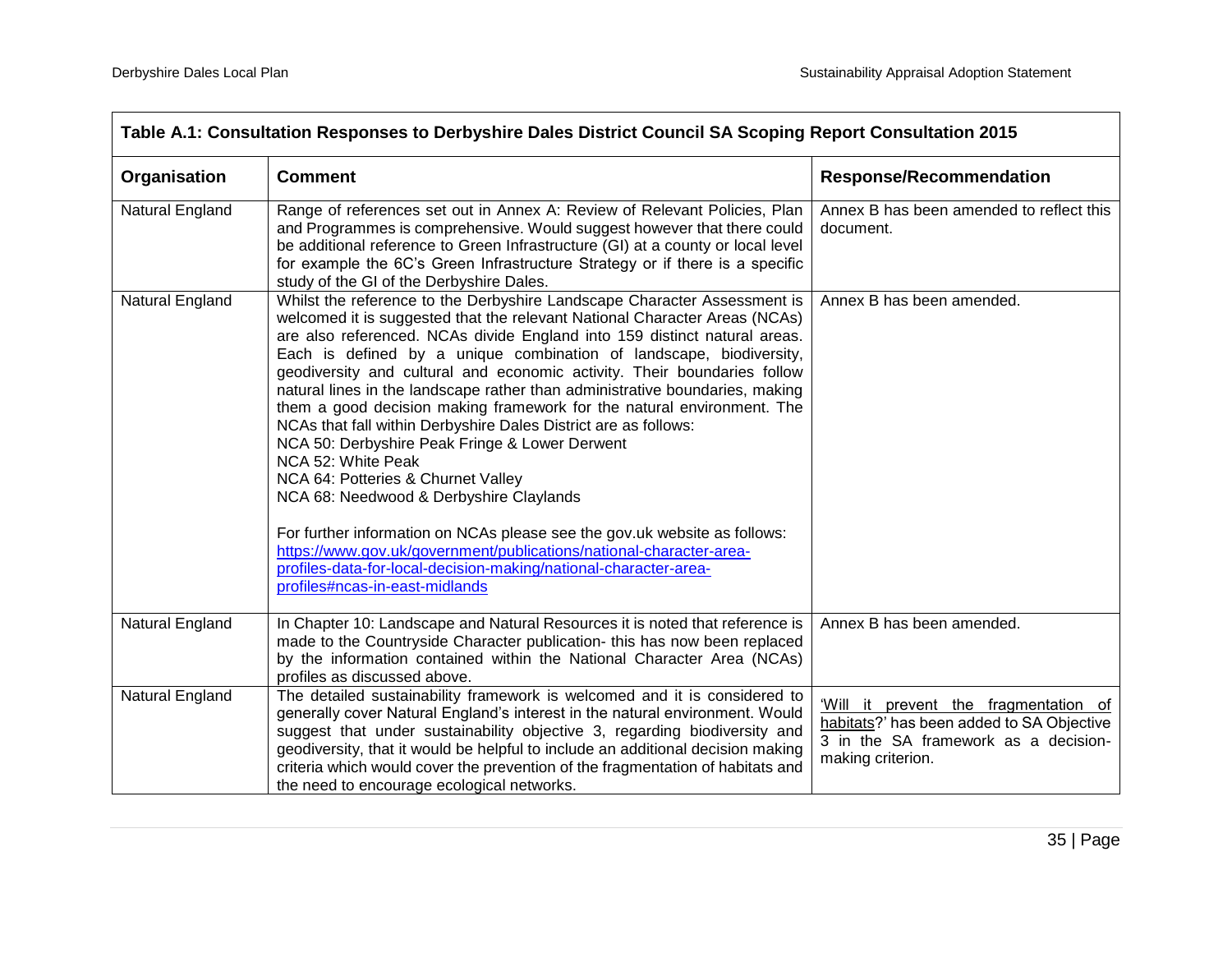| Table A.1: Consultation Responses to Derbyshire Dales District Council SA Scoping Report Consultation 2015 |                                                                                                                                                                                                                                                   |                                                                                                                                                                             |  |
|------------------------------------------------------------------------------------------------------------|---------------------------------------------------------------------------------------------------------------------------------------------------------------------------------------------------------------------------------------------------|-----------------------------------------------------------------------------------------------------------------------------------------------------------------------------|--|
| <b>Organisation</b>                                                                                        | <b>Comment</b>                                                                                                                                                                                                                                    | <b>Response/Recommendation</b>                                                                                                                                              |  |
| Natural England                                                                                            | Suggest that under objective 9 an additional decision making criteria<br>regarding the provision of accessible green space or green infrastructure<br>which will contribute to the health and well-being of local residents could be<br>included. | 'Will it help to provide accessible green<br>space or green infrastructure?' has been<br>added to the SA Objective 4 in the SA<br>framework as a decision-aiding criterion. |  |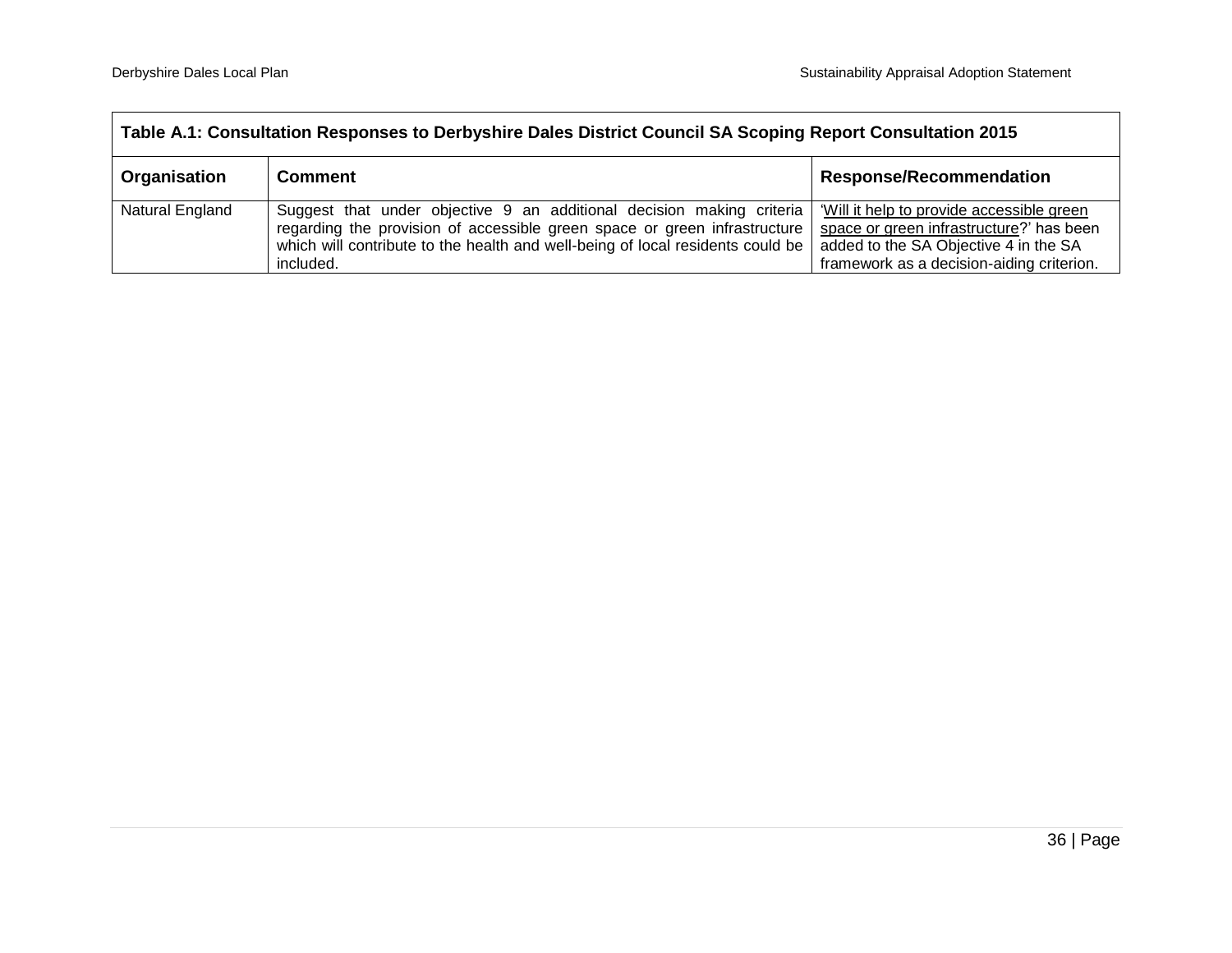#### Draft SA Report (May 2016)

The Draft SA Report received a total 42 comments from three statutory consultees (Historic England, Natural England and the Environment Agency) as well as First City the Property Consultancy. A summary of the comments received, and the action taken are listed Table A.2.

| Table A.2: Consultation Response to Derbyshire Dales District Council Draft Sustainability Report May 2016 |                                                                                                                                                                                                                                            |                                                                                                                                                                                                                                                                                                                                                                                        |  |
|------------------------------------------------------------------------------------------------------------|--------------------------------------------------------------------------------------------------------------------------------------------------------------------------------------------------------------------------------------------|----------------------------------------------------------------------------------------------------------------------------------------------------------------------------------------------------------------------------------------------------------------------------------------------------------------------------------------------------------------------------------------|--|
| <b>Consultation Body</b>                                                                                   | <b>Issues Raised</b>                                                                                                                                                                                                                       | <b>Summary of Action Taken</b>                                                                                                                                                                                                                                                                                                                                                         |  |
|                                                                                                            | The UNESCO World Heritage Convention 1972 is<br>particularly relevant since part of the Derwent Valley<br>Mills WHS lies within the plan area.                                                                                             | Document was reviewed and added to PPP review.                                                                                                                                                                                                                                                                                                                                         |  |
| <b>Historic England</b>                                                                                    | Clarification is needed for HC2(e) (SHLAA 233 Land<br>to North of A52, Brailsford), as it is not clear how the<br>cumulative impact of the housing allocation site on<br>the Conservation Area and wider landscape has been<br>considered. | Reviewed assessment to ensure that this site was considered.                                                                                                                                                                                                                                                                                                                           |  |
|                                                                                                            | Update the Humber River Basin Management Plan<br>with the latest second cycle plan                                                                                                                                                         | Document was reviewed and added to PPP review and baseline<br>as appropriate                                                                                                                                                                                                                                                                                                           |  |
|                                                                                                            | To include the Humber Flood Risk Management Plan<br>(FRMP)                                                                                                                                                                                 | Document was reviewed and added to PPP review and baseline<br>as appropriate                                                                                                                                                                                                                                                                                                           |  |
| <b>Environment Agency</b>                                                                                  | Amend wording of Policy DS1                                                                                                                                                                                                                | Included in Pre-submission Draft Plan Policy DS1, bullet point<br>16 to read "An ecological assessment (i.e. desk and field based<br>assessments/migration<br>assessments,<br>habitats/species<br>proposals)"<br>Also bullet point 18 to read: "Development shall have regard to<br>the need to ensure sufficient capacity in the local sewage<br>network and sewage treatment works." |  |
|                                                                                                            | Amend wording of Policy DS3                                                                                                                                                                                                                | Included in Pre-submission Draft Plan Policy DS3 bullet point 11<br>to read "Ecological assessment (i.e. desk and field based<br>habitats/species<br>assessments/migration<br>assessments,<br>proposals)."<br>Also bullet point 13 to read: "Development shall have regard to<br>the need to ensure sufficient capacity in the local sewage<br>network and sewage treatment works."    |  |

ㄱ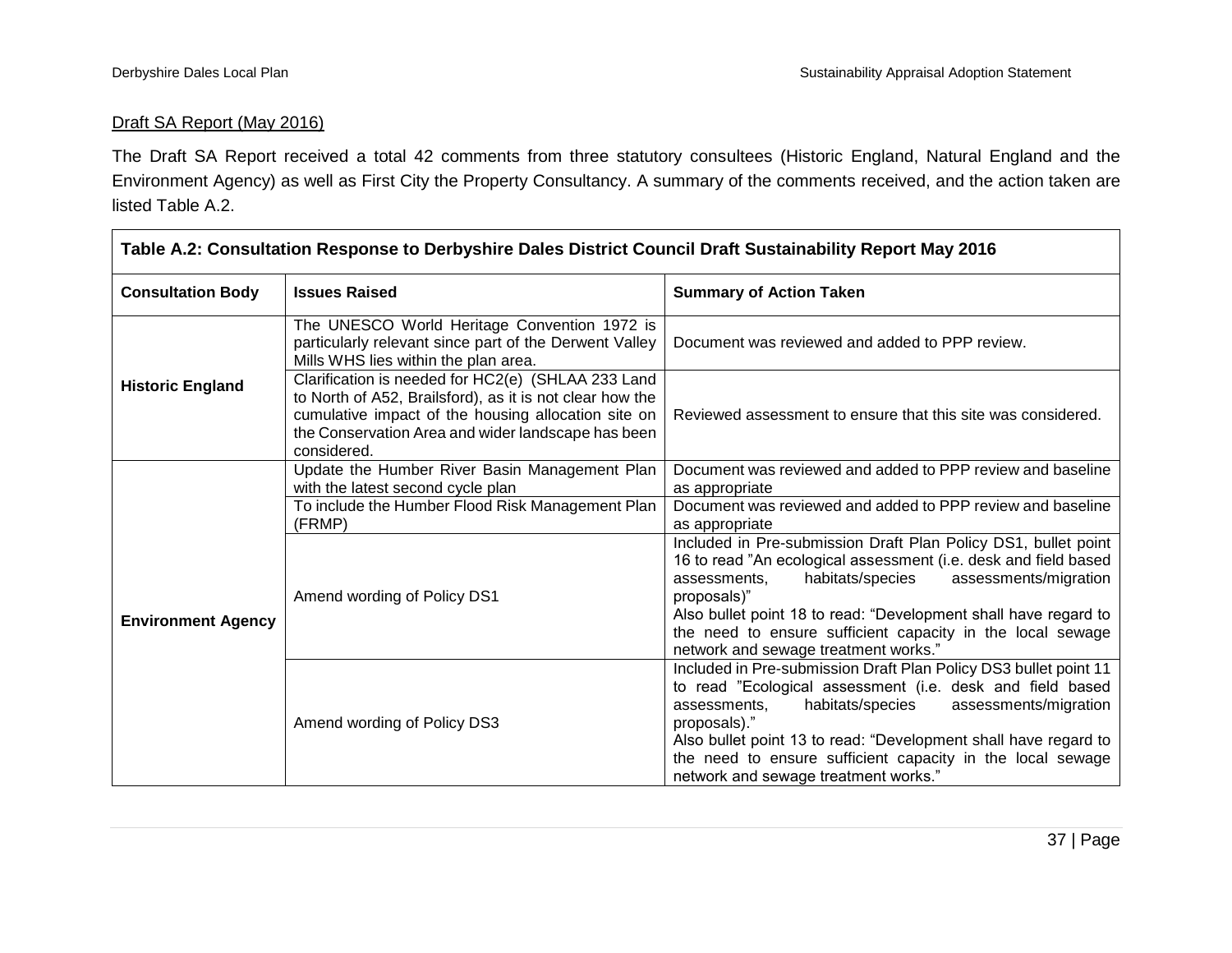$\overline{\phantom{0}}$ 

| Table A.2: Consultation Response to Derbyshire Dales District Council Draft Sustainability Report May 2016 |                                                                                                                                                      |                                                                                                                                                                                                                                                                                                                                                                                                                                                                                                                                                                                                                                                                                                                                                                                                                                                                                                                                                                                   |  |
|------------------------------------------------------------------------------------------------------------|------------------------------------------------------------------------------------------------------------------------------------------------------|-----------------------------------------------------------------------------------------------------------------------------------------------------------------------------------------------------------------------------------------------------------------------------------------------------------------------------------------------------------------------------------------------------------------------------------------------------------------------------------------------------------------------------------------------------------------------------------------------------------------------------------------------------------------------------------------------------------------------------------------------------------------------------------------------------------------------------------------------------------------------------------------------------------------------------------------------------------------------------------|--|
| <b>Consultation Body</b>                                                                                   | <b>Issues Raised</b>                                                                                                                                 | <b>Summary of Action Taken</b>                                                                                                                                                                                                                                                                                                                                                                                                                                                                                                                                                                                                                                                                                                                                                                                                                                                                                                                                                    |  |
|                                                                                                            |                                                                                                                                                      | Bullet points 4 &5 and the application of Policies PD6: Trees,<br>Hedgerows and Woodlands is considered to address the final<br>point raised.                                                                                                                                                                                                                                                                                                                                                                                                                                                                                                                                                                                                                                                                                                                                                                                                                                     |  |
|                                                                                                            | Amend wording of Policy DS4                                                                                                                          | Included in Pre-submission Draft Plan Policy DS4 bullet point 1<br>to read "Preparation of a comprehensive Masterplan for the<br>development which provides for no built development (except<br>essential flood risk and highway infrastructure) on the upper<br>northern slopes beyond the extent of the Derwent Valley<br>Aqueduct on the Western side of the site (west of the existing<br>Reservoir). Bullet point 9 to read "A site specific flood risk<br>assessment in accordance with the findings of the Derbyshire<br>Dales Strategic Flood Risk Assessment and focuses on the<br>other courses of flooding (including surface water and<br>groundwater). Development shall have regard to the need to<br>ensure sufficient capacity in the local sewage network and<br>receiving sewerage treatment works.<br>Bullet point 11 to read "Ecological assessment (i.e. desk and<br>habitats/species<br>field<br>based<br>assessments,<br>assessments/migration proposals)" |  |
|                                                                                                            | Amend wording of Policy DS5                                                                                                                          | Included in Pre-submission Draft Plan Policy DS5 bullet point 14<br>to read "Ecological assessment (i.e. desk and field based<br>habitats/species<br>assessments.<br>assessments/migration<br>proposals)". Bullet point 12 to read "Development shall have<br>regard to the need to ensure sufficient capacity in the local<br>sewage network and receiving sewage treatment works."                                                                                                                                                                                                                                                                                                                                                                                                                                                                                                                                                                                              |  |
|                                                                                                            | Amend policy DS6 and DS7 to accord with policies<br>PD3 and PD4 and ensure that mitigation is required<br>and a net increase in biodiversity sought. | Included in Pre-submission Draft Plan Policy DS6 bullet point 15<br>to read "Ecological assessment (i.e. desk and field based<br>assessments,<br>habitats/species<br>assessments/migration<br>proposals)". Bullet point 12 to read "A Site specific<br>hydrogeological assessment into the potential impacts of the<br>development and mitigation measures required to ensure the<br>ongoing protection of groundwater in the underlying Source<br>Protection Zone 1 of a public water supply."                                                                                                                                                                                                                                                                                                                                                                                                                                                                                   |  |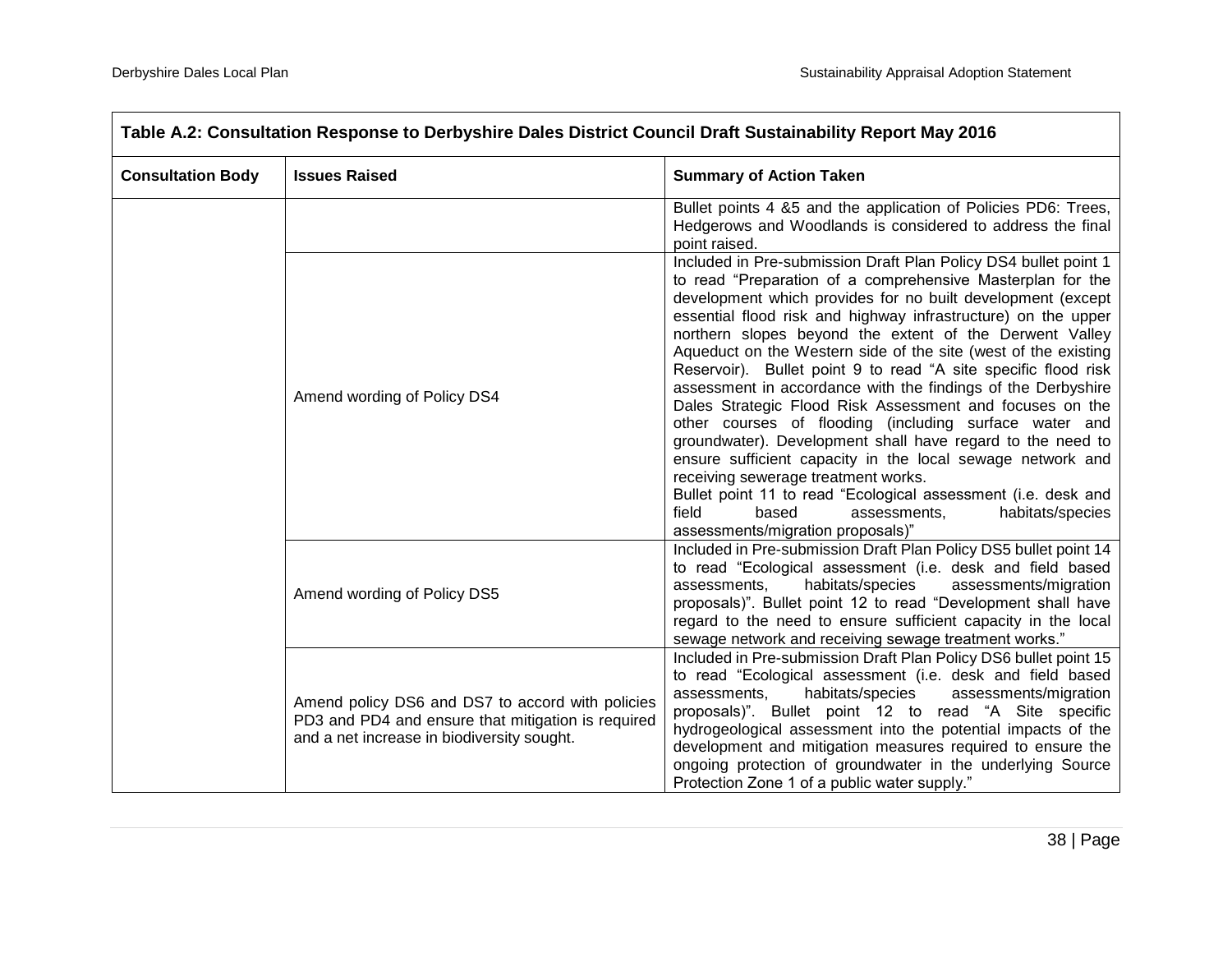$\overline{\phantom{0}}$ 

| Table A.2: Consultation Response to Derbyshire Dales District Council Draft Sustainability Report May 2016 |                                                                                                                                                                                                                                                    |                                                                                                                                                                                                                                                                                                                                                                                                                                                                                                                                                                                                                                                                                                                                                                                                                                                                          |  |
|------------------------------------------------------------------------------------------------------------|----------------------------------------------------------------------------------------------------------------------------------------------------------------------------------------------------------------------------------------------------|--------------------------------------------------------------------------------------------------------------------------------------------------------------------------------------------------------------------------------------------------------------------------------------------------------------------------------------------------------------------------------------------------------------------------------------------------------------------------------------------------------------------------------------------------------------------------------------------------------------------------------------------------------------------------------------------------------------------------------------------------------------------------------------------------------------------------------------------------------------------------|--|
| <b>Consultation Body</b>                                                                                   | <b>Issues Raised</b>                                                                                                                                                                                                                               | <b>Summary of Action Taken</b>                                                                                                                                                                                                                                                                                                                                                                                                                                                                                                                                                                                                                                                                                                                                                                                                                                           |  |
|                                                                                                            |                                                                                                                                                                                                                                                    | The Local Plan is read as a whole and in considering the<br>development of this site the District Council will need to be<br>satisfied that it complies with Policies PD3 & PD4.<br>The Local Plan is read as a whole and in considering the<br>development of this site the District Council will need to be<br>satisfied that it complies with Policies PD3 & PD4.<br>Included in Pre-submission Draft Plan Policy DS7 bullet point 13<br>to read "Site specific hydrogeological assessment into the<br>potential impacts of the development and mitigation measures<br>required to ensure the ongoing protection of groundwater in the<br>underlying Source Protection Zone 1 of a public water supply."<br>Bullet point 15 to read "Ecological assessment (i.e. desk and<br>field<br>based<br>habitats/species<br>assessments,<br>assessments/migration proposals)". |  |
|                                                                                                            | Due to possible capacity issues at Ashbourne<br>Sewage Treatment Works it is advised that DDDC<br>continues their engagement with the utility provider,<br>in order to prevent deterioration in the environment as<br>required by the WFD.         | Liaison with Severn Trent Water is an ongoing process.<br>Included in Pre-submission Draft Plan Policy DS8 bullet point 11<br>to read "An Ecological assessment (i.e. desk and field based<br>assessments,<br>habitats/species<br>assessments/migration<br>proposals)".                                                                                                                                                                                                                                                                                                                                                                                                                                                                                                                                                                                                  |  |
|                                                                                                            | There are possible capacity issues at Matlock,<br>Brailsford and Ashbourne Sewage treatment works<br>(WWTWs) that will require further investigation.                                                                                              | Part 2 of the SA Report has been amended to reflect this issue.                                                                                                                                                                                                                                                                                                                                                                                                                                                                                                                                                                                                                                                                                                                                                                                                          |  |
|                                                                                                            | Policy HC2 (a) needs to take into account the high<br>nature conservation value of the site. Loss to<br>development could not be mitigated, and a<br>compensatory habitat is likely to be required in<br>agreement with Derbyshire Wildlife Trust. | Planning applications for housing development on allocated<br>sites will be subject to assessment with all policies in the Local<br>Plan including PD3. It is considered that PD3 as drafted in the<br>pre-submission draft addresses this point raised.                                                                                                                                                                                                                                                                                                                                                                                                                                                                                                                                                                                                                 |  |
| <b>Natural England</b>                                                                                     | DS3 Stancliffe Quarries: Natural England expressed<br>concern for of the impact that this development may<br>have on the setting of the Peak District National Park.<br>A Landscape & Visual Impact Assessment would be<br>required.               | Included in Pre-submission Draft Plan Policy DS3, bullet point<br>11.                                                                                                                                                                                                                                                                                                                                                                                                                                                                                                                                                                                                                                                                                                                                                                                                    |  |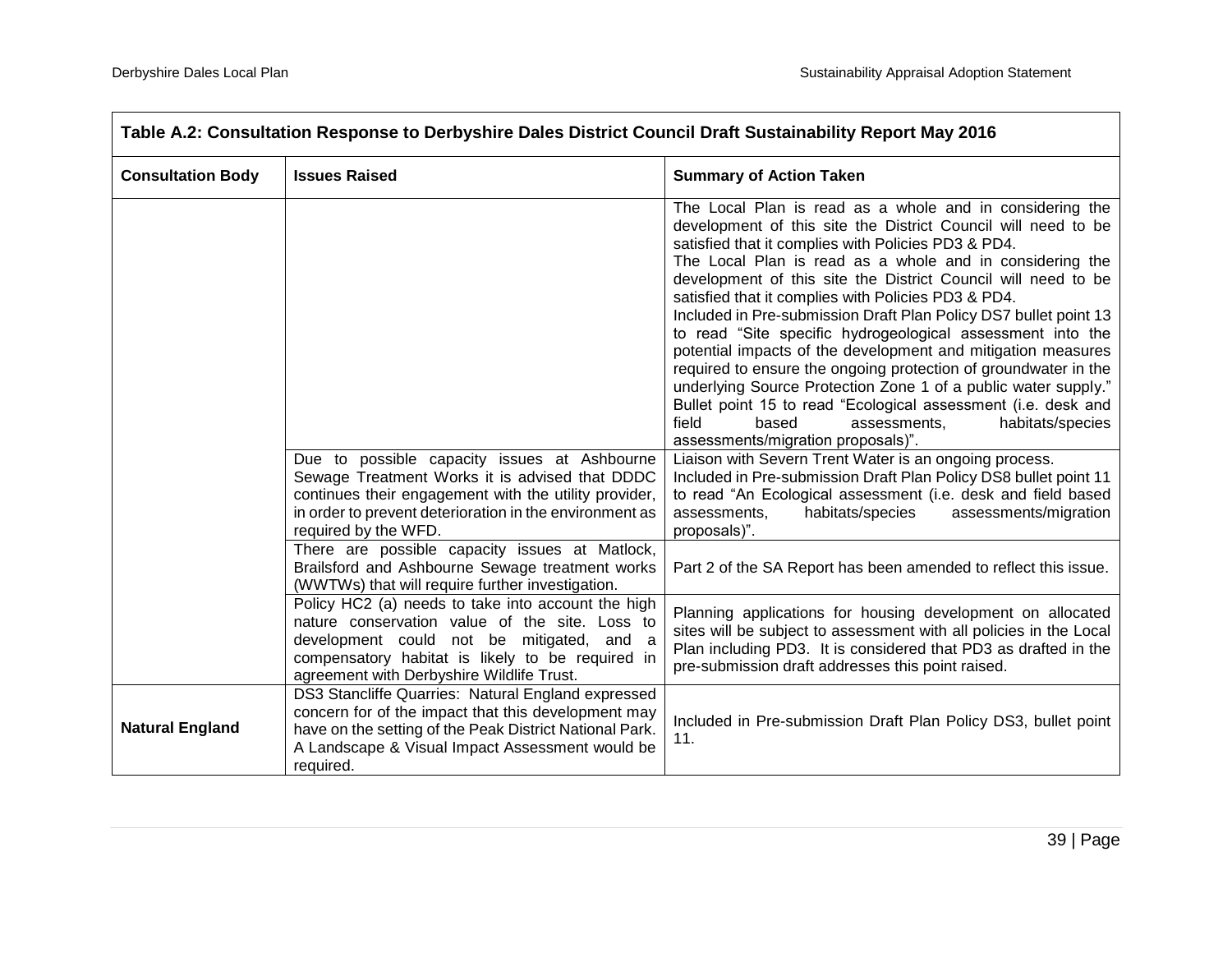| Table A.2: Consultation Response to Derbyshire Dales District Council Draft Sustainability Report May 2016 |                                                                                                                                                                                                   |                                                                             |  |
|------------------------------------------------------------------------------------------------------------|---------------------------------------------------------------------------------------------------------------------------------------------------------------------------------------------------|-----------------------------------------------------------------------------|--|
| <b>Consultation Body</b><br><b>Issues Raised</b>                                                           |                                                                                                                                                                                                   | <b>Summary of Action Taken</b>                                              |  |
| City<br><b>First</b><br><b>Property</b><br><b>Consultancy</b>                                              | the $\vert$ It is advised that the Council carry out an assessment<br>of all 'strategic scale' proposals at Wirksworth as a<br>larger scale of development is now proposed at this<br>settlement. | DDDC has amended the site boundary and development<br>capacity accordingly. |  |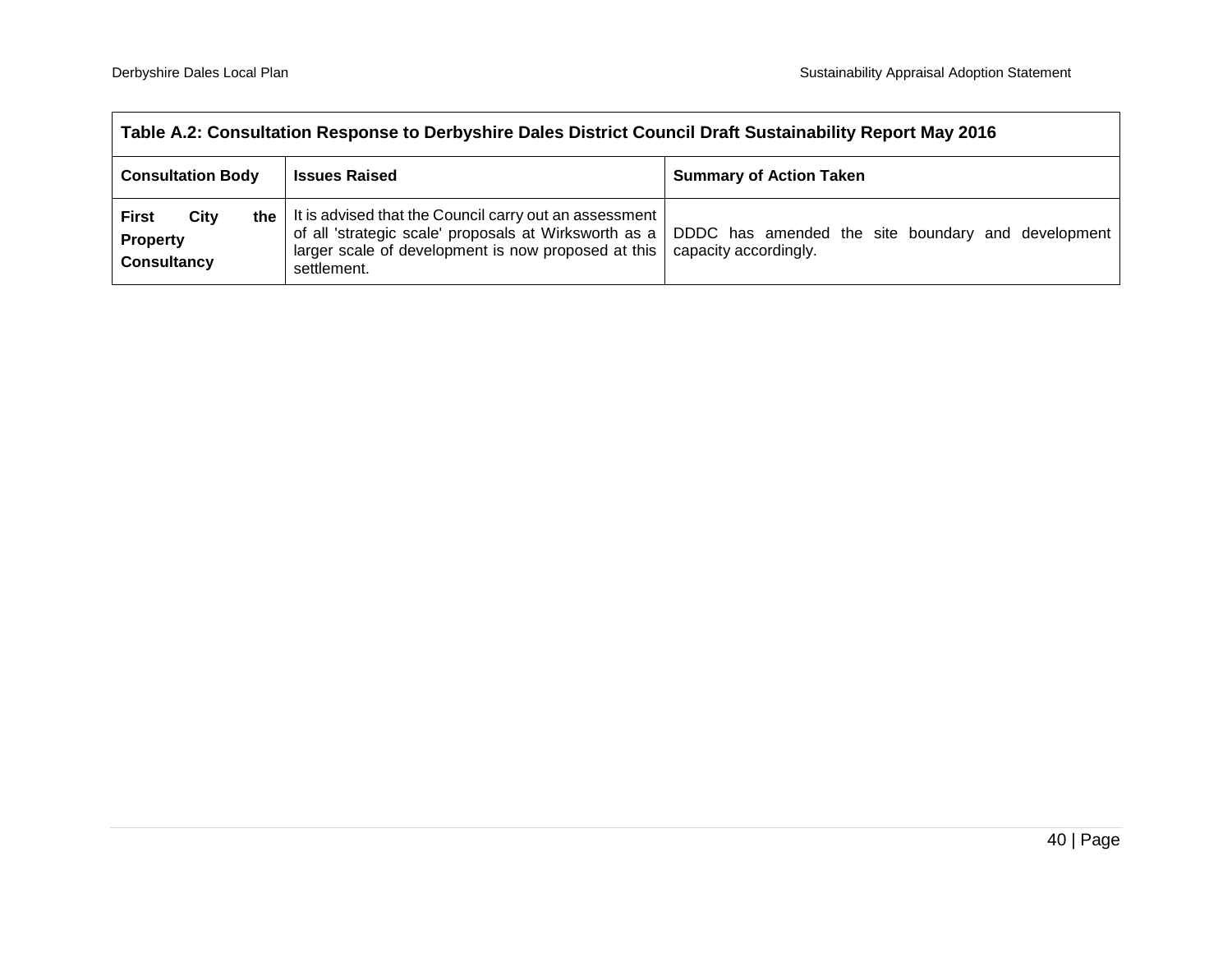$\overline{\phantom{0}}$ 

#### Pre-Submission SA Report (August 2016)

The Pre-Submission SA Report received a total of 11 comments from Historic England, Tansley Parish Council, Gladman Developments Ltd and one member of the public. Of these comments two required further action. These comments and the relevant action taken, have been broken down in the table below.

| Table A.3: Consultation Response to Derbyshire Dales District Council Sustainability Report August 2016 |                                                                                                                                                                                                                                                                                                                                                                                                                                                                                                                                                                                                                                                 |                                                                                                                                                                                                                                                                                                                                                                  |  |
|---------------------------------------------------------------------------------------------------------|-------------------------------------------------------------------------------------------------------------------------------------------------------------------------------------------------------------------------------------------------------------------------------------------------------------------------------------------------------------------------------------------------------------------------------------------------------------------------------------------------------------------------------------------------------------------------------------------------------------------------------------------------|------------------------------------------------------------------------------------------------------------------------------------------------------------------------------------------------------------------------------------------------------------------------------------------------------------------------------------------------------------------|--|
| <b>Consultation Body</b>                                                                                | <b>Issues Raised</b>                                                                                                                                                                                                                                                                                                                                                                                                                                                                                                                                                                                                                            | <b>Summary of Action Taken</b>                                                                                                                                                                                                                                                                                                                                   |  |
| <b>Tansley</b><br>Parish<br><b>Council</b>                                                              | The Sustainability Appraisal Part 3 Table 4.7 makes no mention of<br>Tansley                                                                                                                                                                                                                                                                                                                                                                                                                                                                                                                                                                    | Revise Assessment: The site allocations at<br>Tansley have all been assessed individually in the<br>SA.                                                                                                                                                                                                                                                          |  |
|                                                                                                         | Revise Assessment: The Highways Authority have<br>been consulted on the allocation sites and have<br>The cumulative impact of additional traffic generated by Tansley<br>House Gardens and Whitelea will be significant upon Church<br>not identified any traffic issues in relation to each<br>Street, bearing in mind the 'pinch point' when entering the street<br>site on its own. The traffic resulting from the<br>can only accommodate one car, there is not room for two vehicles<br>allocation sites will need to be considered at the<br>planning application state through transport<br>to pass.<br>assessments.                     |                                                                                                                                                                                                                                                                                                                                                                  |  |
|                                                                                                         | Tansley is 2.5 kms from all day to day services to include food<br>shopping and GP services, there is no explanation of how this SA<br>has informed the inclusion of sites in Tansley. Bearing in mind its<br>lack of sustainability.                                                                                                                                                                                                                                                                                                                                                                                                           | Revise Assessment: For all of the sites, a minor<br>negative effect has been identified in relation to SA<br>objective 16 relating to sustainable transport<br>access) due to the lack of retail and a GP surgery<br>in the village.                                                                                                                             |  |
| <b>Anthony Lewis</b>                                                                                    | This appraisal is incorrect in a number places. These errors mean<br>that some allocations are not the most appropriate, when<br>considered against the reasonable alternatives.<br>The site shown in red has been allowed on appeal, rather than<br>refused as stated in the report.<br>Highway constraints are not so severe as to prevent small-scale<br>development, as demonstrated by the appeal decision.<br>The appeal decision does not consider it to be an area of high<br>landscape sensitivity, and the Council have taken an inconsistent<br>view, compared to 3 other sites, in interpreting the Landscape<br>Sensitivity Study. | Revise baseline / PPP review: Site SHLAA350<br>failed stage B of the SHELAA and therefore was<br>considered not to be a reasonable alternative. The<br>appeal information could be used to update the SA<br>Report, Part 2 Annex A. The SA Report, Part 3,<br>Annex A has been updated to remove reference to<br>the original unsuccessful planning application. |  |

Inspector's Modifications (July 2017)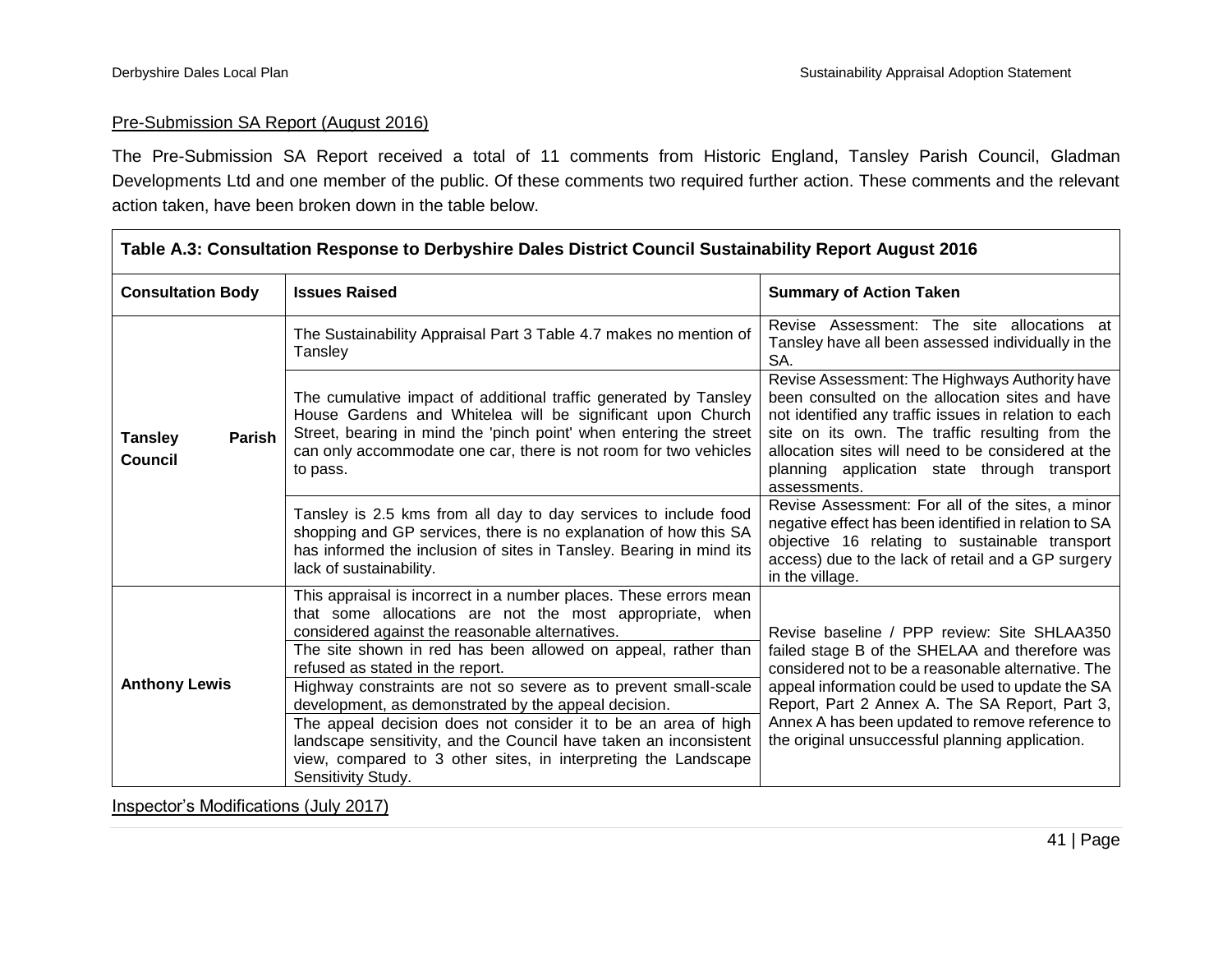The SA Report was updated and consulted on alongside the Inspector's Modifications following examination in May 2017. A response was received from one consultee in relation to the SA. Table A.4 documents the comments made. No action was required.

| <b>Consultation Body</b> | <b>Issues Raised</b>                                                                                                                                                                                                                                                                                                                                                                                                                                                                                                                                                                                                                                                                                                                                                                                                                                                                                                                                                                                                                                                                                                                                                                                                                                                                                                                                                                                                                                                                                                     | <b>Summary of Action Taken</b>                                                                                                                                                                                                                                                                                                                                                                          |
|--------------------------|--------------------------------------------------------------------------------------------------------------------------------------------------------------------------------------------------------------------------------------------------------------------------------------------------------------------------------------------------------------------------------------------------------------------------------------------------------------------------------------------------------------------------------------------------------------------------------------------------------------------------------------------------------------------------------------------------------------------------------------------------------------------------------------------------------------------------------------------------------------------------------------------------------------------------------------------------------------------------------------------------------------------------------------------------------------------------------------------------------------------------------------------------------------------------------------------------------------------------------------------------------------------------------------------------------------------------------------------------------------------------------------------------------------------------------------------------------------------------------------------------------------------------|---------------------------------------------------------------------------------------------------------------------------------------------------------------------------------------------------------------------------------------------------------------------------------------------------------------------------------------------------------------------------------------------------------|
| <b>Gladmans</b>          | Contrary to the Planning Practice Guidance, the site selection<br>process has been based on a Sustainability Appraisal that has<br>failed to assess all reasonable alternatives to the same level of<br>detail as the selected option.<br>Gladman continue to have concerns that the Sustainability<br>Appraisal that has been prepared by the Council to justify the<br>proposed housing allocations has mistakenly screened out a<br>number of reasonable alternative sites through the SHELAA<br>process. Specifically, the process has screened out sites from<br>appraisal in circumstances where the issues identified can be<br>appropriately addressed or mitigated through the planning process.<br>Indeed, at the Matter 1 Hearing Session, it is was confirmed by the<br>Council that those issues that have been red rated through the<br>SHELAA process can be overcome and that those sites could be<br>brought forward in the future. As a result, Gladman consider that<br>the approach within the SA is flawed because it goes against the<br>Planning Practice Guidance10 (PPG) whereby:<br>"The sustainability appraisal should identify any likely significant<br>adverse effects and measures envisaged to prevent, reduce and,<br>as fully as possible, offset them. The sustainability appraisal must<br>consider all reasonable alternatives and assess them in the same<br>level of detail as the option the plan-maker proposes to take forward<br>in the Local Plan (the preferred approach)" | No change. The SA has followed a robust and<br>transparent approach to identify reasonable site<br>options. The approach is detailed within the SA<br>Report, Part 3, Annex A and the reasons that<br>some site options have not been chosen are<br>detailed within the same Annex document. All<br>reasonable site options have been assessed to the<br>same level of detail as the preferred options. |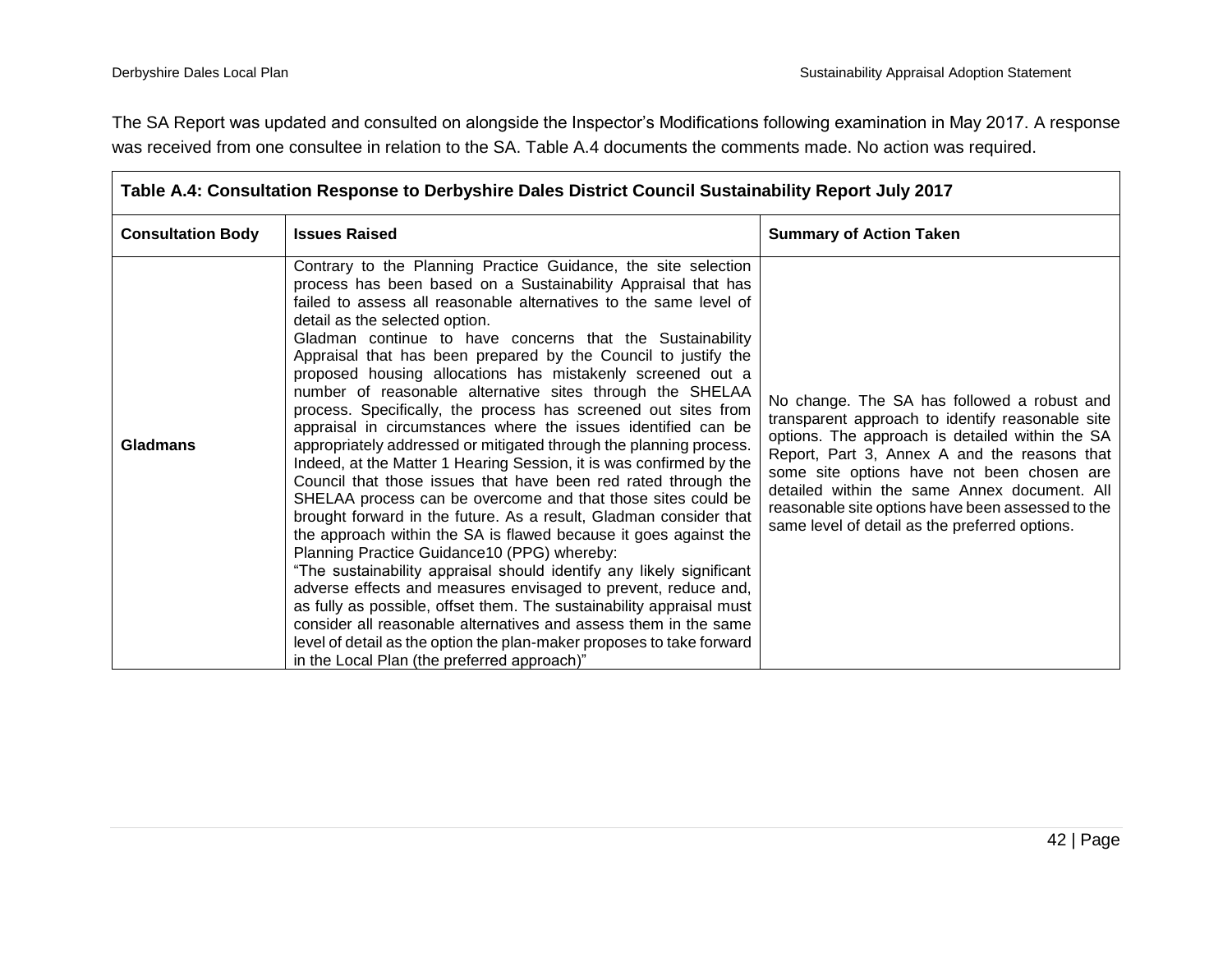# <span id="page-45-0"></span>**Appendix B – Identifying Reasonable Site Options**

#### **Introduction**

This appendix sets out the findings of the Strategic Housing and Economic Land Availability Assessment (SHELAA) which identified sites considered to be reasonable options for allocation within the Local Plan.

Options for site allocations were identified through a 'call for sites' exercise undertaken at the end of 2015 and additional sites were identified through consultation on the Derbyshire Dales Draft Plan in April/May 2016.

The remainder of this appendix explains the SHELAA process. The SHELAA followed a two staged assessment process using a database.

#### **Filtering Site Options**

#### SHELAA Stage A: Site Suitability – Strategic Constraints

This stage discounted sites in locations that were wholly unsuitable for housing development. This ensured time was not wasted on analysing sites in more detail that have no realistic housing potential. Stage A investigated the strategic constraints of the site, which are a filter for the minimum requirements for the site to be considered suitable. The following criteria were used to assess the first stage of a sites suitability:

| <b>Criteria</b>                                                                                                                                                                                                                                                                                                                 | <b>Justification</b>                                                                                                                                                                                                                                                                                                                                                     |
|---------------------------------------------------------------------------------------------------------------------------------------------------------------------------------------------------------------------------------------------------------------------------------------------------------------------------------|--------------------------------------------------------------------------------------------------------------------------------------------------------------------------------------------------------------------------------------------------------------------------------------------------------------------------------------------------------------------------|
| Sites entirely within Flood Zone 3 (Zone<br>3a or 3b)                                                                                                                                                                                                                                                                           | As set out in the NPPF (paragraph 100)<br>inappropriate development in areas at risk from<br>flooding should be avoided by<br>directing<br>development away from areas at highest risk.                                                                                                                                                                                  |
| Site entirely within Special Areas of<br>Conservation, Special Protection Areas,<br><b>RAMSAR sites or SSSI</b>                                                                                                                                                                                                                 | National Policy advises against development that<br>would have an adverse impact on nationally or<br>internationally important conservation interests.                                                                                                                                                                                                                   |
| Sites in unsuitable areas, unsustainable<br>locations, e.g. open countryside.<br>-In<br>order to quantify and identify whether a<br>location is deemed sustainable, the<br>following criteria has been applied:<br>"The site is related to the settlement of<br>XXX, and the substantially built up area<br>of the settlement". | Development in unsustainable<br>locations<br>unrelated to existing settlements may not<br>contribute towards the creation of sustainable<br>communities.                                                                                                                                                                                                                 |
| Site size threshold                                                                                                                                                                                                                                                                                                             | NPPG guidance recommends a threshold of site<br>and locations of 5> dwellings or economic<br>development on 0.25ha>/500m2 floor space be<br>used for housing and economic land availability<br>assessments. The District Council has decided to<br>filter out sites that fall below 5 dwellings or with a<br>than<br>0.2ha<br>residential<br>site<br>for<br>less<br>area |

#### **Table B.1: SHELAA Stage A Criteria**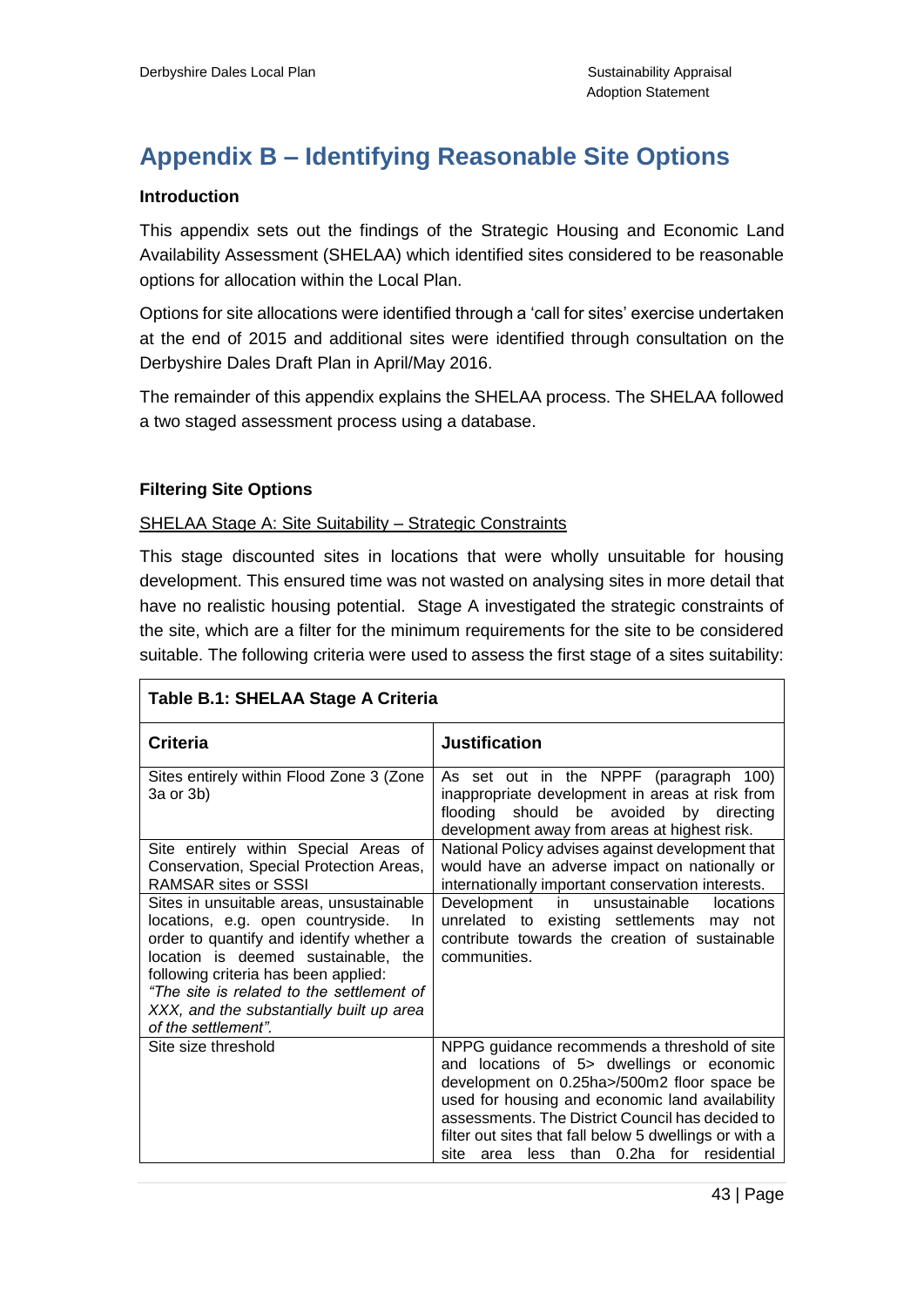### **Table B.1: SHELAA Stage A Criteria**

| <b>Criteria</b> | <b>Justification</b>                                                                                     |  |
|-----------------|----------------------------------------------------------------------------------------------------------|--|
|                 | development or sites for economic development<br>with a site area less than 0.25ha/500m2 floor<br>space. |  |

If sites were deemed to fail criteria within Stage A then the site was discounted from further assessment. All remaining sites were tested against Stage B, which considered other possible constraints, as well as the availability and developability of sites.

#### SHELAA Stage B: Detailed Assessment of Development Potential and Suitability

This stage assessed the sites in more detail to determine development potential and suitability. Assessment criteria and corresponding shading (red/amber/green) for Stage B are provided in Table B.2. The SHELAA was informed by information provided by relevant Council officers and consultees including Derbyshire County Council (with regards to highways and archaeology) and the Derbyshire Wildlife Trust and Environment Agency.

Following completion of the SHELAA Stage B assessment, value judgements were made regarding whether sites had passed or failed Stage B. Sites failed Stage B of the assessment for the one or more of following reasons:

- *Site not suitable* based on the outcome of the SHELAA the site is subject to significant constraints that cannot be overcome. For example, significant highway constraints – a safe and secure access cannot be achieved; significant adverse impacts on natural environment assets such as landscape, historic environment or biodiversity which are unlikely to be possible to mitigate, as information by consultees including the County Highways Authority, Council Officers and the Derbyshire Wildlife Trust.
- *Site not available* sites were assessed to determine whether they are available for development. A site is considered available for development, when there is confidence that there are no legal or ownership problems, such as unresolved multiple ownerships, ransom strips or operational requirements of landowners (para 3-020-20140306 NPPG).
- *Site not achievable –* sites were assessed to determine if there would be a reasonable prospect that housing will be developed on the site at a particular point of time and included a judgement about the economic viability of the site and the capacity of the developer to complete and let or sell the development over a certain period.

Sites which passed Stage B of the SHELAA were considered to be reasonable alternatives and were subjected to SA. Sites which failed the SHELAA were considered not to be reasonable site allocation options and the reasons they have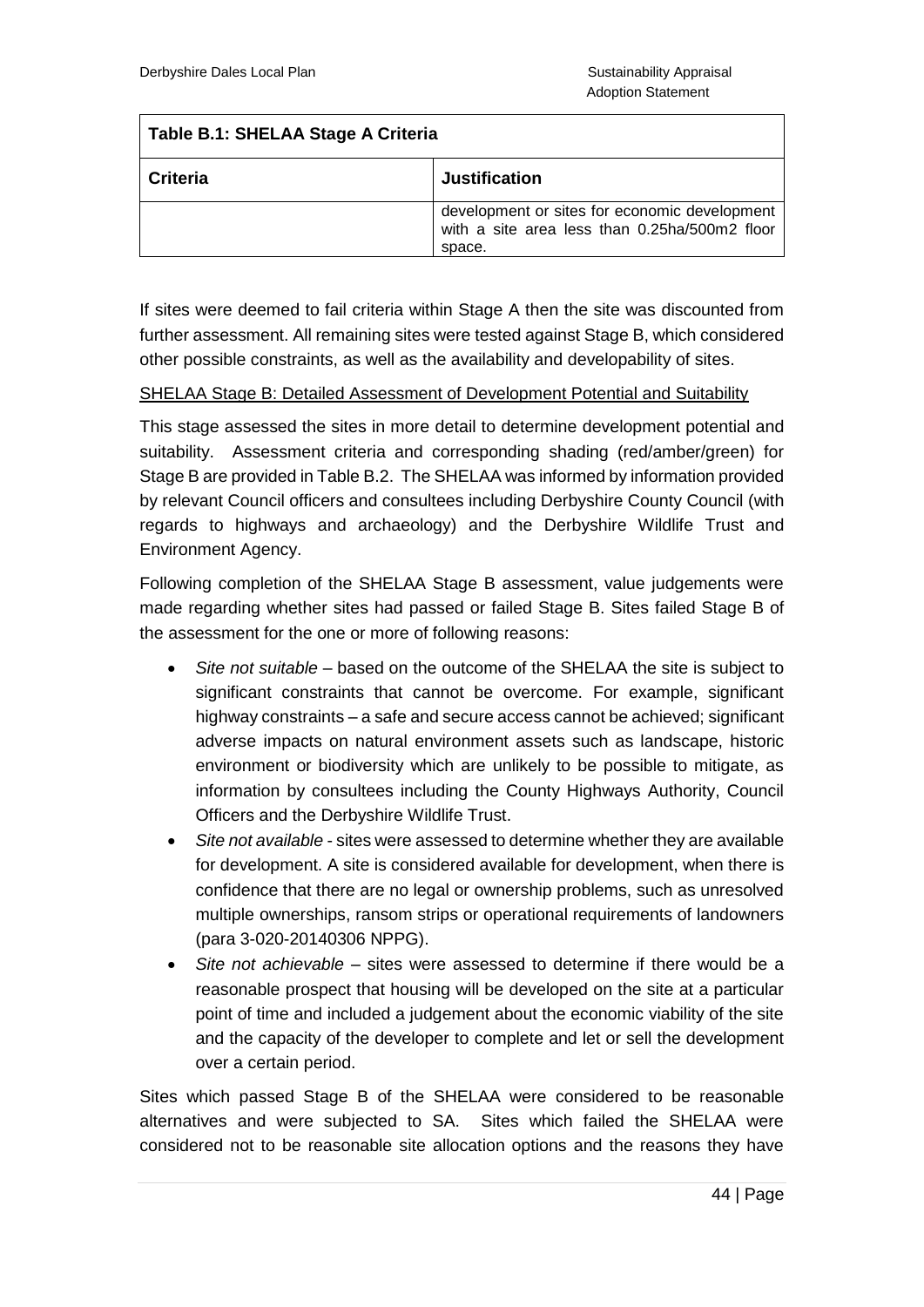failed are set out within the SA Report, Part 3, Annex A (Table A.3). Sites which are not considered to be reasonable alternatives were not subjected to SA.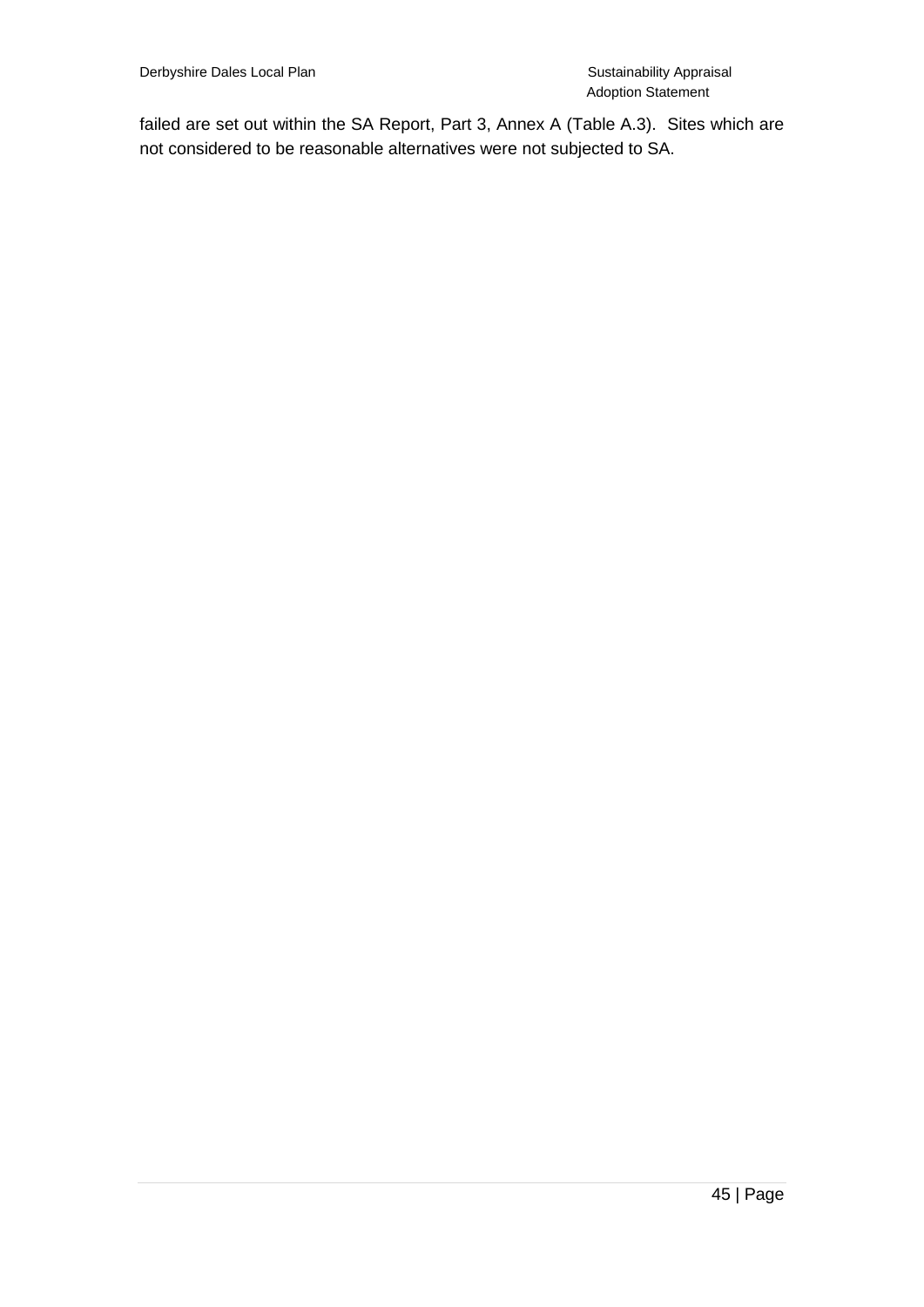| Table B.2: SHELAA Stage B Assessment Criteria - Detailed Assessment of Development Potential and Suitability                     |                                                                                                                                                                                                                                                                                              |                                                                                                                                                                                                                                                                                                           |                                                                                                                                                                                                                                                                                                                  |                                                                                                                                                                                                                                                                                                                                            |
|----------------------------------------------------------------------------------------------------------------------------------|----------------------------------------------------------------------------------------------------------------------------------------------------------------------------------------------------------------------------------------------------------------------------------------------|-----------------------------------------------------------------------------------------------------------------------------------------------------------------------------------------------------------------------------------------------------------------------------------------------------------|------------------------------------------------------------------------------------------------------------------------------------------------------------------------------------------------------------------------------------------------------------------------------------------------------------------|--------------------------------------------------------------------------------------------------------------------------------------------------------------------------------------------------------------------------------------------------------------------------------------------------------------------------------------------|
| <b>Criteria</b>                                                                                                                  | <b>Issue</b>                                                                                                                                                                                                                                                                                 | <b>Red</b>                                                                                                                                                                                                                                                                                                | Amber                                                                                                                                                                                                                                                                                                            | Green                                                                                                                                                                                                                                                                                                                                      |
|                                                                                                                                  |                                                                                                                                                                                                                                                                                              | (Site<br>does<br>not satisfy<br>criteria)                                                                                                                                                                                                                                                                 | (Criteria may be capable of<br>being satisfied)                                                                                                                                                                                                                                                                  | (Criteria are satisfied)                                                                                                                                                                                                                                                                                                                   |
| <b>Flood Risk</b>                                                                                                                | within a<br>the<br>site<br>Is<br>functional<br>floodplain<br>and/or subject to or at risk<br>of flooding?                                                                                                                                                                                    | The majority of the site is<br>within flood zone 2 or 3<br>and<br>not suitable<br>for<br>development.                                                                                                                                                                                                     | Parts of the site are affected<br>by flood zone 2 and/or have<br>significant surface water<br>risk<br>and<br>further<br>flood<br>investigation is required (an<br>application of policy tests).                                                                                                                  | The site is not affected by<br>identified areas of indicative<br>flood mapping or is located in<br>flood zone 1.                                                                                                                                                                                                                           |
| Environment<br>and<br>Ecology, including<br>local<br>biodiversity Input<br>from<br>Derbyshire Wildlife Trust/<br>Natural England | What is the impact upon<br><i>important</i><br>further<br>any<br>site(s) or habitats e.g.<br>local wildlife site?                                                                                                                                                                            | significant<br>There<br>are<br>adverse impacts in terms<br>of the natural environment<br>that cannot be mitigated<br>against                                                                                                                                                                              | Although there are some<br>identified adverse impacts<br>in terms of the natural<br>environment, there is the<br>possibility of mitigation                                                                                                                                                                       | There are no known natural<br>environment<br>related<br>constraints and/or there is the<br>opportunity to enhance the<br>natural environment                                                                                                                                                                                               |
| Landscape                                                                                                                        | What would be the impact<br>development<br>οf<br>on<br>landscape character and<br>visual amenity?                                                                                                                                                                                            | Significant<br>impact upon<br>landscape<br>character.<br>High<br>landscape<br>Unable<br>sensitivity.<br>to<br>overcome<br>through<br>mitigation                                                                                                                                                           | High to medium landscape<br>sensitivity, Opportunities to<br>mitigate impacts and for<br>further enhancement                                                                                                                                                                                                     | landscape sensitivity<br>Low<br>and no adverse impact upon<br>landscape<br>setting.<br>Opportunities<br>for<br>improvement<br>and<br>enhancement.                                                                                                                                                                                          |
| <b>Historic Environment</b>                                                                                                      | Would there be a potential<br>impact on any aspect of<br>the historic environment in<br>terms of its significance,<br>character and/or setting<br>relating to any designated<br>heritage assets (i.e. listed<br>buildings,<br>scheduled<br>registered<br>monuments;<br>park & gardens, world | Development of the site is<br>likely to result in harmful<br>impact<br>to/on<br>the<br>significance/setting of a<br>listed building $(I, II^*, II)$ ; a<br>scheduled monument; a<br>registered park or garden<br>(I, II*, II); world heritage<br>site and its buffer zone; a<br>conservation area; a non- | Development of the site<br>may result in<br>harmful<br>to/on<br>impact<br>the<br>significance/setting<br>of<br>a<br>listed building $(I, II^*, II)$ ; a<br>scheduled monument; a<br>registered park or garden (I,<br>II*, II); world heritage site &<br>buffer<br>its<br>zone,<br>a<br>conservation area; a non- | Development of the site is<br>likely to result in minimal or<br>impact<br>to/on<br>the<br>no<br>significance/setting of a listed<br>building (I, II*, II); a scheduled<br>monument; a registered park<br>or garden (I, II*, II); world<br>heritage site & its buffer zone,<br>a conservation area; a non-<br>designated heritage asset. It |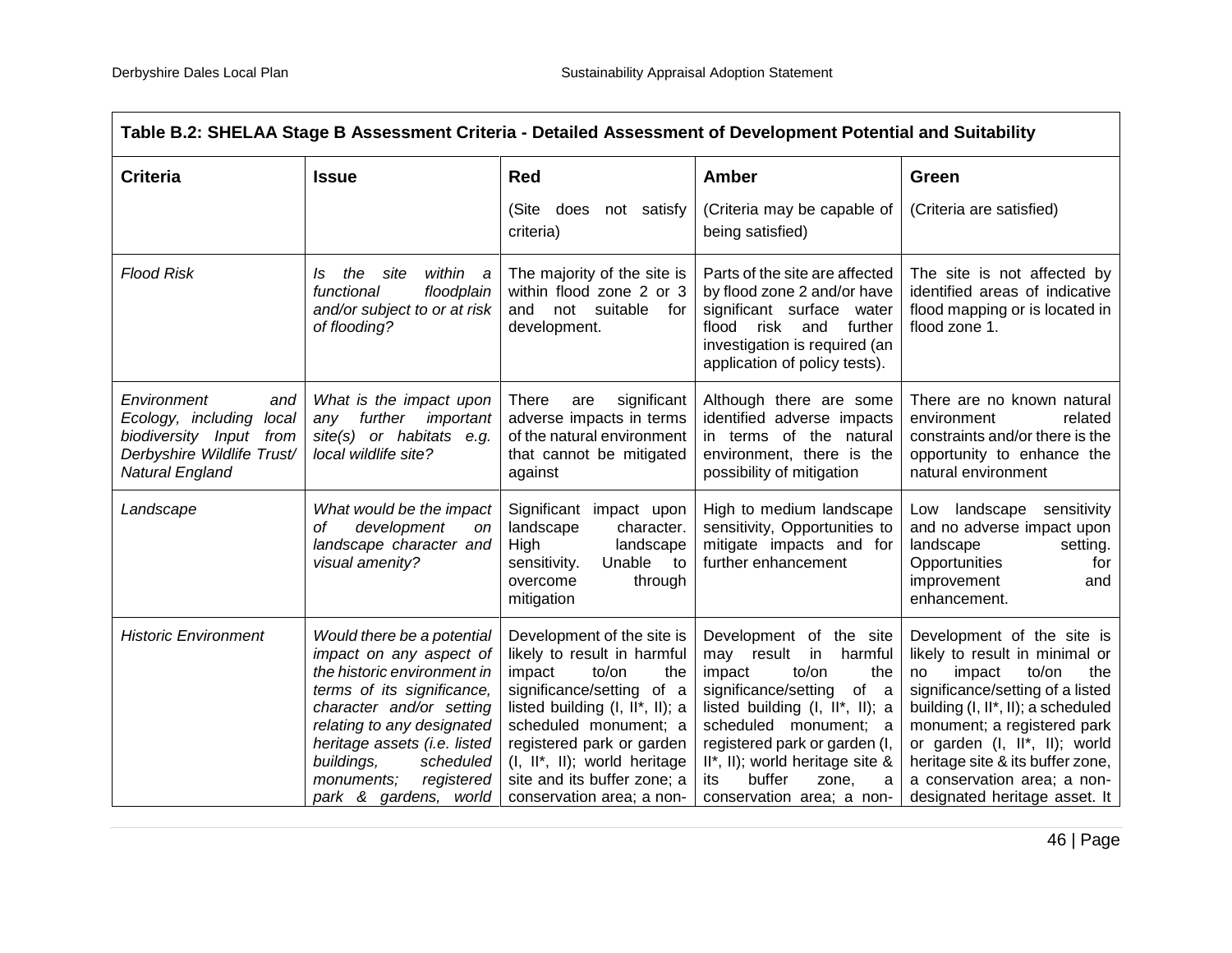| Table B.2: SHELAA Stage B Assessment Criteria - Detailed Assessment of Development Potential and Suitability |                                                                                                                                                                                                                  |                                                                                                                                                                                                               |                                                                                                                                                                        |                                                                                                                                     |
|--------------------------------------------------------------------------------------------------------------|------------------------------------------------------------------------------------------------------------------------------------------------------------------------------------------------------------------|---------------------------------------------------------------------------------------------------------------------------------------------------------------------------------------------------------------|------------------------------------------------------------------------------------------------------------------------------------------------------------------------|-------------------------------------------------------------------------------------------------------------------------------------|
| <b>Criteria</b>                                                                                              | <b>Issue</b>                                                                                                                                                                                                     | <b>Red</b>                                                                                                                                                                                                    | <b>Amber</b>                                                                                                                                                           | Green                                                                                                                               |
|                                                                                                              |                                                                                                                                                                                                                  | (Site<br>does<br>not satisfy<br>criteria)                                                                                                                                                                     | (Criteria may be capable of<br>being satisfied)                                                                                                                        | (Criteria are satisfied)                                                                                                            |
|                                                                                                              | heritage site & its buffer<br>zone, and conservation<br>areas) and<br>any non-<br>designated<br>heritage<br>assets?                                                                                              | designated<br>heritage<br>asset. It is unlikely that<br>impact can be mitigated.                                                                                                                              | designated heritage asset.<br>It is likely that impact can be<br>avoided/mitigated.                                                                                    | is likely that no mitigation is<br>required.                                                                                        |
| <b>Trees and Hedgerows</b>                                                                                   | What would the impact be<br>trees<br>upon<br>any<br><b>or</b><br>including<br>hedgerows,<br>TPOs? Are there any<br>TPO's or<br>$\boldsymbol{a}$<br>large<br>is<br>proportion of the site<br>covered by in trees? | There is considerable tree<br>cover across the site<br>and/or there are a large<br>number of group TPO's<br>would<br>that<br>restrict<br>development.<br>No<br>for<br>opportunities<br>mitigation/enhancement | Although there are trees on<br>the site and/or some of<br>them have TPO's on them,<br>would<br>hinder<br>this<br>not<br>development.<br>Mitigation<br>may be achieved. | There are limited trees on the<br>site and none are designated<br>as a TPO. Opportunities for<br>improvement<br>and<br>enhancement. |
| <b>National Park</b>                                                                                         | Extent to which the site<br>would<br>provide<br>enhancement to, or would<br>be detrimental to the<br>purposes of the National<br>Park                                                                            | Development would be<br>detrimental<br>the<br>to<br>purposes of the National<br>Park                                                                                                                          | Site may have impacts on<br>the<br>purposes<br>of<br>the<br>National Park<br>however<br>these impacts<br>may<br>be<br>overcome/mitigated.                              | Site will have no impact on<br>the purposes of the National<br>Park<br>presents<br>and<br>opportunities<br>for<br>enhancement       |
| <b>Contamination issues</b>                                                                                  | Is there any potential land<br>contamination or unstable<br>land issues on site?                                                                                                                                 | Site deemed at high risk<br>contamination<br>of<br>and<br>instability. Unsuitable for<br>development.                                                                                                         | The<br>site<br>potentially<br>is<br>contaminated or unstable<br>further<br>and<br>requires<br>investigation<br>and<br>remediation                                      | <b>There</b><br>known<br>are<br>no<br>unstable<br>contamination<br>or<br>land issues, or risks of the<br>need for remediation.      |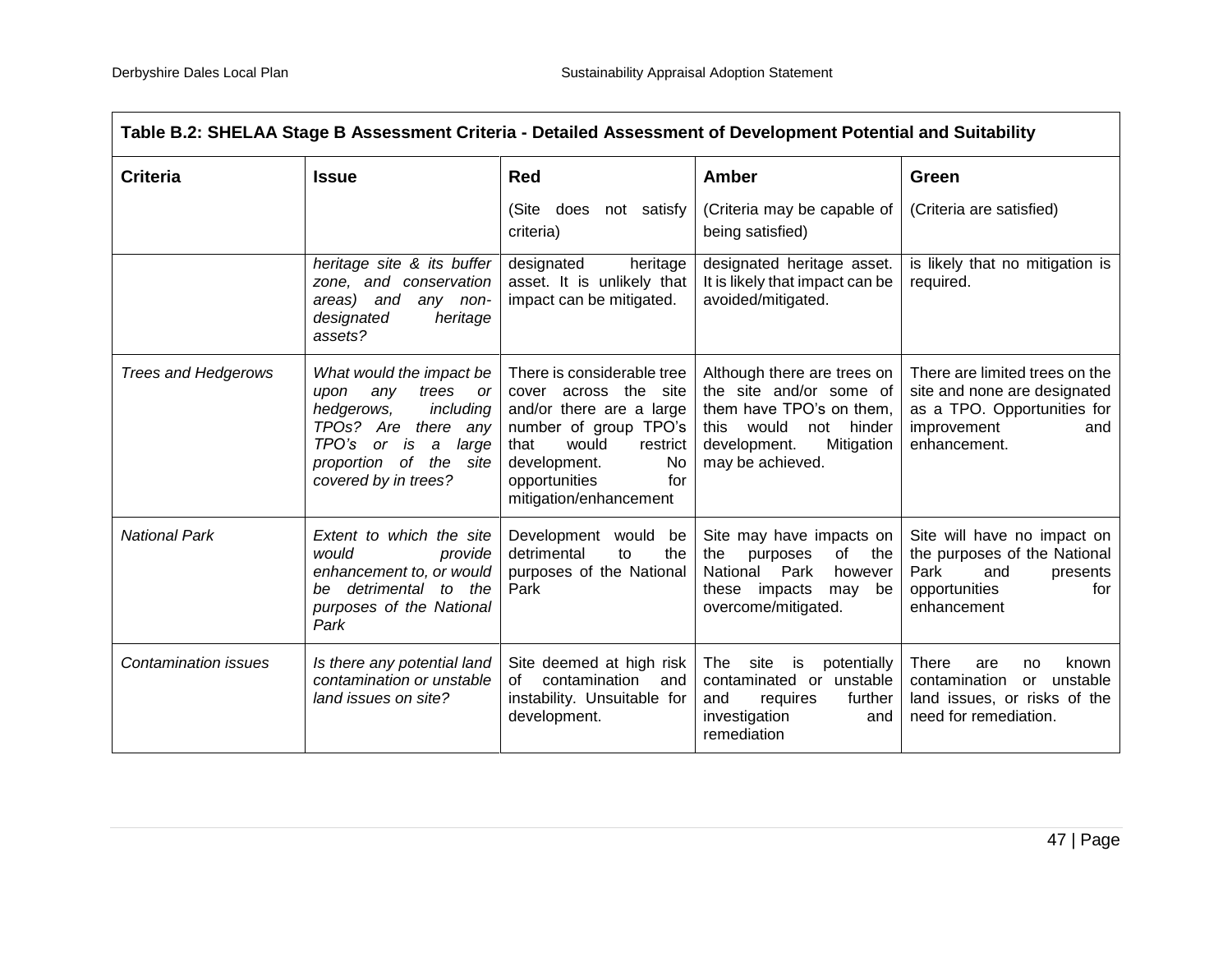| Table B.2: SHELAA Stage B Assessment Criteria - Detailed Assessment of Development Potential and Suitability |                                                                                                                            |                                                                                                                                                                                     |                                                                                                                                                                         |                                                                                                                |
|--------------------------------------------------------------------------------------------------------------|----------------------------------------------------------------------------------------------------------------------------|-------------------------------------------------------------------------------------------------------------------------------------------------------------------------------------|-------------------------------------------------------------------------------------------------------------------------------------------------------------------------|----------------------------------------------------------------------------------------------------------------|
| <b>Criteria</b>                                                                                              | <b>Issue</b>                                                                                                               | <b>Red</b>                                                                                                                                                                          | Amber                                                                                                                                                                   | Green                                                                                                          |
|                                                                                                              |                                                                                                                            | (Site<br>does<br>not satisfy<br>criteria)                                                                                                                                           | (Criteria may be capable of<br>being satisfied)                                                                                                                         | (Criteria are satisfied)                                                                                       |
| Topography                                                                                                   | Are<br>there<br>any<br>topographical constraints<br>on the site? Could the<br>topography<br>constrain<br>development site? | The topography of the site<br>is critical and would have<br>significant<br>adverse<br>a<br>impact and cannot be<br>mitigated                                                        | The topography would have<br>adverse<br>an<br>impact,<br>although<br>could<br>it<br>be<br>mitigated<br>and<br>the<br>site<br>developed                                  | Site is predominantly flat with<br>known<br>topography<br>no<br>constraints                                    |
| <b>Local Character</b>                                                                                       | How would the site impact<br>on the existing character<br>of the settlement?                                               | There would be significant<br>adverse impact on the<br>local<br>character<br>which<br>cannot be mitigated                                                                           | There would be an adverse<br>impact on the existing<br>character of the settlement,<br>however this could be<br>mitigated                                               | either<br>There<br>is<br>the<br>opportunity to enhance the<br>local character or there is no<br>adverse impact |
| Highway Infrastructure                                                                                       | Can adequate access be<br>to/from<br>provided<br>a<br>there<br>highway?<br>Is<br>sufficient access to the<br>site?         | significant<br>There<br>are<br>issues with access. No<br>safe<br>be<br>access<br>can<br>significant<br>achieved,<br>highway<br>impact<br>on<br>insurmountable<br>network,<br>issues | Safe<br>access<br>can<br>be<br>localised<br>achieved<br>with<br>highway<br>improvements.<br>Significant<br>impacts<br>on<br>highway network can be<br>mitigated in part | There is sufficient access to<br>the site. No adverse impact<br>on the highway network.                        |
| Public<br>Access<br>to<br>Transport                                                                          | What access does the site<br>offer to public transport?<br>How far is the nearest bus<br>stop?                             | No bus stops within 20<br>minute walk (i.e. over<br>1600m)                                                                                                                          | Within 10-20 minute walk of<br>a bus stop (i.e. 800-1600m)                                                                                                              | Within 5-10 minute walk of a<br>bus stop (i.e. less than 800m)                                                 |
| Access to Services and<br>Facilities - Access to<br>educational facilities                                   | What access does the site<br>offer to<br>services and<br>facilities:                                                       | Over 20 minute walk (i.e.<br>over 1600m)                                                                                                                                            | 10-20 minute walk (i.e. 800-<br>1600m)                                                                                                                                  | Less than 10 minute walk (i.e.<br>less than 800m)                                                              |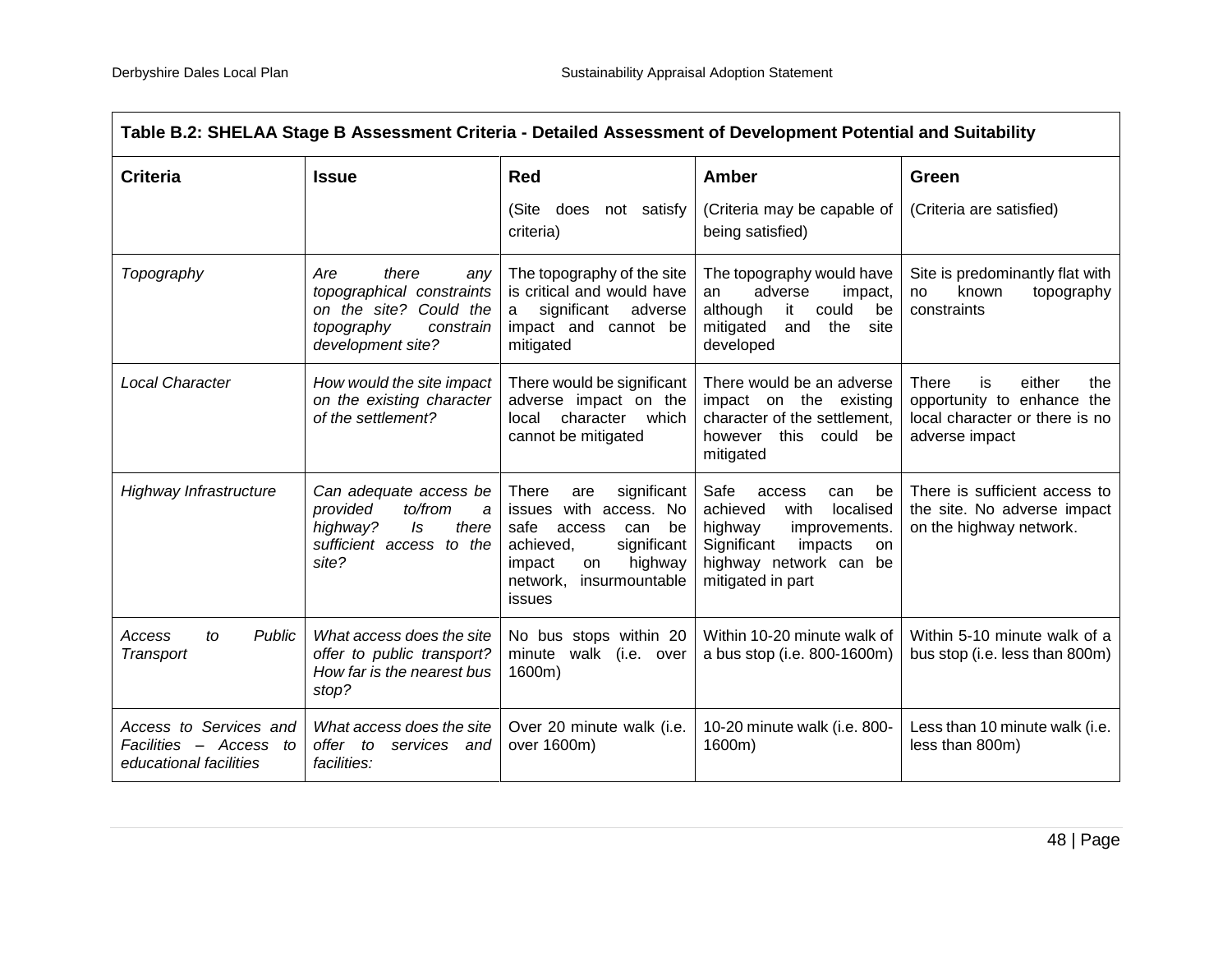| Table B.2: SHELAA Stage B Assessment Criteria - Detailed Assessment of Development Potential and Suitability |                                                                                                                                        |                                                                           |                                                                                                                                         |                                                                                              |
|--------------------------------------------------------------------------------------------------------------|----------------------------------------------------------------------------------------------------------------------------------------|---------------------------------------------------------------------------|-----------------------------------------------------------------------------------------------------------------------------------------|----------------------------------------------------------------------------------------------|
| <b>Criteria</b>                                                                                              | <b>Issue</b>                                                                                                                           | <b>Red</b>                                                                | Amber                                                                                                                                   | Green                                                                                        |
|                                                                                                              |                                                                                                                                        | (Site<br>does<br>not satisfy<br>criteria)                                 | (Criteria may be capable of<br>being satisfied)                                                                                         | (Criteria are satisfied)                                                                     |
|                                                                                                              | How far is the nearest<br>primary school?                                                                                              |                                                                           |                                                                                                                                         |                                                                                              |
| Access to retail facilities                                                                                  | What access does the site<br>offer to services and<br>facilities:                                                                      | Over 20 minute walk (i.e.<br>over 1600m)                                  | 10-20 minute walk (i.e. 800-<br>1600m)                                                                                                  | Less than 10 minute walk (i.e.<br>less than 800m)                                            |
|                                                                                                              | How far is the nearest<br>shop or post office?                                                                                         |                                                                           |                                                                                                                                         |                                                                                              |
| Access to health facilities                                                                                  | What access does the site<br>offer to services and<br>facilities:                                                                      | Over 20 minute walk (i.e.<br>over 1600m)                                  | 10-20 minute walk (i.e. 800-<br>1600m)                                                                                                  | Less than 10 minute walk (i.e.<br>less than 800m)                                            |
|                                                                                                              | How far is the nearest GP<br>surgery or health centre?                                                                                 |                                                                           |                                                                                                                                         |                                                                                              |
| Pedestrian and cycling<br>accessibility                                                                      | Is there pedestrian and<br>cycle access to the site or<br>could this be provided?                                                      | Very limited pedestrian<br>and cycle links e.g. up a<br>lane no pavements | Limited<br>accessibility<br>e.g.<br>pavement,<br>edge<br>0f<br>settlement.<br>Opportunities<br>improvement<br>for<br>and<br>enhancement | Safe walking and<br>cycling<br>links<br>access<br>and<br>opportunities<br>for<br>enhancement |
| Previously<br>Developed<br>Land (site %)                                                                     | the site previously<br>ls.<br>developed or greenfield?                                                                                 | Site<br>predominantly<br>greenfield more than 70%                         | <b>Site</b><br>mixed<br>brownfield/greenfield                                                                                           | <b>Site</b><br>predominantly<br>brownfield, more than 70%                                    |
| Open<br>Space/<br>Recreational facilities                                                                    | Would development of the<br>site result in the loss of<br>open space /recreational<br>facilities?<br>Could<br>replacement provision be | Open space or recreation<br>facilities would be lost                      | There would be some loss<br>of open space or recreation<br>facilities.                                                                  | There would be no loss of<br>recreation or open space<br>facilities                          |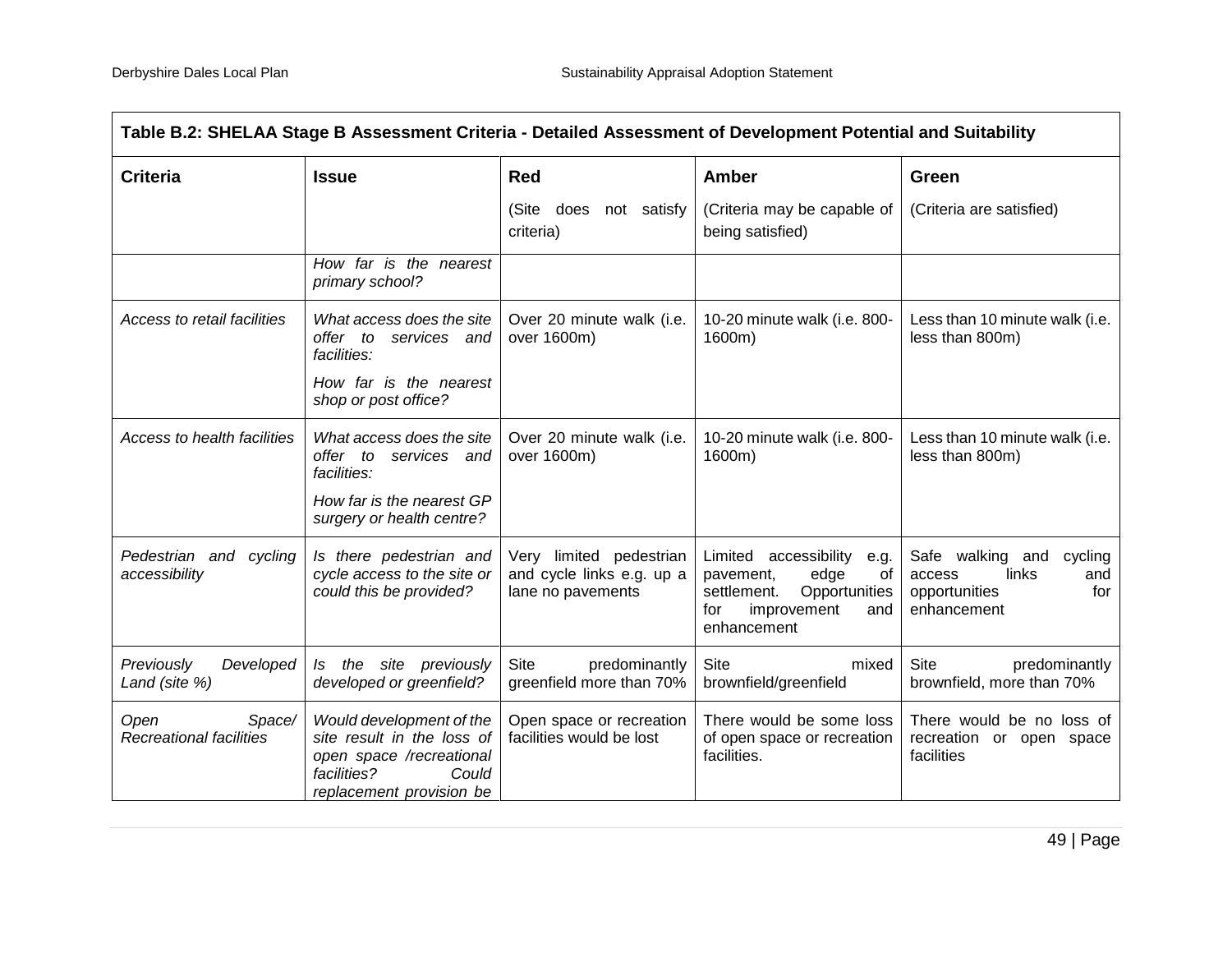| Table B.2: SHELAA Stage B Assessment Criteria - Detailed Assessment of Development Potential and Suitability |                                                                                                                                                                                          |                                                                                                                                                                           |                                                                                                                                                               |                                                                                                                    |
|--------------------------------------------------------------------------------------------------------------|------------------------------------------------------------------------------------------------------------------------------------------------------------------------------------------|---------------------------------------------------------------------------------------------------------------------------------------------------------------------------|---------------------------------------------------------------------------------------------------------------------------------------------------------------|--------------------------------------------------------------------------------------------------------------------|
| <b>Criteria</b>                                                                                              | <b>Issue</b>                                                                                                                                                                             | <b>Red</b>                                                                                                                                                                | <b>Amber</b>                                                                                                                                                  | Green                                                                                                              |
|                                                                                                              |                                                                                                                                                                                          | (Site<br>does<br>not satisfy<br>criteria)                                                                                                                                 | (Criteria may be capable of<br>being satisfied)                                                                                                               | (Criteria are satisfied)                                                                                           |
|                                                                                                              | accommodated?<br>Would<br>development of the site<br>result in the loss of open<br>or<br>recreation<br>space<br>facilities?                                                              |                                                                                                                                                                           |                                                                                                                                                               |                                                                                                                    |
| Material<br>policy<br>including<br>considerations<br>development<br>plan<br>designations                     | Are there any material<br>considerations<br><b>or</b><br>development<br>plan<br>designations that<br>may<br>impact the suitability of<br>the site for development                        | Site<br>seriously conflicts<br>a material<br>with<br>policy<br>consideration<br>or<br>plan<br>designation                                                                 | Site has a neutral impact on<br>material<br>policy<br>considerations<br>and<br>designations                                                                   | Site is in accordance with<br>material<br>policy<br>considerations<br>and<br>designations                          |
| Infrastructure<br>Capacity/<br><b>Utilities</b>                                                              | Is the site adequately<br>by<br>existing<br>served<br>infrastructure e.g. utilities<br>and highways or can it be<br>adequately served? If not<br>what improvements would<br>be required? | There<br>significant<br>are<br>infrastructure constraints,<br>example,<br>strategic<br>for<br>infrastructure is required.<br>Major<br>capacity<br>constrains/cost issues. | There<br>infrastructure<br>are<br>constraints, however, they<br>can be overcome through<br>developer<br>contributions.<br>Moderate<br>capacity<br>constraints | There<br>sufficient<br>is<br>infrastructure in<br>place<br>to<br>serve the development. No<br>capacity constraints |
| <b>Bad Neighbour Impact</b>                                                                                  | Would development<br>for<br>residential<br>be<br>use<br>compatible with existing<br>or proposed surrounding<br>uses?                                                                     | Unacceptable<br>high<br>effect<br>adverse<br>for<br>occupiers,<br>insurmountable issues                                                                                   | Moderate adverse effect for<br>occupiers, constraints may<br>be<br>overcome<br>by<br>design/mitigation                                                        | No know constraints, amenity<br>unaffected                                                                         |
| Other Issues                                                                                                 | Is there anything else that  <br>could impact on<br>the<br>suitability of the site to<br>deliver<br>housing                                                                              | There are other issues<br>would<br>that<br>constrain                                                                                                                      | There are other issues that<br>would<br>constrain                                                                                                             | There are no other issues<br>that<br>would<br>constrain<br>development                                             |

50 | Page